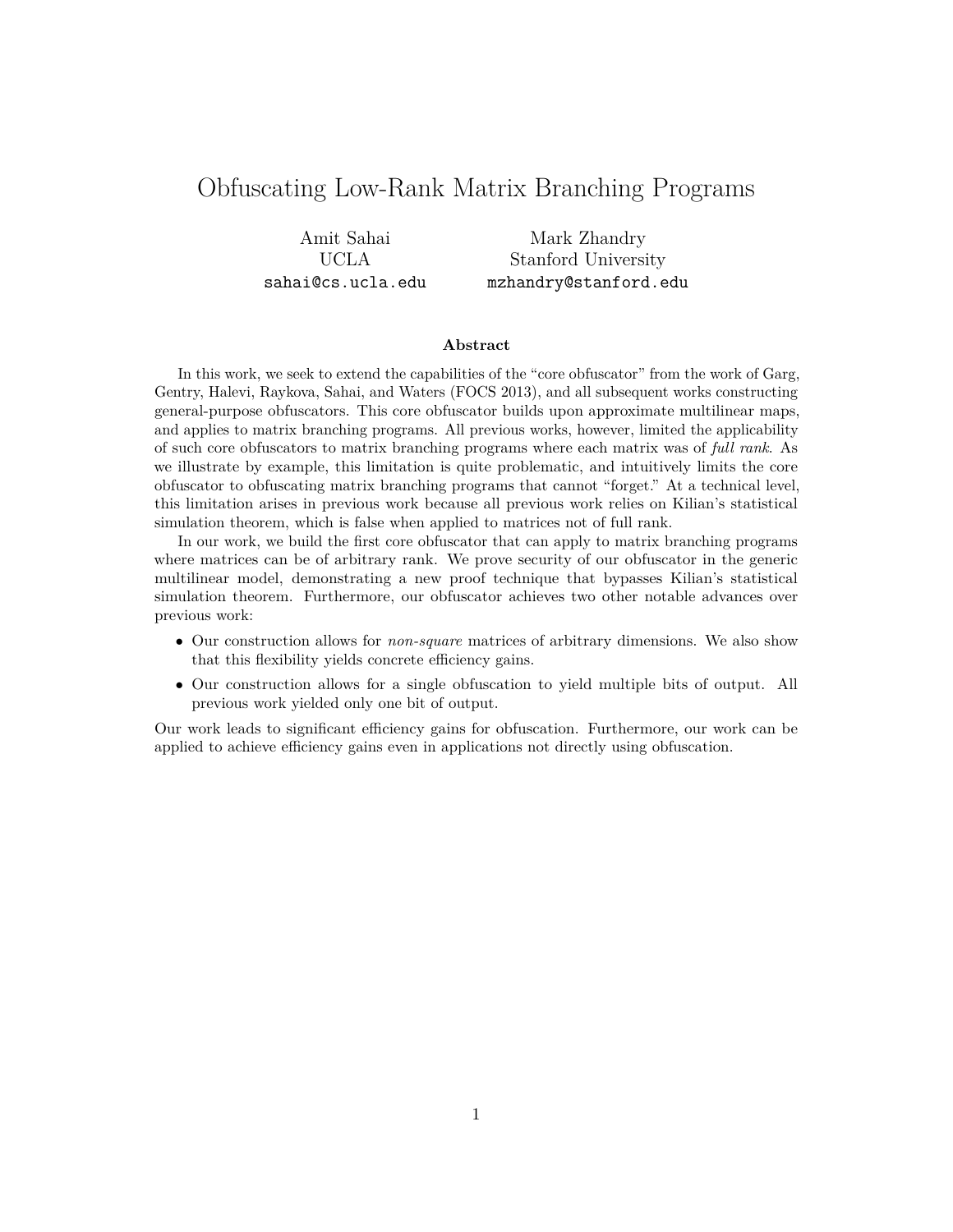### **1 Introduction**

Obfuscation is a tool that allows cryptographers to achieve a powerful new capability: software that can keep a secret. That is, consider a piece of software that makes use of a secret to perform its computation. Then obfuscation allows us to transform this software so that it can be run *publicly*: anyone can obtain the full code of the program, run it, and see its outputs, but no one can learn anything about the embedded secret, beyond what can be learned by examining the outputs of the program. At least as far back as the work of Diffie and Hellman in 1975 [\[DH76\]](#page-29-0) — who suggested using general-purpose obfuscation to convert private-key encryption to public-key encryption researchers have contemplated applications of general-purpose obfuscation. However, until 2013, even heuristic constructions for secure general-purpose obfuscation were not known.

This changed with the work of Garg, Gentry, Halevi, Raykova, Sahai, and Waters [\[GGH](#page-30-0)+13b], which gave the first candidate cryptographic construction for a general-purpose obfuscator. Formal exploration of the applications of general-purpose obfuscation began shortly thereafter [\[GGH](#page-30-0)+13b, [SW14\]](#page-30-1). Since then, the floodgates have opened, and many remarkable applications of generalpurpose obfuscation have been explored (see the introduction and references of [\[AGIS14\]](#page-29-1) for a list of recent works).

At the heart of the construction of [\[GGH](#page-30-0)+13b], and all subsequent works constructing obfuscators [\[BR14,](#page-29-2) [BGK](#page-29-3)+14, [PST14a,](#page-30-2) [GLSW14,](#page-30-3) [AGIS14\]](#page-29-1), is a "core obfuscator" for obfuscating programs represented as certain classes of matrix branching programs. All proposed core obfuscators have been built upon Multilinear Jigsaw Puzzles [\[GGH](#page-30-0)+13b], a relaxation of approximate multilinear maps [\[GGH13a,](#page-29-4) [CLT13\]](#page-29-5). In general, attempting to apply a core obfuscation method directly to circuits requires overhead that grows exponentially with depth. This occurs for two reasons: First, and perhaps most problematically<sup>[1](#page-1-0)</sup>, the level of multilinearity required by known core obfuscators grows exponentially with the depth of the circuit being obfuscated, and known implementations of Multilinear Jigsaw Puzzles have complexity that grows polynomially with the level of multilinearity [\[GGH13a,](#page-29-4) [CLT13\]](#page-29-5). Furthermore, the only known method for converting circuits to full-rank matrix branching programs requires the size of the representation to grow exponentially with the depth of the circuit [\[Bar86\]](#page-29-6).

The work of [\[GGH](#page-30-0)+13b] shows that, nevertheless, such a core obfuscator can be used to obfuscate general (high depth) circuits with a polynomial overhead through a "bootstrapping" procedure. However, attempting such bootstrapping for obfuscation [\[GGH](#page-30-0)+13b, [GIS](#page-30-4)+10, [App13\]](#page-29-7) based on existing core obfuscators encounters overheads that are asymptotically polynomial but easily reach above  $2^{100}$ . Such large overheads primarily arise due to the depth of the circuit that needs to be obfuscated by the core obfuscator (even though asymptotically, this circuit has depth logarithmic in the security parameter). Indeed, similarly large overheads arise when attempting to apply the core obfuscator to other programs represented in circuit form, since few interesting and non-learnable families of circuits have depth below, say, 50.

This suggests that perhaps representing programs as circuits may not be the best approach toward efficient obfuscation. Indeed, if we can expand the classes of program representations that are amenable to direct obfuscation by our core obfuscator, then this may allow for alternative methods of bootstrapping that yield substantially better efficiency (see also [\[AGIS14\]](#page-29-1) for a speculative discussion of one such approach). Thus, improving the capabilities of the core obfuscator is a critical goal in

<span id="page-1-0"></span><sup>&</sup>lt;sup>1</sup>We make special note of this because even if in the future a core obfuscator that works directly for circuits is found, unless it can avoid multilinearity that is exponential in the depth of the circuit, this obstacle will remain.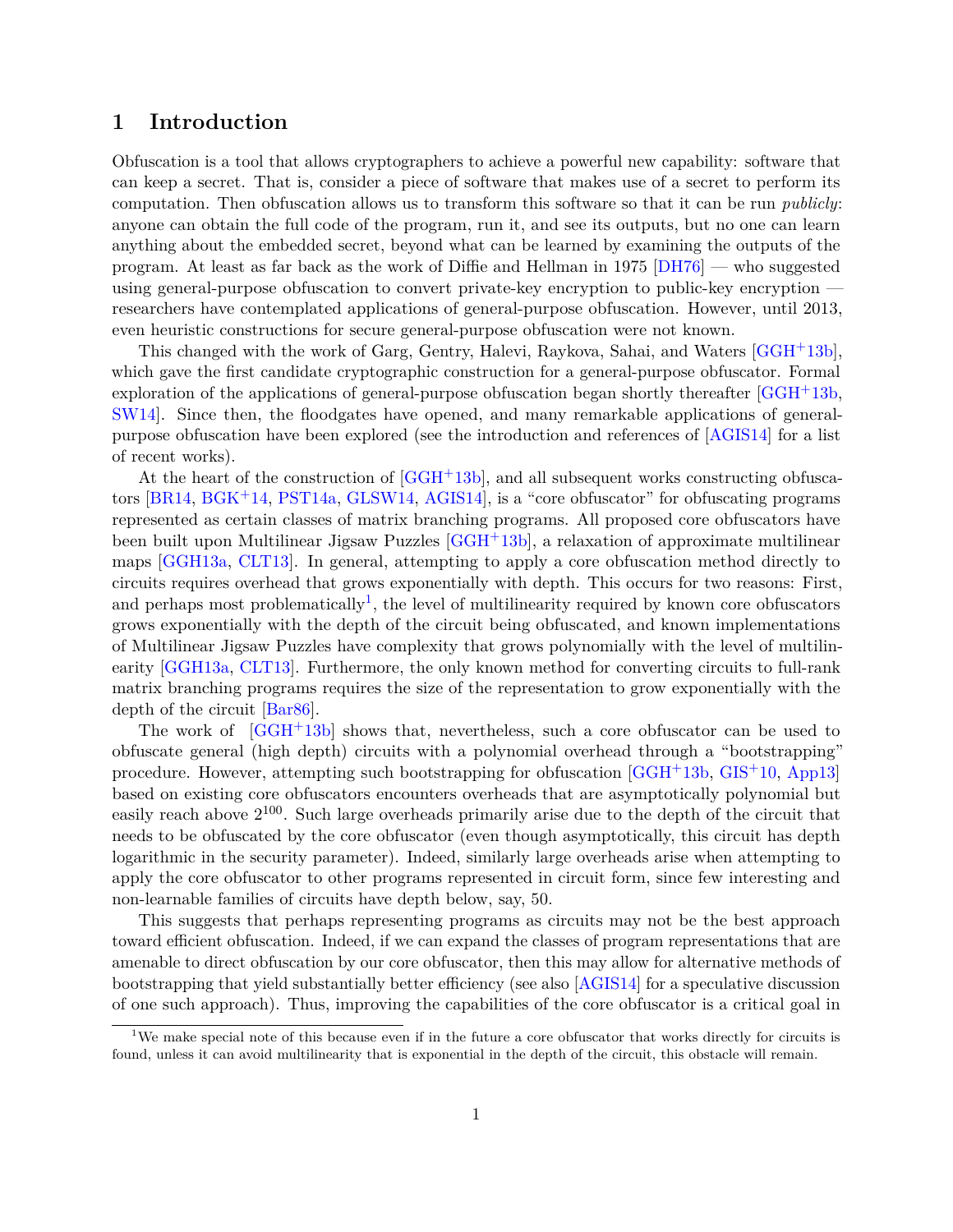obfuscation research.

Aside from the efficiency motivations outlined above (see also applications below), another goal is also of independent interest: By improving the core obfuscator, we seek to understand what general mathematical representations of computations are amenable to secure obfuscation. This goal is the focus of our paper.

**Our Results.** In our work, we expand the class of matrix branching programs that can be directly obfuscated to *any* matrix branching program satisfying a mild natural condition called non-shortcutting<sup>[2](#page-2-0)</sup>. Specifically, we present a core obfuscator that directly obfuscates such branching programs. This is a substantial generalization compared to existing core obfuscators [\[GGH](#page-30-0)+13b, [BR14,](#page-29-2) [BGK](#page-29-3)+14, [PST14a,](#page-30-2) [GLSW14,](#page-30-3) [AGIS14\]](#page-29-1), where the program was restricted to consist of square and invertible matrices. As we elaborate below, this limitation of previous work is quite restrictive. Furthermore, our work achieves two other advances over previous work:

- Our construction allows for sequences of *non-square* matrices of arbitrary compatible dimensions. We also show that this flexibility yields concrete efficiency gains (see Section [3](#page-11-0) for details).
- Our construction allows for a single obfuscation to yield multiple bits of output contained in different entries in the output matrix *M*. This is in contrast to previous work that yielded only one bit of output, and required many parallel obfuscations to obtain multiple bits.

We then show how to exploit our results to yield efficiency improvements over previous obfuscations of both Boolean formulas and layered graphical branching programs. These improvements are summarized in Tables 1 and 2.

Furthermore, our analysis can also be used in settings where obfuscation is not directly used, but where low-rank matrix branching programs are considered in the context of multilinear maps. Indeed, subsequent to our work, our theorems were used by  $|BLR+14|$  to yield substantial efficiency improvements in the context of multi-input functional encryption and semantically secure orderrevealing encryption.

To obtain our results for Boolean formulas, in Section [3,](#page-11-0) we give a simple conversion from formulas to (low-rank) matrix branching programs that achieves qualitatively better parameters than was previously known [\[Cle91\]](#page-29-9). This conversion may be of independent interest.

Following [\[BGK](#page-29-3)<sup>+</sup>14, [AGIS14\]](#page-29-1), we analyze our core obfuscator in the generic multilinear model, and show that it (unconditionally) achieves the strong Virtual Black-Box (VBB) definition of security in this model. We refer the reader to  $[BG<sub>K</sub>+14]$  for discussions concerning the generic multilinear model and security results in this model. (See also [\[PST14b\]](#page-30-5) for methods for converting generic security proofs like ours into proofs of indistinguishability obfuscation security based on explicit, strong, families of assumptions over multilinear maps.) We leave the question of adapting our techniques to yield a proof of indistinguishability obfuscation security based on simple assumptions, as was recently done by [\[GLSW14\]](#page-30-3), as an important open question.

<span id="page-2-0"></span><sup>&</sup>lt;sup>2</sup>Non-shortcutting is defined in Section [2.2.](#page-7-0) Intuitively, this condition requires that no intermediate product of matrices yields the all-zero matrix.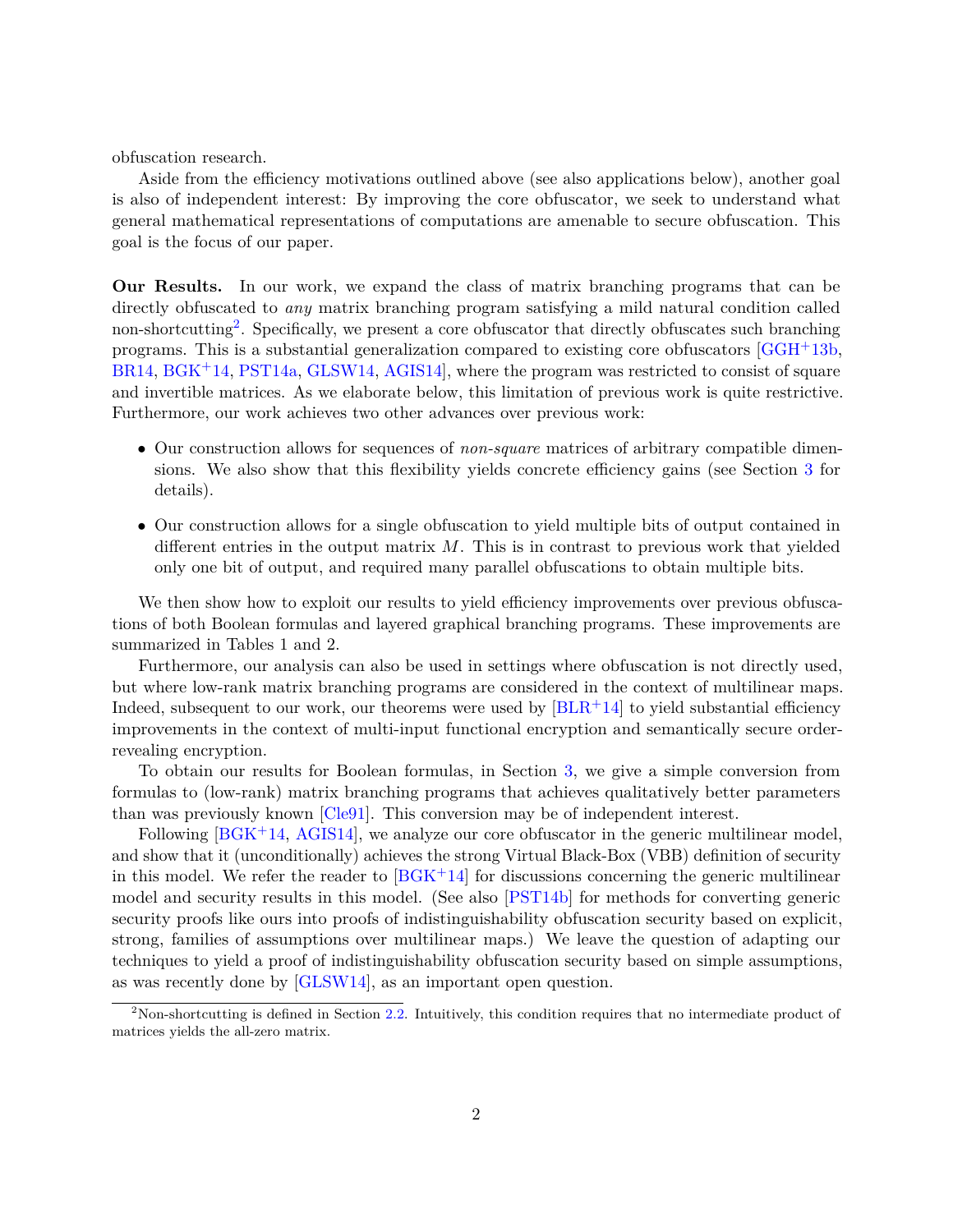<span id="page-3-0"></span>Table 1: Comparing the efficiency of obfuscation schemes for keyed formulas over different bases. We use  $\ddot{O}$  to suppress the multiplicative polynomial dependence on the security parameter and other poly-logarithmic terms and  $O_{\epsilon}$  to suppress multiplicative constants which depend on  $\epsilon$ . Here *s* is the formula size,  $\epsilon > 0$  is an arbitrarily small constant, and  $\phi$  is a constant such that for  $\kappa$ -level multilinear encodings, the size of each encoding is  $\tilde{O}(\kappa^{\phi})$ . The current best known constructions have  $\phi = 2$ . Evaluation time is given in the form  $a \cdot b$ , where a denotes the number of multilinear operations (up to lower order additive terms) and *b* denotes the time for carrying out one multilinear operation.

| Work                                                             | Levels of<br>Multilinearity | Size of Obfuscation/<br>Evaluation Time                                          |
|------------------------------------------------------------------|-----------------------------|----------------------------------------------------------------------------------|
| [AGIS14]<br>(previous work)<br>{AND, NOT}-basis                  | $\mathcal{S}_{0}$           | $4s^3\cdot \tilde{O}(s^{\phi})$                                                  |
| $[AGIS14] + [Gie01]$<br>(previous work)<br>{AND, XOR, NOT}-basis | $O(s^{1+\epsilon})$         | $O(2^{(2^{1/\epsilon})} s^{(1+\epsilon)}) \cdot \tilde{O}(s^{(1+\epsilon)\phi})$ |
| This work (direct)<br>{AND, XOR, NOT}-basis                      | S                           | $\frac{1}{4} s \log_2(s)^2 \cdot \tilde{O}(s^{\phi})$                            |

Table 2: Comparing the efficiency of obfuscation schemes for keyed layered graphical branching programs, as defined in Section [2.2.](#page-7-0) For a layered graphical branching program,  $\ell$  denotes the length of the branching program, and *w* is the width. Other notation is as in Table [1.](#page-3-0)

| Work                     | Levels of<br>Multilinearity | Size of Obfuscation/<br>Evaluation Time |
|--------------------------|-----------------------------|-----------------------------------------|
| [AGIS14] (previous work) |                             | $4\ell^3w^2\cdot\tilde{O}(\ell^{\phi})$ |
| This work                |                             | $\ell w^2 \cdot \tilde{O}(\ell^{\phi})$ |

**The rank constraint in matrix branching programs.** Let us begin by examining the kinds of matrix branching programs that current core obfuscators can handle, and see why the limitation to full-rank square matrices presents a bottleneck. Recall that a matrix branching program [\[GGH](#page-30-0)+13b] is defined by a sequence of pairs of full-rank square matrices  $(\mathbf{B}_{1,0}, \mathbf{B}_{1,1}), \ldots, (\mathbf{B}_{\ell,0}, \mathbf{B}_{\ell,1}).$  Then this program is evaluated on an input  $x \in \{0,1\}^n$  by computing the following matrix product:

$$
M = \prod_{i \in [\ell]} \mathbf{B}_{i,x_{i \bmod n}}
$$

In the original formulation of matrix branching programs [\[GGH](#page-30-0)+13b], the resulting matrix *M* was required to be one of two fixed matrices  $M_0, M_1$ , with  $M = M_b$  indicating that the output of the program is *b*. In the recent work of [\[AGIS14\]](#page-29-1), the notion of a relaxed matrix branching program was defined, which allowed the product *M* to be arbitrary, but where the output of the computation would be encoded by whether a particular entry in the matrix *M* is zero or non-zero. As demonstrated in [\[AGIS14\]](#page-29-1), this relaxation already allows for much more efficient obfuscation of natural functionalities (such as obfuscating a Hamming ball) than would arise from attempting to obfuscate a circuit for the same functionality.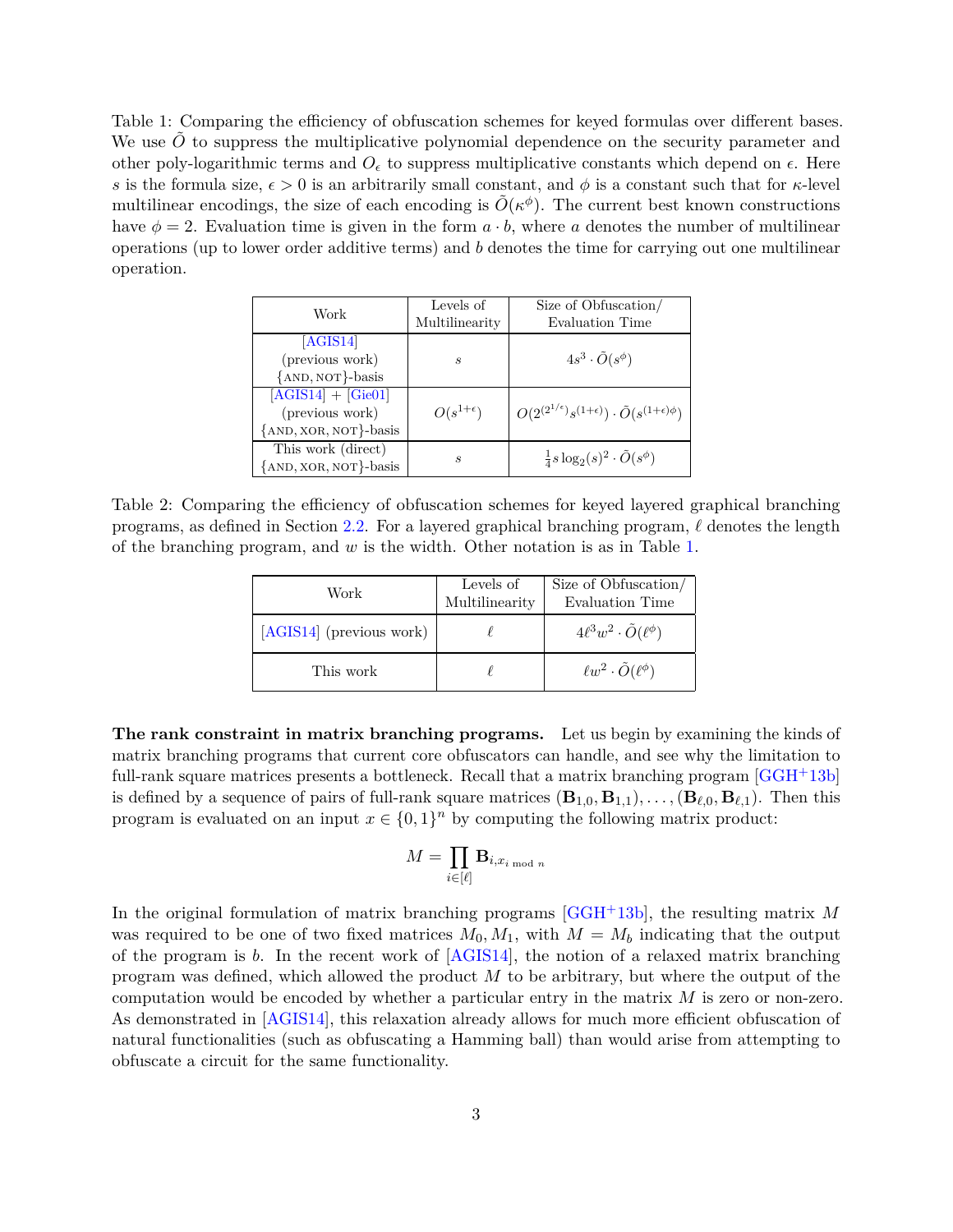As we look deeper into how to represent natural functionalities as relaxed matrix branching programs, however, we immediately see that the full-rank requirement imposes problematic constraints: As a running example, consider the simple functionality of an exact match, where a program *Pw*, on input  $x \in \{0,1\}^n$ , checks if  $x = w$  and if so outputs 1, otherwise outputs 0. There is a very simple representation of this program as a branching program: We think of a layered graph with *n* layers, where each layer  $i$  has two nodes: One node  $G_i$  represents the notion that all letters so far have matched  $w$ , and another node  $F_i$  represents that at least some letter has not matched. In layer  $i$ , if the next input bit is  $w_i$ , then node  $G_i$  should connect to  $G_{i+1}$  and  $F_i$  should connect to  $F_{i+1}$ . On the other hand if the next input bit is  $\bar{w}_i$ , then both nodes  $G_i$  and  $F_i$  should connect to  $F_{i+1}$ . By associating with each layer the (bipartite) adjacency matrix of layer  $i$  and layer  $i + 1$ , this naturally yields a matrix branching program with square matrices of size 2 by 2.

However, there is a problem: the matrix corresponding to the case of an input bit equal to  $\bar{w_i}$  is not full rank. Indeed, this is for a very natural reason: When we see that a particular bit does not match, we want to "forget" everything about what state we were in until now, and just remember that there is no possibility of a match existing from now on. The constraint that all matrices be full-rank means that every matrix is invertible – in other words, information about what state we were in cannot be forgotten. As the amount of state information roughly corresponds to the width of the branching program (i.e. the number of nodes in each layer), this creates a substantial blowup in branching program width and size. In [\[AGIS14\]](#page-29-1), this was dealt with by increasing the size of every matrix to the size of the entire graph, not just the portion of the graph between adjacent layers, and adding self-loops to maintain full rank of the adjacency matrices. Is this added overhead really necessary? More fundamentally, can we directly obfuscate programs that can "forget"?

**The technical barrier – Kilian's statistical simulation.** Before we proceed to answer these questions, let us consider the technical roots of the full-rank requirement in matrix branching programs. In every paper constructing secure obfuscation so far [\[GGH](#page-30-0)+13b, [BR14,](#page-29-2) [BGK](#page-29-3)+14, [PST14a,](#page-30-2) [GLSW14,](#page-30-3) [AGIS14\]](#page-29-1) and in every different model that has been considered, one theorem has played a starring role in all security analyses: Kilian's statistical simulation theorem [\[Kil88\]](#page-30-7). As relevant here, Kilian's theorem considers the setting where we randomize each matrix as follows:

$$
\widehat{\mathbf{B}_{i,b}}=\mathbf{R}_{i-1}^{-1}\mathbf{B}\mathbf{R}_{i}
$$

where  $\mathbf{R}_i$  are random invertible matrices for  $i \in [\ell-1]$ , and identity otherwise. Note that this randomization does not affect the iterated product considered above. Then, for any particular input  $x$ , if the iterated product is  $M$ , Kilian's theorem states that we can statistically simulate the collection of matrices  $\{\widehat{\mathbf{B}_{i,x_{i \text{ mod } n}}}\}_{i \in [\ell]}$  knowing only *M* but with no knowledge of the original matrices  ${\bf \{B}_{i,b}\}.$ 

Kilian's statistical simulation theorem has been a keystone in all previous analyses of obfuscation: in one way or another, all previous security analyses for obfuscation methods have found some way to isolate the adversary's view of the obfuscation to a single input. Once this isolation was accomplished, Kilian's theorem provided the assurance that the adversary's view of the obfuscation, as it related to this single input, only encoded information about the output of the computation within *M*, and nothing more.

However, note that Kilian's statistical simulation theorem is false when applied to matrix branching programs without the full-rank guarantee. To see a simple and natural example, again consider the case of the exact match matrix branching program without full-rank matrices outlined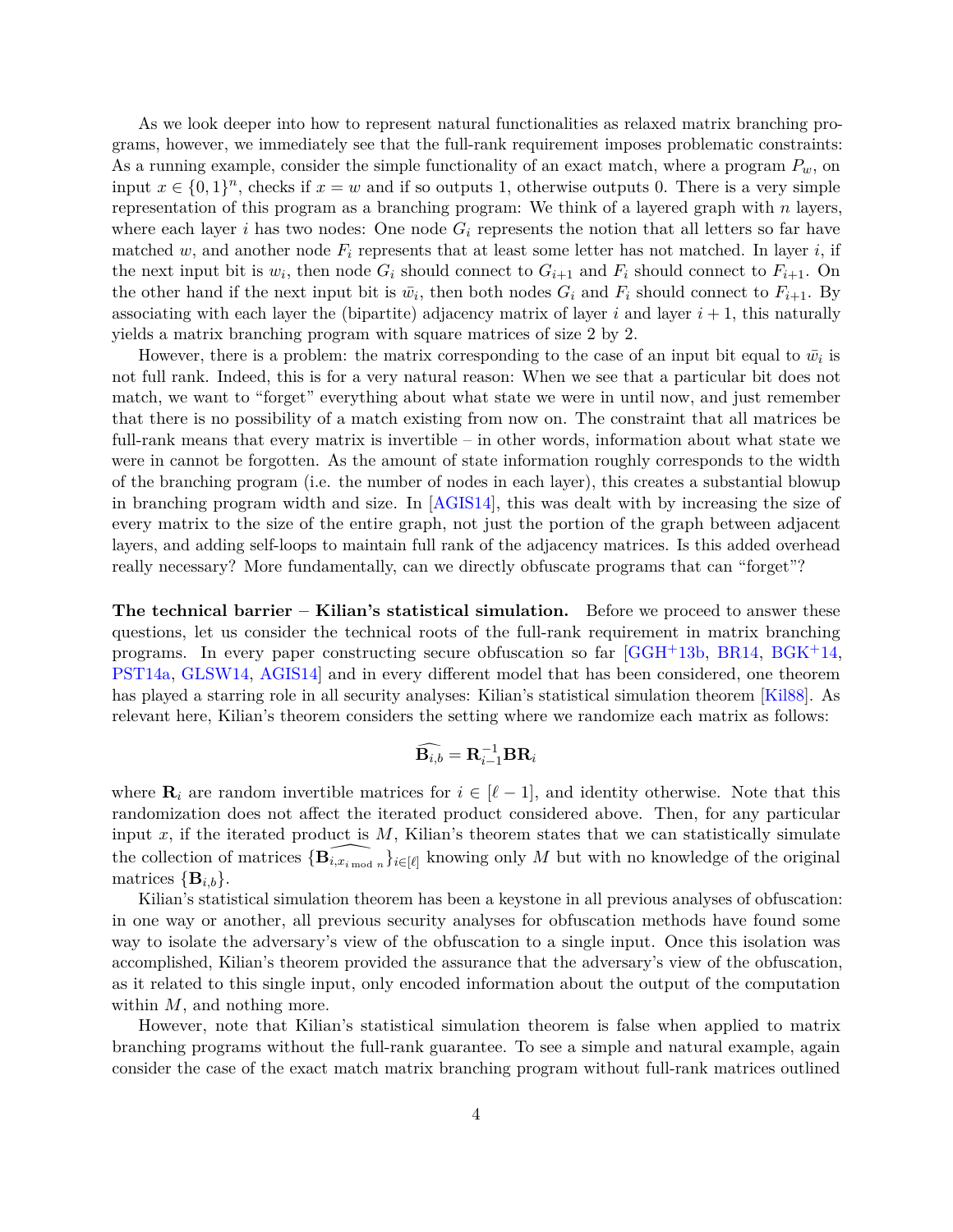above. Now consider an input  $x^{(i)}$  that differs from *w* only on a single bit position *i*. In this case, among the matrices  $\mathbf{B}_j^{(i)} = \mathbf{B}_{j,x_j^{(i)}}$  relevant to the input *x*, only  $\mathbf{B}_i^{(i)} = \mathbf{B}_{i,x_i^{(i)}}$  is not full rank. Therefore, for any *i*, among the randomized matrices  $\mathbf{B}_j^{(i)} = \widehat{\mathbf{B}_{i,x_i^{(i)}}},$  only  $\mathbf{B}_i^{(i)}$  $i^{(i)}$  is not full rank. However, as we vary *i* across all possible values, the output is the same — none of these inputs  $x^{(i)}$ are an exact match for *w*. Thus, statistical simulation is impossible knowing only the output, since the actual distribution of matrices depends on *i*, but the output does not.

If we are to obtain a method for obfuscation that works with low-rank matrices, then we would need to avoid Kilian's theorem entirely, deviating from all previous analyses of obfuscation.

**Our Techniques.** Our key technical challenge is to replace the use of Kilian's theorem [\[Kil88\]](#page-30-7) in the previous work of  $[BGK^+14, AGIS14]$  $[BGK^+14, AGIS14]$  $[BGK^+14, AGIS14]$ . As noted above, it is not possible to simply extend Kilian's theorem to our setting (as was done in [\[AGIS14\]](#page-29-1) for relaxed matrix branching programs). because Kilian's theorem is false when matrices can have arbitrary ranks. Nevertheless, even though we will not rely on Kilian's simulation theorem, we will use a matrix randomization scheme that is essentially<sup>[3](#page-5-0)</sup> identical to the one outlined above.

To obtain our result, we must directly analyze what kinds of polynomials an adversary can generate using multilinear operations. Before continuing, we remark that our analysis at this stage will not be efficient. Nevertheless, this analysis will allow us to obtain an efficient VBB simulator in the generic multilinear model.

Roughly speaking, we can model the multilinear setting as follows: There is a universe set [*`*]. For every subset  $S \subset [\ell]$ , we have a copy of  $\mathbb{Z}_q$  that we name  $G_S$ . Then, the adversary has access to the following operations:

- ADD:  $G_S \times G_S \rightarrow G_S$ , for every subset  $S \subset [\ell]$ .
- MULT:  $G_S \times G_T \rightarrow G_{S \cup T}$ , for every pair of disjoint subsets  $S, T \subset [\ell] : S \cap T = \emptyset$ .
- ZEROTEST:  $G_{[\ell]} \rightarrow \{\text{TRUE}, \text{FALSE}\}.$

This is sometimes called the "asymmetric" multilinear setting, is natively supported by known instantiations of Multilinear Jigsaw Puzzles [\[GGH13a,](#page-29-4) [CLT13\]](#page-29-5), and was used in the previous works of  $[BGK^+14, AGIS14]$  $[BGK^+14, AGIS14]$  $[BGK^+14, AGIS14]$ . Observe that in this setting, if the adversary is given a matrix entirely encoded in  $G_{\{1\}}$ , for example, then it will not be possible for the adversary to compute the rank of this matrix. This is because no two entries within this matrix can be multiplied together, since they both reside in the same group  $G_{\{1\}}$ , and multiplication is only possible across elements of groups corresponding to disjoint index sets. This is essential: if the adversary could compute ranks, then our goal would be impossible.

Our analysis proceeds by considering the most general polynomial that the adversary can construct in  $G_{[\ell]}$ . More precisely, we consider every possible monomial *m* that can exist over the matrix entries that are given to the adversary. For each such monomial *m*, we associate with it a coefficient  $\alpha_m$  that the adversary could potentially choose arbitrarily. Finally, the adversary's polynomial is a giant sum  $p = \sum_m \alpha_m m$  over all these potential monomials. We first observe that

<span id="page-5-0"></span><sup>&</sup>lt;sup>3</sup>Because we consider rectangular matrices in general, we do need to modify this slightly. Also, for technical simplification, we consider the adjugate matrix rather than the inverse. However, for the purposes of this technical overview, these variations can be ignored.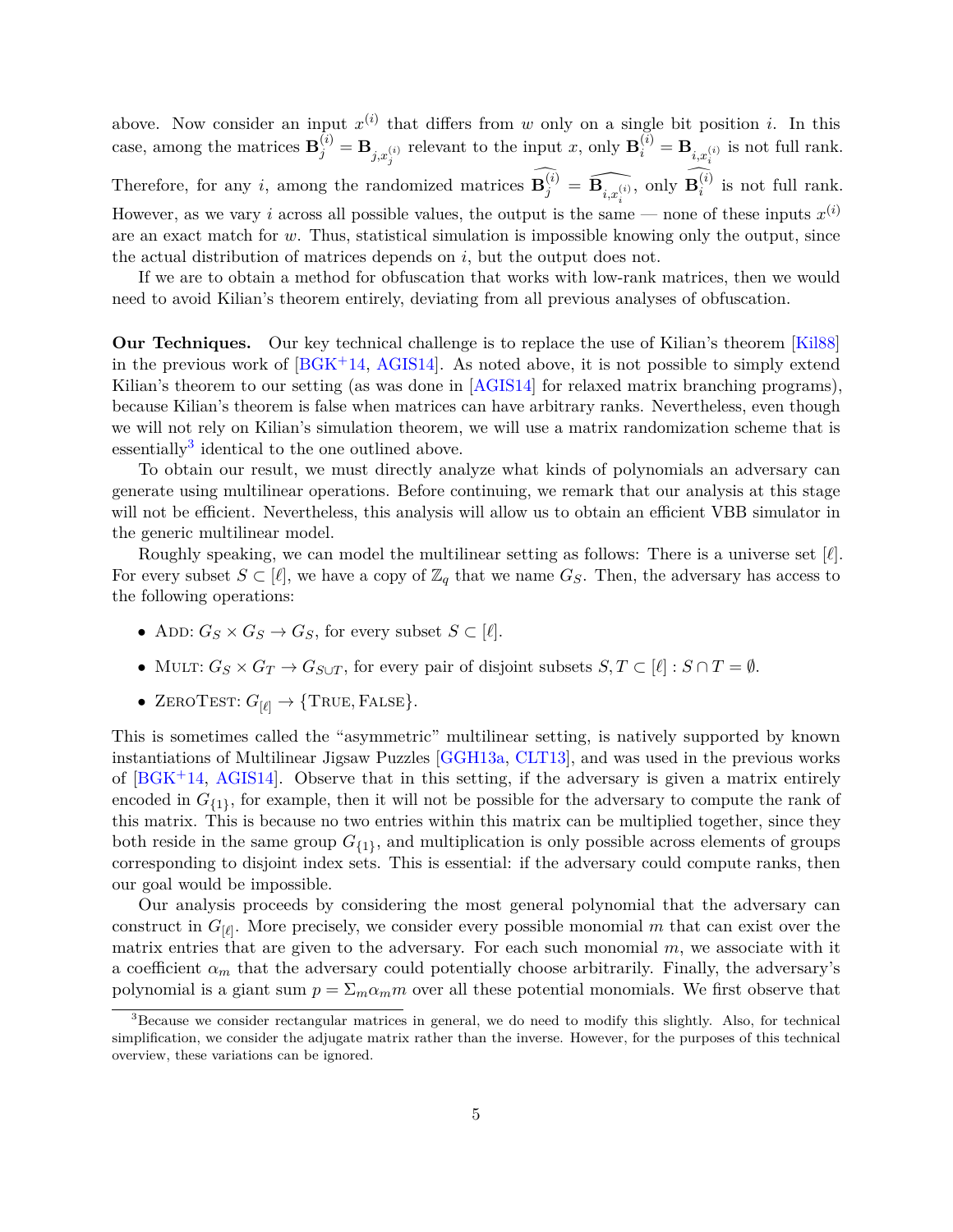the adversary can only extract useful information from this polynomial by passing it to ZeroTest, thereby determining if it is zero or not. However, recall that the matrices  $\{R_{i,b}\}\$  are randomly chosen during obfuscation. Therefore, by the Schwartz-Zippel lemma, we know that unless the adversary's polynomial  $p$  is the zero polynomial over the entries of the  $\mathbf{R}_{i,b}$  matrices, ZEROTEST will declare the polynomial to be nonzero with overwhelming probability. So, we restrict ourselves to analyzing adversarial polynomials that end up being the zero polynomial over the entries of the  $\mathbf{R}_{i,b}$  matrices.

Our analysis proceeds inductively. At its heart, in the inductive step, we consider what a single  $\mathbf{R}_{i,b}$  matrix and its inverse  $\mathbf{R}_{i,b}^{-1}$  can contribute to the adversary's polynomial. At a high level, we divide the monomials  $m$  into two categories: First, we consider all those monomials that do not arise from standard matrix multiplication. By the examining the structure of the  $\mathbf{R}_{i,b}^{-1}$  matrix together with the constraint that the adversary's polynomial must be identically zero over the entries of  $\mathbf{R}_{i,b}$ , we are able to conclude that these monomials must have zero coefficients:  $\alpha_m = 0$ , because otherwise this monomial's contributions over the entries of  $\mathbf{R}_{i,b}$  would survive and the adversary's polynomial cannot be identically zero over the entries of  $\mathbf{R}_{i,b}$ . Next, we do the same for those monomials that do arise in standard matrix multiplication; however this time we instead conclude that the coefficients of these monomials must be the same: that is,  $\alpha_m = \alpha_{m'}$  for monomials *m* and  $m'$  that both arise in matrix multiplication.

As a result, inductively, we can conclude that any adversarial polynomial that is identically zero over the entries of the  ${R_{i,b}}$  matrices must in fact be the result of an honest iterated matrix multiplication. In other words, such an adversarial polynomial can be simulated knowing only the outcome of the iterated matrix multiplication, as desired. Even though this analysis is not efficient, as mentioned above, we are still able to use it to yield an efficient VBB simulator in the generic multilinear model. At a high level, this is done by using the Schwartz-Zippel lemma to "weed out" most adversarial polynomials without needing to simulate their structure at all.

Our analysis is detailed in Section [5,](#page-20-0) and its use to obtain a VBB simulator is sketched in Section [6](#page-24-0) and further detailed in Section [7.](#page-25-0)

### **2 Preliminaries**

#### **2.1 Obfuscation**

We now give the definition of virtual black-box obfuscation in an idealized model, identical to the model studied in Barak et al.  $[BG<sub>K</sub>+14]$  and Ananth et al.  $[AG<sub>II</sub>34]$ , with one exception: we also consider giving both the adversary and simulator an auxiliary input determined by the program.

**Definition 2.1** ("Virtual Black-Box" Obfuscation in an M-idealized model)**.** For a (possibly  $r$  randomized) oracle  $M$ , a circuit class  $\{\mathcal{C}_\ell\}_{\ell \in \mathbb{N}}$ , and an efficiently computable deterministic function Aux<sub> $\ell$ </sub>:  $C_{\ell} \rightarrow \{0,1\}^{t_{\ell}}$ , we say that a uniform PPT oracle machine  $\mathcal{O}$  is a "Virtual Black-Box" Obfuscator for  $\{\mathcal{C}_\ell\}_{\ell \in \mathbb{N}}$  in the M-idealized model with respect to auxiliary information  $\mathsf{Aux}_\ell$ , if the following conditions are satisfied:

• Functionality: For every  $\ell \in \mathbb{N}$ , every  $C \in \mathcal{C}_{\ell}$ , every input *x* to *C*, and for every possible coins for M:

 $\Pr[(\mathcal{O}^{\mathcal{M}}(C))(x) \neq C(x)]$  <  $\text{negl}(|C|)$ ,

where the probability is over the coins of  $\mathcal{C}$ .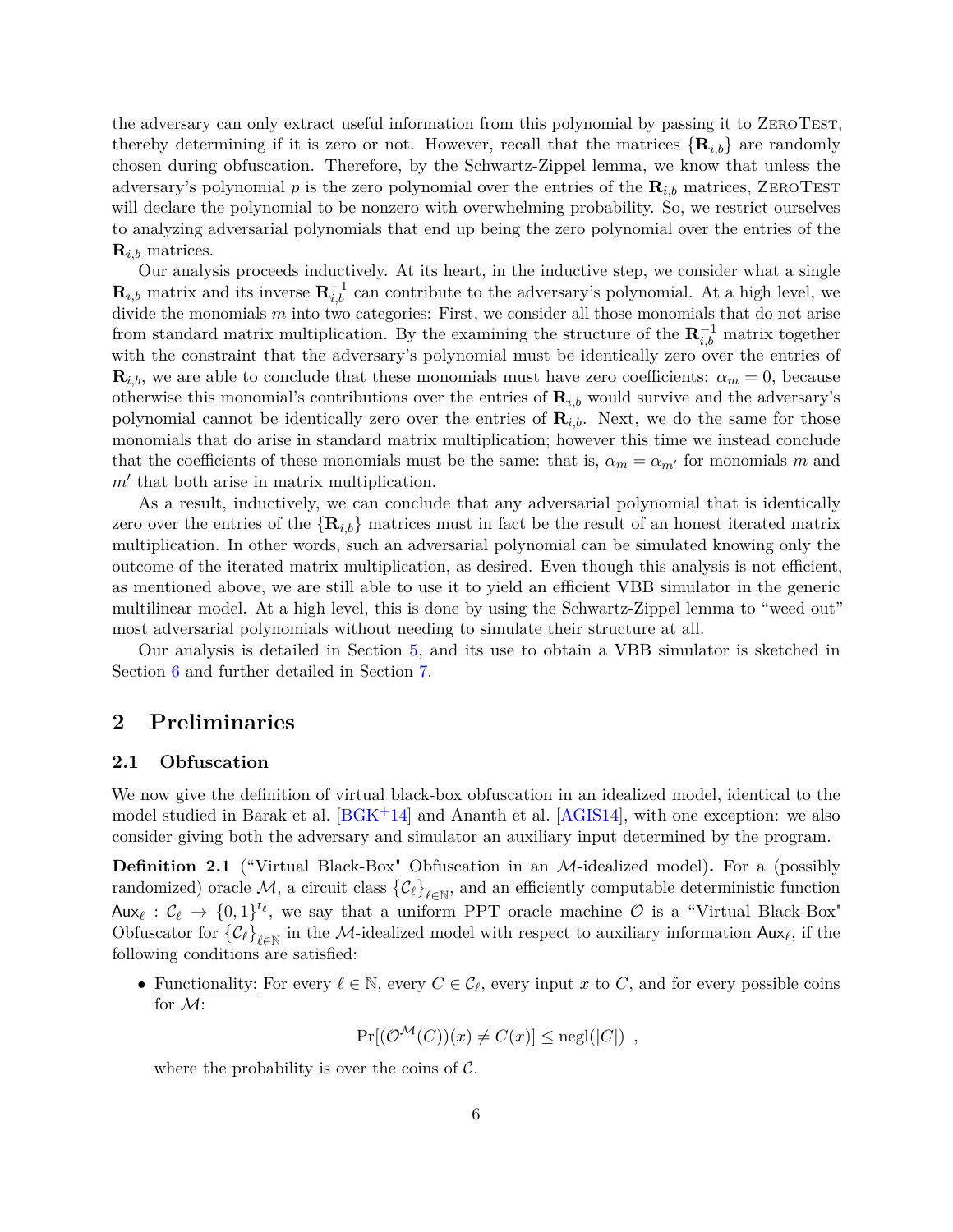- Polynomial Slowdown: there exist a polynomial *p* such that for every  $\ell \in \mathbb{N}$  and every  $C \in \mathcal{C}_{\ell}$ , we have that  $|\mathcal{O}^{\mathcal{M}}(C)| \leq p(|C|)$ .
- Virtual Black-Box: for every PPT adversary  $A$  there exist a PPT simulator Sim, and a negligible function  $\mu$  such that for all PPT distinguishers *D*, for every  $\ell \in \mathbb{N}$  and every  $C \in \mathcal{C}_{\ell}$ :

$$
\left|\Pr\left[D\left(\right.\mathcal{A}^{\mathcal{M}}\left(\mathcal{O}^{\mathcal{M}}(C),\mathsf{Aux}_{\ell}(C)\right)\,\right)=1,\right]-\Pr\left[D\left(\right.\mathsf{Sim}^{C}\left(1^{|C|},\mathsf{Aux}_{\ell}(C)\right)\,\right)=1\right]\right|\leq\mu(|C|)\enspace,
$$

where the probabilities are over the coins of  $D, A, Sim, O$  and M

Note that in this model, both the obfuscator and the evaluator have access to the oracle  $\mathcal M$  but the function family that is being obfuscated does not have access to M.

#### <span id="page-7-0"></span>**2.2 Branching Programs**

We now define branching programs. We will actually define three notions of branching programs. The first, layered (graphical) branching programs, corresponds to the standard notion of branching programs found in the literature. Second, we define the notion of a matrix branching program, which can be seen as a generalization of graphical branching programs. Finally, we define a matrix branching program sampler, which is again a generalization of matrix branching programs.

**Layered Graphical Branching Programs.** Our notion of a layered graphical branching program corresponds to the traditional notion of branching programs.

**Definition 2.2.** A *(graphical) branching program* is a finite directed acyclic graph with two special nodes, a source node and a sink node, also referred to as an "accept" node. Each non-sink node is labeled with a variable *x<sup>i</sup>* and can have arbitrary out-degree. Each of the out-edges is either labeled with  $x_i = 0$  or  $x_i = 1$ . The sink node has out-degree 0. We denote a branching program by  $BP$  and denote the restriction of the branching program consistent with input *x* by  $BP|_x$ . *BP* accepts an input  $x \in \{0,1\}^n$  if and only if there is at least one path from the source node to the accept node in  $BP|_x$ . The *length*  $\ell$  of  $BP$  is the maximum length of any such path in the graph. The *node size t* of the branching program is the total number of nodes in the graph.

A *layered (graphical) branching program* is a branching program such that nodes can be partitioned into a sequence of layers  $L_0$  through  $L_\ell$  where all the nodes in  $L_{i-1}$  have only outgoing edges to *L<sup>i</sup>* , and all of the outgoing edges from *Li*−<sup>1</sup> are labeled with the same input variable, denoted  $x_{\text{inp}(i)}$  where inp :  $[\ell] \rightarrow [n]$ . We can assume without loss of generality that  $L_0$  contains only the source node and  $L_\ell$  contains only the sink node. The *length* of a layered branching program is  $\ell$ . and the *shape*  $(d_0, \ldots, d_\ell)$  counts the number of nodes in each layer:  $d_i = |L_i|$ . Finally, the *width w* is the maximum  $d_i$ . The *node size t* of  $BP$  is still the total number of nodes in the graph,  $\sum_{i=0}^{\ell} d_i$ . We also define an additional quantity, the *total size u* is the sum of the products of sizes of adjacent layers  $\prod_{i=1}^{\ell} d_{i-1} d_i$ . Consider a slight modification to *BP* where there is an edge from *every* node in *L*<sup>*i*</sup> to *every* node in  $L_{i+1}$ , and the edges are labeled with either  $x_i = 0, x_i = 1, x_i = 0, 1$  (representing that this edge is always used), or  $x_i = \perp$  (representing that this edge is never used). Then *u* counts the total number of edges in *BP*, and therefore represents the actual size of the description of *BP*.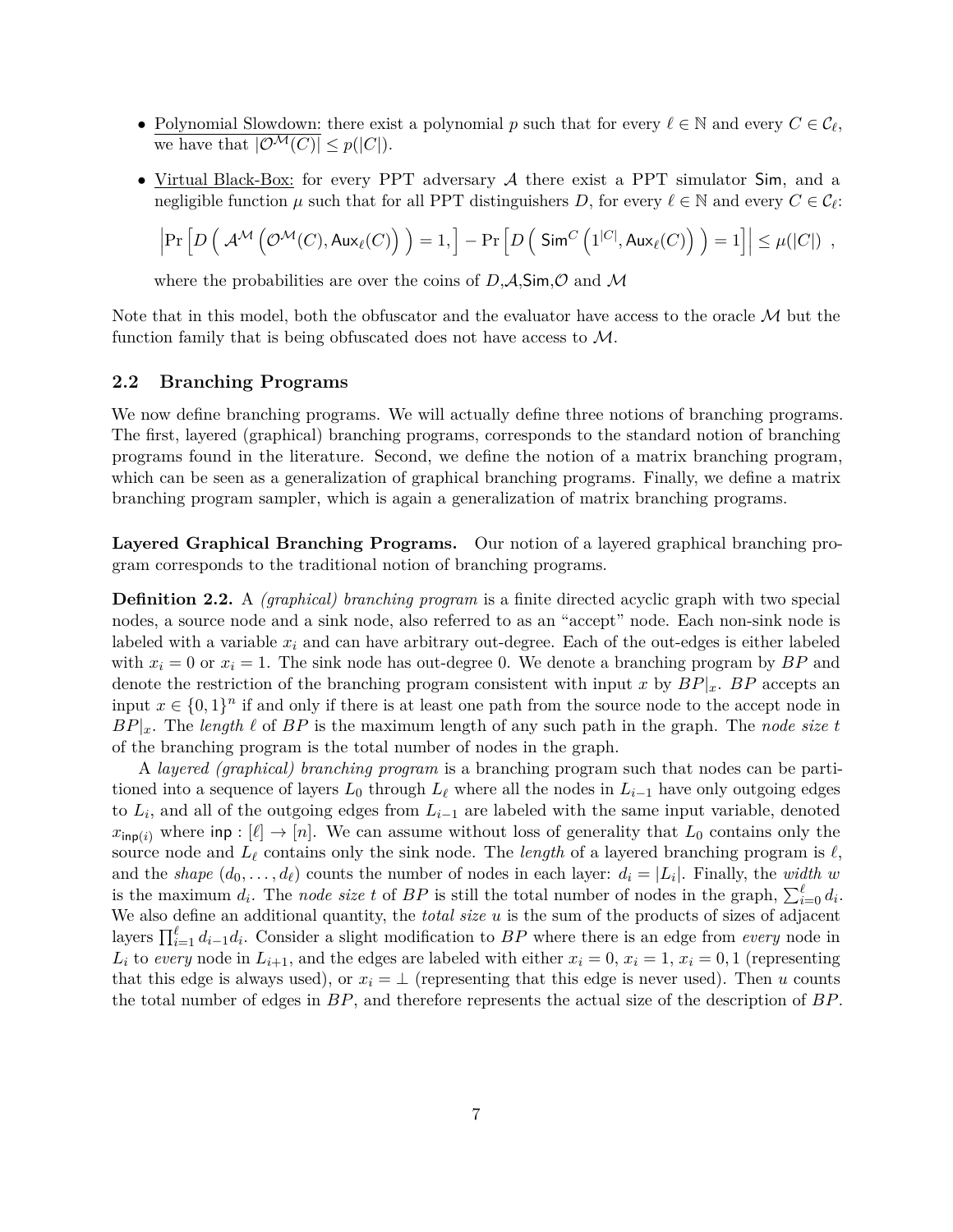**Matrix Branching Programs.** Note that our definition of a matrix branching program will depart in several ways from the standard definitions of matrix branching programs in the literature. At a high level, a matrix branching program consists of a sequence of pairs of matrices (*Bi,*0*, Bi,*1). To evaluate the branching program on an input *x*, select one matrix from each pair based on the input, and multiply all of the matrices together. The matrices are shaped so that the products are valid and the end result is a scalar; otherwise, there are no restrictions on the shapes of the matrices. The branching program evaluates to 0 if and only if the product of all the matrices is 0, and otherwise it evaluates to 1. We can also easily generalize to multi-bit outputs by having the final matrix product be an actual matrix, and test each component independently for zero.

**Definition 2.3.** A generalized matrix branching program of length  $\ell$  and shape  $(d_0, d_1, \ldots, d_\ell) \in$  $(\mathbb{Z}^+)^{\ell+1}$  for *n*-bit inputs is given by a sequence

$$
BP = \left(\mathsf{inp}, \left(\mathbf{B}_{i,0}, \mathbf{B}_{i,1}\right)_{i \in [\ell]}\right)
$$

where  $\mathbf{B}_{i,b} \in \mathbb{Z}^{d_{i-1} \times d_i}$  are  $d_{i-1} \times d_i$  matrices, and  $\text{inp} : [\ell] \to [n]$  is the evaluation function of *BP*. *BP* defines the following three functions:

•  $BP_{arith}: \{0,1\}^n \to \mathbb{Z}^{d_0 \times d_\ell}$  computed as

$$
BP_{arith}(x) = \prod_{i=1}^{n} \mathbf{B}_{i,x_{\mathsf{inp}(i)}}
$$

•  $BP_{bool}: \{0,1\}^n \to \{0,1\}^{d_0 \times d_\ell}$  computed as

$$
BP_{bool}(x)_{j,k} = \begin{cases} 0 & \text{if } BP_{arith}(x)_{j,k} = 0\\ 1 & \text{if } BP_{arith}(x)_{j,k} \neq 0 \end{cases}
$$

•  $BP_{bool(q)}: \{0,1\}^n \to \{0,1\}^{d_0 \times d_\ell}$  computed as

$$
BP_{bool(q)}(x)_{j,k} = \begin{cases} 0 & \text{if } BP_{arith}(x)_{j,k} = 0 \mod q \\ 1 & \text{if } BP_{arith}(x)_{j,k} \neq 0 \mod q \end{cases}
$$

A matrix branching program is *t*-bounded if  $|BP_{arith}(x)_{j,k}| \leq t$  for all  $x, j, k$ . In other words, *t* bounds the possible output values of *BParith*.

We define the width  $w = \max_{i \in [0,\ell]} d_i$ , node size  $t = \sum_{i=0}^{\ell} d_i$ , and total size  $u = \sum_{i=1}^{\ell} d_{i-1} d_i$ .

**Fact 2.4.** Any graphical layered branching program BP of length  $\ell$  and shape  $(d_0, \ldots, d_\ell)$  can be  $i$  *converted into a generalized matrix branching program*  $BP'$  *of length*  $\ell$ *, shape*  $(d_0, \ldots, d_\ell)$ *, and bound*  $t = \prod_{i=1}^{\ell-1} d_i \leq w^{\ell-1}$  such that  $BP'_{bool}(x) = BP(x)$  for all *x*.

For our obfuscator, similar to existing works, we will need to actually consider *dual-input* generalized matrix branching programs:

**Definition 2.5.** A *dual-input generalized matrix branching program* of length  $\ell$  and shape  $(d_0, d_1, \ldots, d_\ell) \in (\mathbb{Z}^+)^{\ell+1}$  for *n*-bit inputs is given by a sequence

$$
BP = \left(\mathsf{inp}_0, \mathsf{inp}_1, \{\mathbf{B}_{i, b_0, b_1}\}_{i \in [\ell], b_0, b_1 \in \{0, 1\}}\right)
$$

where  $\mathbf{B}_{i,b_0,b_1} \in \mathbb{Z}^{d_{i-1} \times d_i}$  are  $d_{i-1} \times d_i$  matrices, and  $\text{inp} : [\ell] \to [n]$  is the evaluation function of *BP*. *BP* defines the following three functions: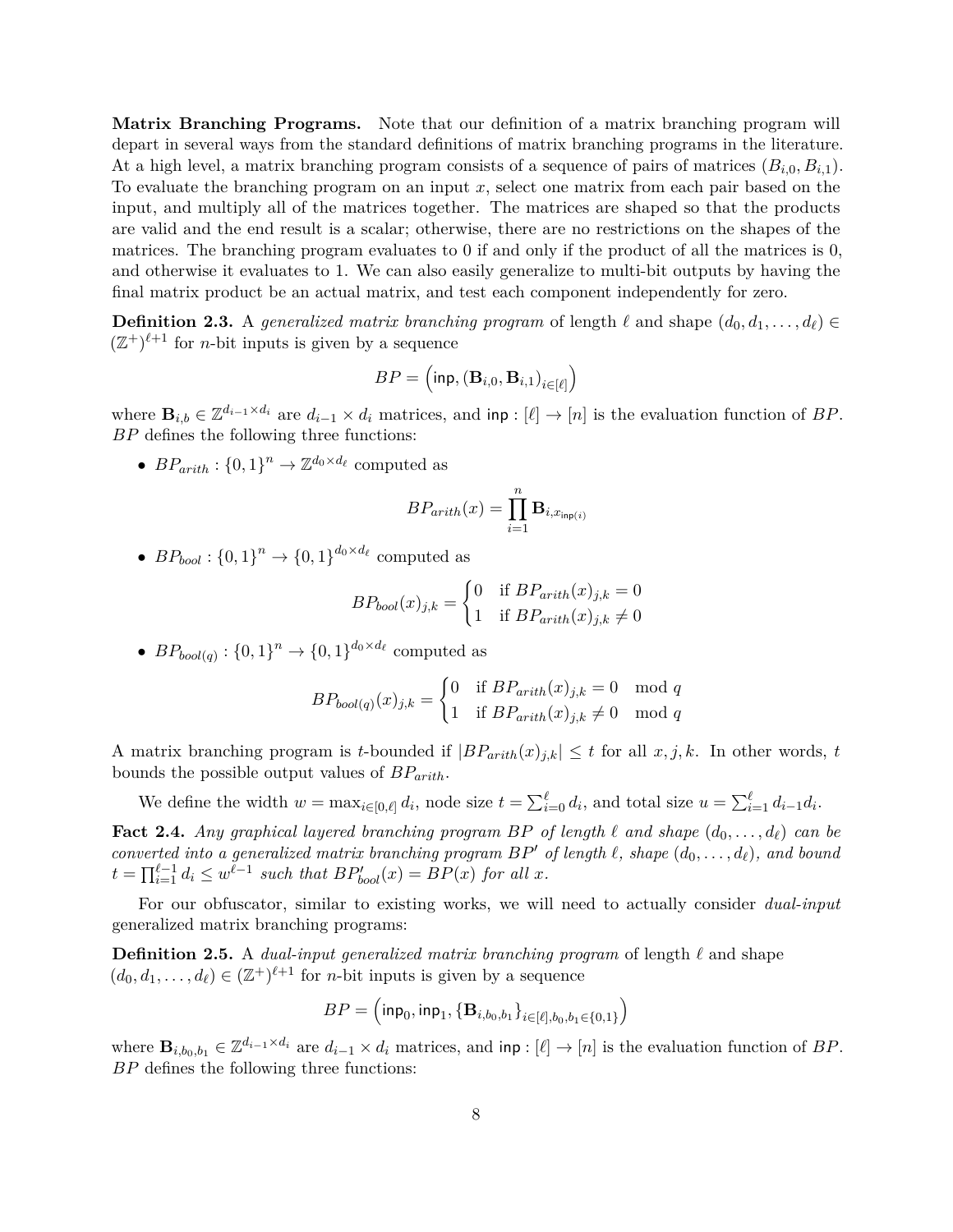•  $BP_{arith}: \{0,1\}^n \to \mathbb{Z}^{d_0 \times d_\ell}$  computed as

$$
BP_{arith}(x) = \prod_{i=1}^n \mathbf{B}_{i, x_{\mathsf{inp}_0(i)}, x_{\mathsf{inp}_1(i)}}
$$

•  $BP_{bool}: \{0,1\}^n \rightarrow \{0,1\}^{d_0 \times d_\ell}$  computed as

$$
BP_{bool}(x)_{j,k} = \begin{cases} 0 & \text{if } BP_{arith}(x)_{j,k} = 0\\ 1 & \text{if } BP_{arith}(x)_{j,k} \neq 0 \end{cases}
$$

•  $BP_{bool(q)}: \{0,1\}^n \to \{0,1\}^{d_0 \times d_\ell}$  computed as

$$
BP_{bool(q)}(x)_{j,k} = \begin{cases} 0 & \text{if } BP_{arith}(x)_{j,k} = 0 \mod q \\ 1 & \text{if } BP_{arith}(x)_{j,k} \neq 0 \mod q \end{cases}
$$

A matrix branching program is *t*-bounded if  $|BP_{arith}(x)_{j,k}| \leq t$  for all  $x, j, k$ .

We note that is it easy to transform any normal matrix branching program into a dual input matrix branching program of the same length, shape, and bound: set  $\text{inp}_0 = \text{inp}_1 = \text{inp}_1$  and  $\mathbf{B}_{i,b,b} = \mathbf{B}_{i,b}$  (the values  $\mathbf{B}_{i,b,1-b}$  can be set arbitrarily).

Unlike previous obfuscation constructions [\[GGH](#page-30-0)+13b, [BR13,](#page-29-10) [BGK](#page-29-3)+14, [PST14b,](#page-30-5) [AGIS14\]](#page-29-1), we allow the matrices in the branching program to be singular, and even to be rectangular. This gives us the ability to have the product matrix have any desired shape — in particular, it can be a scalar for single-bit outputs. Thus, we do not need the "bookends" used in previous works to turn the matrix product into a scalar.

We will impose one requirement on matrix branching program, called *non-shortcutting*, which will be important in the security analysis of our obfuscator. We say that a branching program *shortcuts* on an input *x* if there is an interval  $[j, k] \subsetneq [\ell]$  strictly smaller than  $[\ell]$  such that the sub-product

$$
\prod_{i=j}^k B_{i,x_{\text{inp}_0(i)},x_{\text{inp}_1(i)}} = 0 \enspace .
$$

In other words, for the input *x*, it is possible to determine that  $BP(x)_{j,k} = 0$  prematurely without evaluating the entire product. We say that a branching program is *non-shortcutting* if it does not shortcut on any *x*:

**Definition 2.6.** A dual-input generalized matrix branching program is *non-shortcutting* if, for any input *x*, and any  $j \in [d_0]$  and any  $k \in [d_\ell]$ , the following holds:

$$
\mathbf{e}_j^T \cdot \left( \prod_{i=1}^{\ell-1} \mathbf{B}_{i,x_{\mathsf{inp}_0(i)},x_{\mathsf{inp}_1(i)}} \right) \neq 0^{d_{\ell-1}} \quad \text{and} \quad \left( \prod_{i=2}^{\ell} \mathbf{B}_{i,x_{\mathsf{inp}_0(i)},x_{\mathsf{inp}_1(i)}} \right) \cdot \mathbf{e}_k \neq 0^{d_1}
$$

where  $e_j$  and  $e_k$  are the *j*th and *k*th standard basis vectors of the correct dimension. Equivalently, each row of the product  $\prod_{i=1}^{\ell-1} \mathbf{B}_{i,x_{\mathsf{inp}_0(i)},x_{\mathsf{inp}_1(i)}}$  and each column of the product  $\prod_{i=2}^{\ell} \mathbf{B}_{i,x_{\mathsf{inp}_0(i)},x_{\mathsf{inp}_1(i)}}$ has at least one non-zero entry.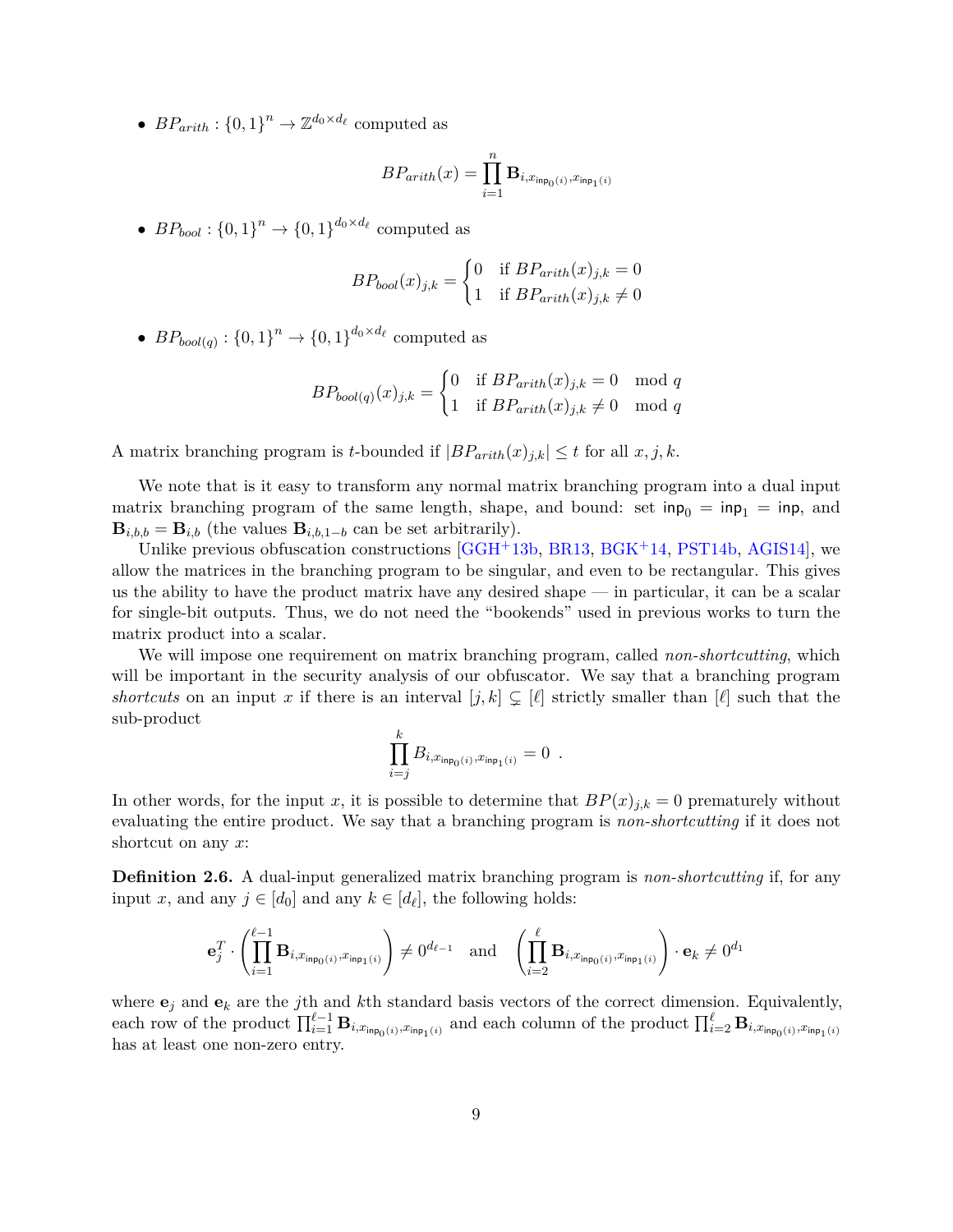A similar definition holds for regular (non-dual-input) branching programs.

We will see in the next section that it is easy to convert any matrix branching program into a non-shortcutting branching program, and only increasing its width by 2.

A final property of matrix branching programs, which we call *exactness*, says that the outputs of *BParith* and *BPbool* are the same on all inputs:.

**Definition 2.7.** A matrix branching program *BP* is *exact* if, for all inputs *x*, it holds that

$$
BP_{arith}(x) \in \{0,1\}^{d_0 \times d_\ell}
$$

In other words,

$$
BP_{arith}(x) = BP_{bool}(x)
$$

In this case, we simply write  $BP(x)$  to denote  $BP_{airth}(x) = BP_{bool}(x) = BP_{bool(q)}$  for all  $q \geq 2$ .

**Matrix Branching Program Samplers.** We now define a matrix branching program sampler (MBPS). Roughly, an MBPS is a procedure that takes as input a modulus *q*, and outputs a matrix branching program *BP*. However, we will be interested mainly in the function *BPbool*(*q*) .

**Definition 2.8.** A matrix branching program sampler (MBPS) is a possibly randomized procedure  $BP^S$  that takes as input a modulus *q* satisfying  $q > t$  for some bound *t*. It outputs a matrix branching program.

**Fact 2.9.** *Any matrix branching program BP with bound t can trivially be converted into a matrix branching program sampler*  $BP^S$  *with the same bound t, such that if*  $BP' \leftarrow BP^S(q)$ *, then*  $BP'_{bool}(q)(x) = BP_{bool}(x)$ .

#### **2.3 The Ideal Graded Encoding Model**

In this section, we describe the ideal graded encoding model. This section has been taken almost verbatim from  $[\text{BGK}^+14]$  and  $[\text{AGIS14}]$ . All parties have access to an oracle M, implementing an ideal graded encoding. The oracle  $\mathcal M$  implements an idealized and simplified version of the graded encoding schemes from [\[GGH13a\]](#page-29-4). The parties are provided with encodings of various elements at different levels. They are allowed to perform arithmetic operations of addition/multiplication and testing equality to zero as long as they respect the constraints of the multilinear setting. We start by defining an algebra over the elements.

**Definition 2.10.** Given a ring R and a universe set U, an element is a pair  $(\alpha, S)$  where  $\alpha \in R$  is the *value* of the element and  $S \subseteq \mathbb{U}$  is the *index* of the element. Given an element *e* we denote by  $\alpha$ (*e*) the value of the element, and we denote by  $S(e)$  the index of the element. We also define the following binary operations over elements:

- For two elements  $e_1, e_2$  such that  $S(e_1) = S(e_2)$ , we define  $e_1 + e_2$  to be the element  $(\alpha(e_1) + \alpha(e_2))$ *a*(*e*<sub>2</sub>), *S*(*e*<sub>1</sub>)), and *e*<sub>1</sub> − *e*<sub>2</sub> to be the element (*a*(*e*<sub>1</sub>) − *a*(*e*<sub>2</sub>), *S*(*e*<sub>1</sub>)).
- For two elements  $e_1, e_2$  such that  $S(e_1) \cap S(e_2) = \emptyset$ , we define  $e_1 \cdot e_2$  to be the element  $(\alpha(e_1) \cdot \alpha(e_2), S(e_1) \cup S(e_2)).$

We will often use the notation  $[\alpha]_S$  to denote the element  $(\alpha, S)$ . Next, we describe the oracle M. M is a stateful oracle mapping elements to "generic" representations called *handles*. Given handles to elements,  $\mathcal M$  allows the user to perform operations on the elements.  $\mathcal M$  will implement the following interfaces: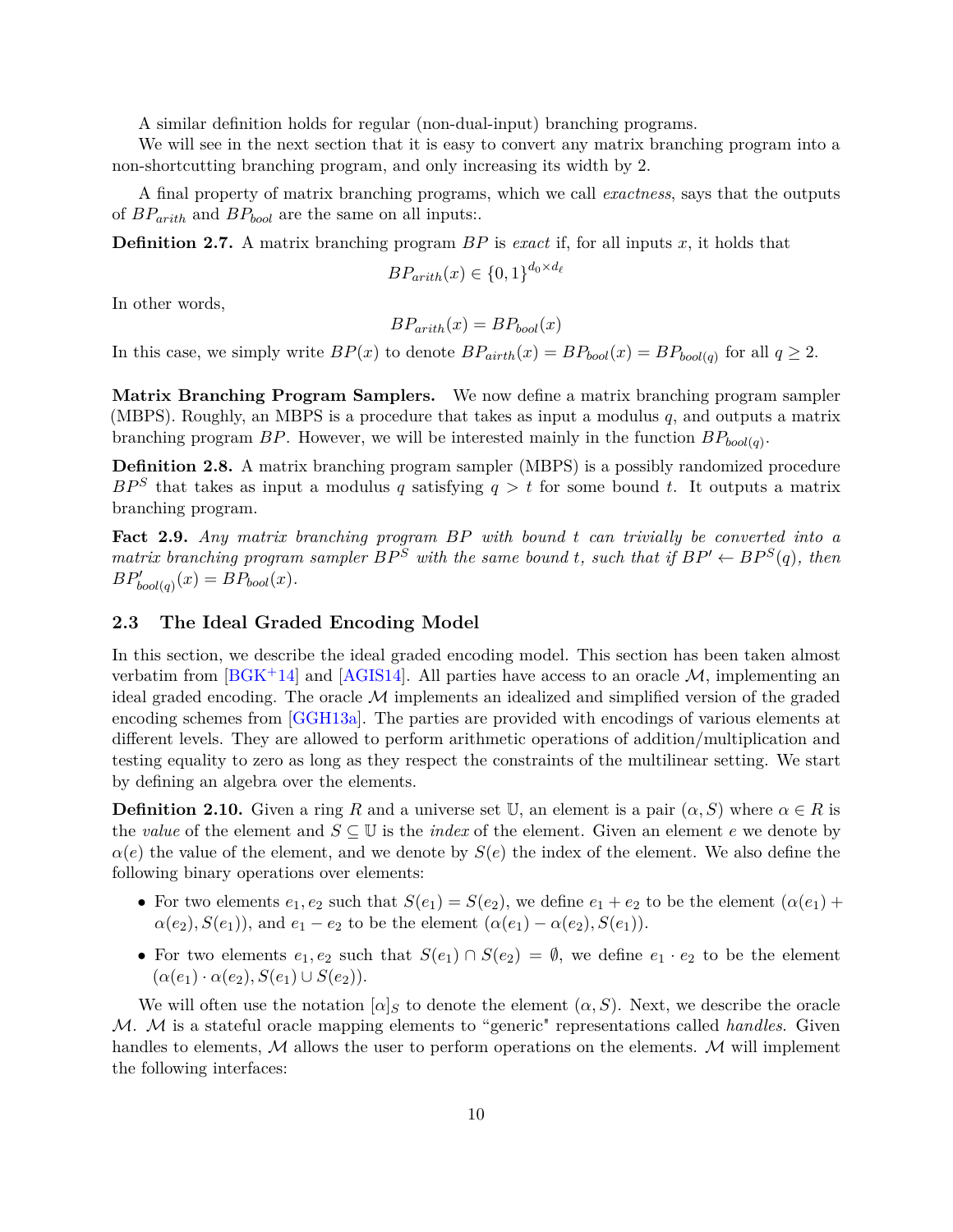**Initialization.** M will be initialized with a ring *R*, a universe set U, and a list *L* of initial elements. For every element  $e \in L$ , M generates a handle. We do not specify how the handles are generated, but only require that the value of the handles are independent of the elements being encoded, and that the handles are distinct (even if *L* contains the same element twice). M maintains a handle table where it saves the mapping from elements to handles. M outputs the handles generated for all the elements in  $L$ . After  $M$  has been initialized, all subsequent calls to the initialization interface fail.

**Algebraic operations.** Given two input handles  $h_1, h_2$  and an operation  $\circ \in \{+, -, \cdot\}, \mathcal{M}$  first locates the relevant elements  $e_1, e_2$  in the handle table. If any of the input handles does not appear in the handle table (that is, if the handle was not previously generated by  $\mathcal{M}$ ) the call to  $\mathcal M$  fails. If the expression  $e_1 \circ e_2$  is undefined (i.e.,  $S(e_1) \neq S(e_2)$  for  $\circ \in \{+, -\}$ , or  $S(e_1) \cap S(e_2) \neq \emptyset$  for  $\circ \in \{\cdot\}\$  the call fails. Otherwise, M generates a new handle for  $e_1 \circ e_2$ , saves this element and the new handle in the handle table, and returns the new handle.

**Zero testing.** Given an input handle *h*, M first locates the relevant element *e* in the handle table. If h does not appear in the handle table (that is, if h was not previously generated by  $\mathcal{M}$ ) the call to M fails. If  $S(e) \neq \mathbb{U}$ , the call fails. Otherwise, M returns 1 if  $\alpha(e) = 0$ , and returns 0 if  $\alpha(e) \neq 0$ .

#### **2.4 Straddling Set Systems**

We describe the straddling set system which is same as the one considered in  $[BGK^+14]$  $[BGK^+14]$ :

**Definition 2.11.** A straddling set system  $\mathbb{S}_n = \{S_{i,b} : i \in [n], b \in \{0,1\}\}\$  with *n* entries over the universe  $\mathbb{U} = \{1, 2, \ldots, 2n - 1\}$  is as follows:

$$
S_{1,0} = \{1\}, S_{2,0} = \{2,3\}, \ldots, S_{i,0} = \{2i-2,2i-1\}, \ldots, S_{n,0} = \{2n-2,2n-1\}
$$

 $S_{1,1} = \{1,2\}, S_{2,1} = \{3,4\}, \ldots, S_{i,1} = \{2i-1,2i\}, \ldots, S_{n-1,1} = \{2n-3,2n-2\}, S_{n,1} = \{2n-1\}$ 

### <span id="page-11-0"></span>**3 Building Low-Rank Branching Programs**

In this section, we describe some procedures to be carried out on branching programs. We will use these procedures to show how to make any branching program non-shortcutting, and how to convert formulas into matrix branching programs.

In particular, we will describe a way to convert any formula of size *s* over NOT*,* AND*,* XOR gates into an exact matrix branching program of length  $s+1$  and maximum width  $\lceil \log_2(s+2) \rceil$ . Our result gives a qualitative improvement to a result of Cleve [\[Cle91\]](#page-29-9), which achieves similar asymptotics, but only for balanced formula, and only for formula over NOT*,* AND gates.

#### **3.1 Operations on Generalized Matrix Branching Programs**

We now describe several operations on generalized matrix branching programs. We will use these operations to build our branching program for formulas.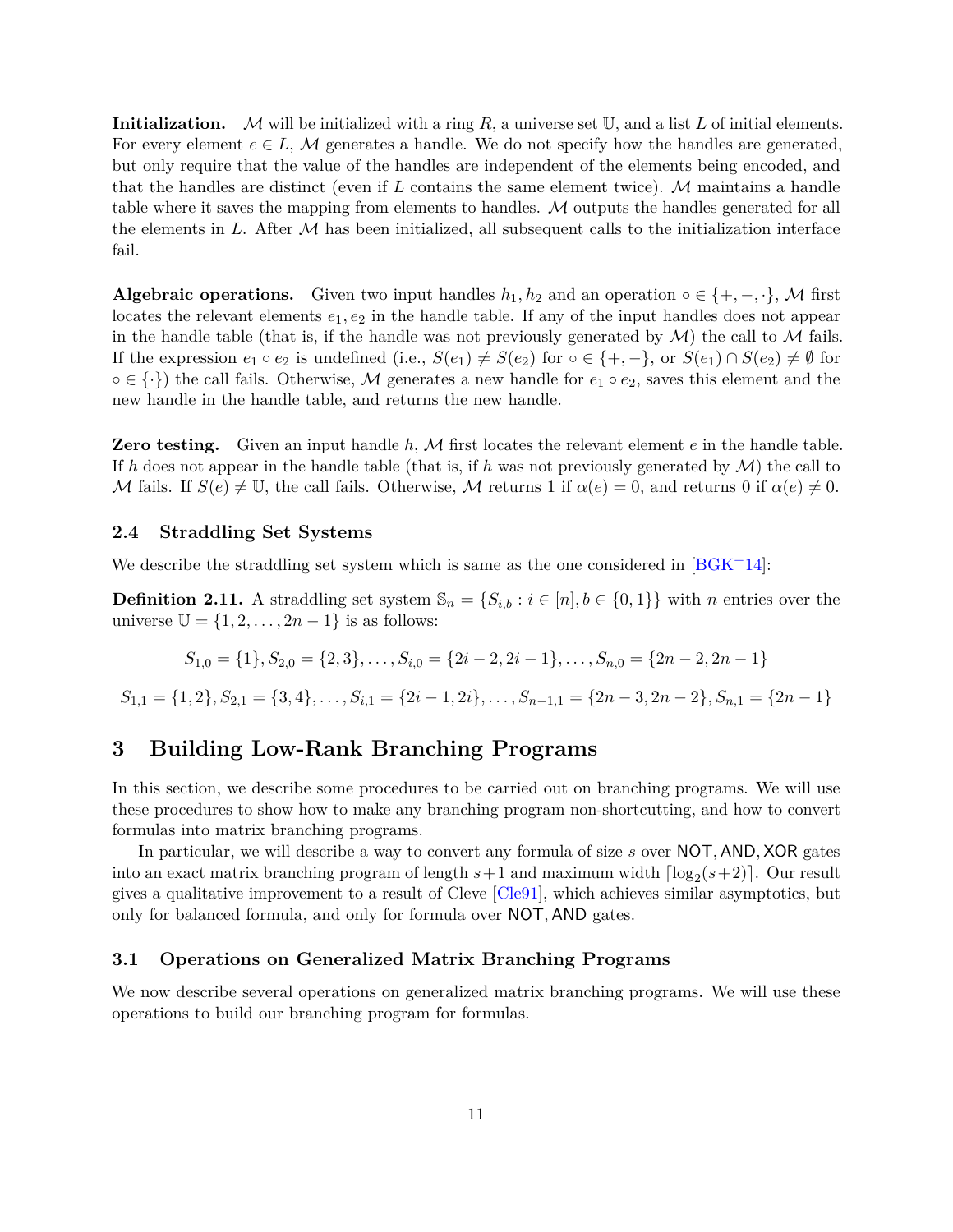**Transpose.** Let  $BP = (\mathsf{inp}, (\mathbf{B}_{i,0}, \mathbf{B}_{i,1})_{i \in [\ell]})$  be a branching program of length  $\ell$  and shape  $(d_0, d_1, \ldots, d_\ell) \in (\mathbb{Z}^+)^{\ell+1}$ . The *transpose* of  $BP$ , denoted  $BP^T$ , is a branching program of length  $\ell$ and shape  $(d_{\ell}, \ldots, d_0)$ , given by

$$
BP^T = \left(\text{inp}^T, \left(\mathbf{B}_{\ell+1-i,0}^T, \mathbf{B}_{\ell+1-i,1}^T\right)_{i \in [\ell]}\right)
$$

where  $\text{inp}^T(i) = \text{inp}(\ell + 1 - i)$ . Observe that  $(BP^T)_{arith/bool}(x) = (BP_{arith/bool}(x))^T$ . Note that if *BP* is exact, then so is *BP<sup>T</sup>* .

**Augment.** Let *BP* be as above. The *r*-augmentation of *BP* is the branching program  $BP' =$ Augment(*BP*, *r*) of length  $\ell$  and shape  $(d_0 + r, d_1 + r, \ldots, d_\ell + r)$  given by

$$
BP' = \left(\mathsf{inp}, \left(\mathbf{B}_{i,0}', \mathbf{B}_{i,1}'\right)_{i \in [\ell]}\right) \text{ where } \mathbf{B}_{i,b}' = \begin{array}{c c c} \mathbf{B}_{i,b} & \mathbf{0}^{d_{i-1} \times r} \\ \mathbf{0}^{r \times d_i} & I_r \end{array}
$$

Observe that

$$
BP'_{arith/bool}(x) = \begin{array}{cc} BP_{arith/bool}(x) & \mathbf{0}^{d_0 \times r} \\ \mathbf{0}^{r \times d_\ell} & I_r \end{array}
$$

Moreover, if  $BP$  is exact, then so is  $BP'$ . We will define  $\text{Augment}(BP) = \text{Augment}(BP, 1)$ .

**Linear Operations.** Let *BP* be as above. Given a  $d'_0 \times d_0$  matrix **L** and a  $d_\ell \times d'_\ell$  matrix **R**, we can compute the branching program  $\mathbf{L} \cdot BP \cdot \mathbf{R}$  which has length  $\ell$ , shape  $(d'_0, d_1, \ldots, d_{\ell-1}, d'_{\ell})$ , and is given by

$$
\mathbf{L} \cdot BP \cdot \mathbf{R} = \left(\text{inp}, \left(\mathbf{B}_{i,0}', \mathbf{B}_{i,1}'\right)_{i \in [ell]}\right) \text{ where } \mathbf{B}_{i,b}' = \begin{cases} \mathbf{B}_{i,b} & \text{if } i \neq 1, \ell \\ \mathbf{L} \cdot \mathbf{B}_{1,b} & \text{if } i = 1 \\ \mathbf{B}_{\ell,b} \cdot \mathbf{R} & \text{if } i = \ell \end{cases}
$$

Observe that  $(\mathbf{L} \cdot BP \cdot \mathbf{R})_{arith}(x) = \mathbf{L} \cdot (BP_{arith}(x) \cdot \mathbf{R})$ , and that if *BP* is non-shortcutting, then  $\mathbf{L} \cdot BP \cdot \mathbf{R}$  is also non-shortcutting.

**Merge.** Let  $BP^{(0)}, BP^{(1)}$  be two branching programs of length  $\ell^{(b)}$  and shape  $(d_0^{(b)})$  $a_0^{(b)}, \ldots, a_{\ell}^{(b)}$  for  $b \in \{0, 1\}$  with the property that  $d_{\ell}^{(0)} = d_1^{(1)}$ <sup>(1)</sup>. Then we can compute the merge of  $BP^{(0)}$  and  $BP^{(1)}$ as

 $BP^{(0)} \cdot BP^{(1)} = \left( \mathsf{inp}, (\mathbf{B}_{i,0}, \mathbf{B}_{i,1})_{i \in [\ell']} \right)$ 

where  $\ell' = \ell^{(0)} + \ell^{(1)}$ ,  $\text{inp'} : [\ell^{(0)} + \ell^{(1)}] \to [n]$  is defined as  $\text{inp}(i) = \begin{cases} \text{inp}(0)(i) & \text{if } i \leq \ell^{(0)} \\ \text{if } i \leq \ell^{(1)} \end{cases}$  $\inf_{i=1}^{\infty}$   $(i - \ell^{(0)})$  if  $i > \ell^{(1)}$ , and  $\mathbf{B}_{i,b} = % \begin{cases} \mathbf{B}_{i} & \text{if } i \neq j \ 0 \leq j \leq n \end{cases}$  $\sqrt{ }$ J  $\mathcal{L}$ **B**<sup>(0)</sup><sub>*i*,*b*</sub> if  $i \leq \ell^{(0)}$  $\mathbf{B}_i^{(1)}$ *i*,*b* if  $i > \ell^{(0)}$ . Observe that  $\left( BP^{(0)} \cdot BP^{(1)} \right)_{arith}(x) = \left( BP_{arith}^{(0)}(x) \right) \cdot \left( BP_{arith}^{(1)}(x) \right)$ .<br> *i*– $\ell^{(0)},$  *b* if  $i > \ell^{(0)}$ .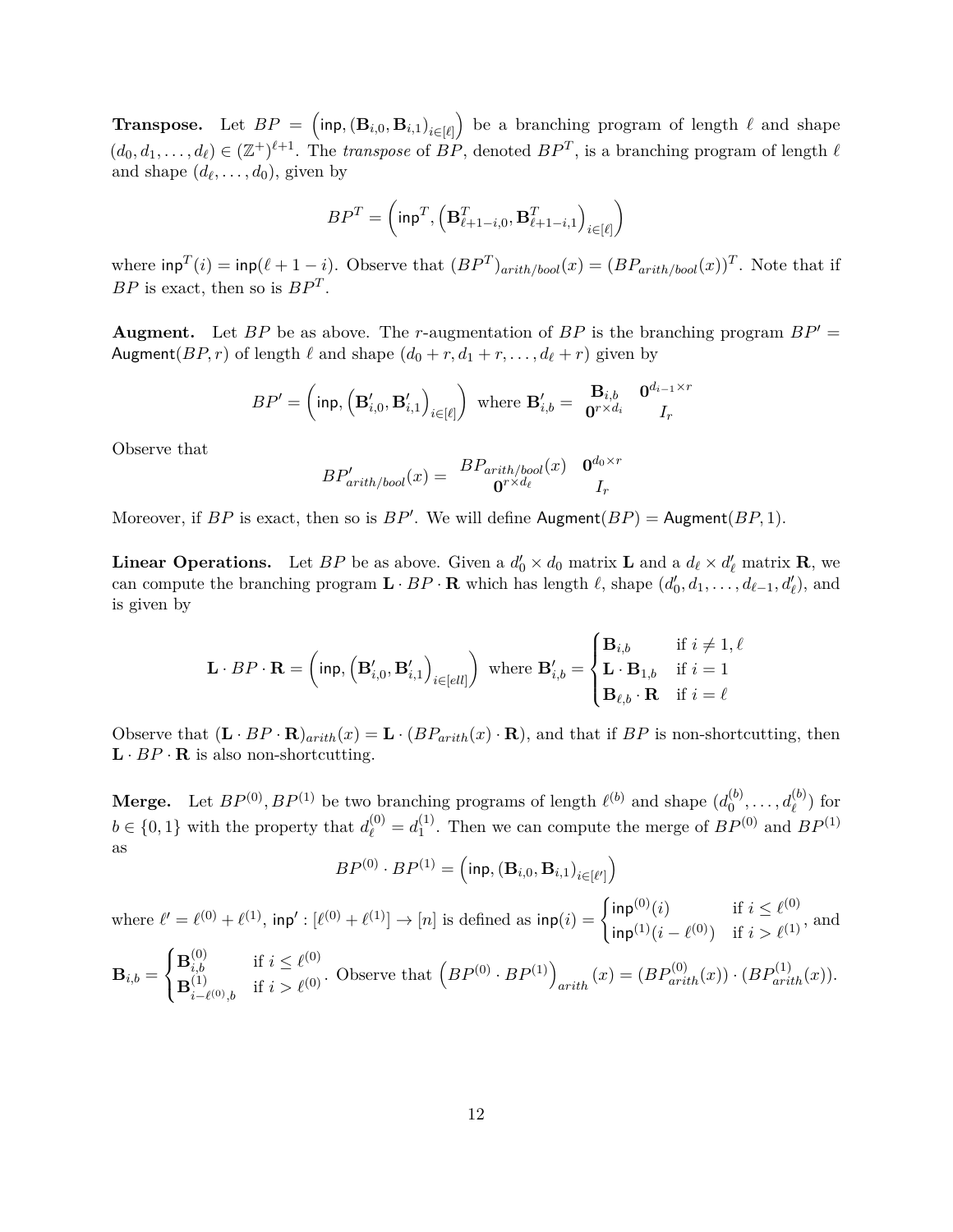#### **3.2 Making any branching program non-shortcutting**

Let *BP* be an arbitrary matrix branching program of shape  $(d_0, d_1, \ldots, d_\ell)$ . Define

$$
BP' = \begin{pmatrix} I_{d_0} & 1^{d_0 \times 1} & 0^{d_0 \times 1} \end{pmatrix} \cdot \text{Augment}(BP, 2) \cdot \begin{pmatrix} I_{d_\ell} \\ 0^{1 \times d_\ell} \\ 1^{1 \times d_\ell} \end{pmatrix}
$$

Notice that the shape of  $BP'$  is  $(d_0, d_1 + 2, \ldots, d_{\ell-1} + 2, d_{\ell})$ . Moreover,  $BP'_{arith}$  computes the matrix

$$
BP'_{arith} = \begin{pmatrix} I_{d_0} & 1^{d_0 \times 1} & 0^{d_0 \times 1} \end{pmatrix} \cdot \begin{pmatrix} BP_{arith} & 0^{d_0 \times 2} \\ 0^{2 \times d_\ell} & I_2 \end{pmatrix} \cdot \begin{pmatrix} I_{d_\ell} \\ 0^{1 \times d_\ell} \\ 1^{1 \times d_\ell} \end{pmatrix}
$$

$$
= \begin{pmatrix} I_{d_0} & 1^{d_0 \times 1} & 0^{d_0 \times 1} \end{pmatrix} \cdot \begin{pmatrix} BP_{arith} \\ 0^{d_\ell \times 1} \\ 1^{d_\ell \times 1} \end{pmatrix} = BP_{arith}
$$

Finally, we have the following:

<span id="page-13-0"></span>Lemma 3.1.  $BP'$ , as defined above, is non-shortcutting.

**Proof**. The branching program  $BP^{(L)} =$  Augment $(BP, 2)$ .  $\sqrt{ }$  $\overline{ }$  $I_{d_\ell}$  $0^{1\times d_\ell}$  $1^{1 \times d_{\ell}}$  $\setminus$  on input *<sup>x</sup>* computes the matrix

$$
\left(\begin{array}{c} BP_{arith}(x) \\ 0^{d_\ell \times 1} \\ 1^{d_\ell \times 1} \end{array}\right)
$$

which always has all columns not identically zero. Therefore the sub-product of  $BP_{arith}^{(L)}(x)$  consisting of all matrices except the left-most matrix will always have non-zero columns. We obtain  $BP'$ from  $BP^{(L)}$  by left-multiplying the left-most matrix by a matrix. Therefore, the sub-product of  $BP'_{arith}(x)$  that drops the left-most matrix is identical to the sub-product of  $BP^{(L)}_{arith}(x)$  that drops the left-most matrix, and therefore has non-zero columns. Similarly, we can conclude that any sub-product that does not include the right-most matrix has non-zero rows. Therefore, the branching program is non-shortcutting, as desired.  $\Box$ 

#### **3.3 Arithmetic Formulas to Matrix Branching Programs**

We now give our conversion of formulas to matrix branching programs. We will build a a branching program for any *arithmetic* formula taking 0*/*1 inputs, where every gate is an arbitrary bilinear polynomial in its inputs. That is, for any such arithmetic formula *f*, we build a branching program *BP* such that  $BP_{arith}(x) = f(x)$ . We note, however, that  $BP_{bool}$  only reveals if  $f(x)$  is zero or not.

As a first step, we build a branching program *BP* such that  $BP_{arith}(x) = (1 \quad f(x))$ . The final branching program  $BP'$  is given as  $BP' = BP \cdot \begin{pmatrix} 0 & 0 \\ 0 & 1 \end{pmatrix}$ 1  $\setminus$ 

For input wires  $x_i$ , the branching program is trivial: inp maps 1 to *i*, and  $B_{1,b} = (1 \quad b)$ .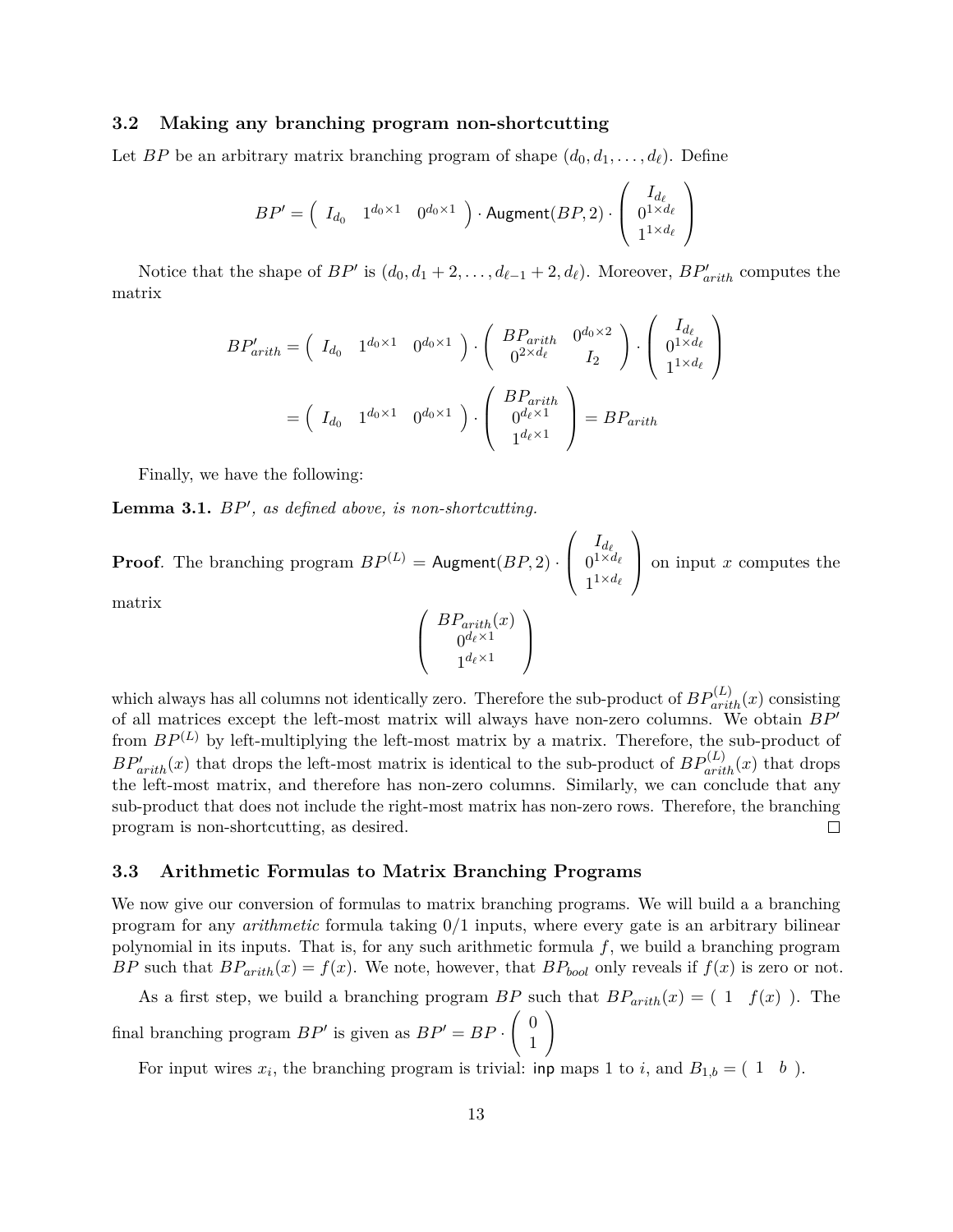We now build *BP* recursively. Suppose  $f = f_0 \text{OP} f_1$  for some bilinear OP. Write  $y_0 \text{OP} y_1 =$  $c_0 + c_1y_0 + c_2y_1 + c_3y_0y_1$ . We observe that

$$
\begin{pmatrix} 1 & y_0 \end{pmatrix} \cdot \begin{pmatrix} 0 & c_2 & 1 \\ c_1 & c_3 & 0 \end{pmatrix} \cdot \begin{pmatrix} 1 & 0 \\ y_1 & 0 \\ 0 & 1 \end{pmatrix} \cdot \begin{pmatrix} 0 & 1 \\ 1 & c_0 \end{pmatrix} = \begin{pmatrix} 1 & y_0 \text{OP} y_1 \end{pmatrix}
$$

Therefore, we can compute the branching programs  $BP_0$  and  $BP_1$  for  $f_0$  and  $f_1$ , and let

$$
BP = BP_0 \cdot \left( \left( \begin{array}{cc} 0 & c_2 & 1 \\ c_1 & c_3 & 0 \end{array} \right) \cdot \text{Augment}(BP_1^T) \cdot \left( \begin{array}{cc} 0 & 1 \\ 1 & c_0 \end{array} \right) \right)
$$

It follows that  $BP_{arith}(x) = (1 \quad f(x))$ , meaning *BP* computes the correct function.

Now notice that  $f_0$  and  $f_1$  are not treated symmetrically above. Indeed, the width  $w$  of the branching program *BP* is equal to  $\max(w_0, 1 + w_1)$ , where  $w_0$  and  $w_1$  are the widths of  $BP_0$  and *BP*1, respectively. For very unbalanced formula, this could lead the total width to be linear in the formula size.

However, we can easily exchange the roles of  $f_0$  and  $f_1$ . In particular, for a gate OP, let OP<sup>T</sup> be the operation defined as  $y_0 \text{OP}^T y_1 = y_0 \text{OP} y_1$ . Now we can write  $f = f_0 \text{OP} f_1$  or  $f = f_1 \text{OP}^T f_0$ . In the first case, the total width becomes  $w = \max(w_0, 1 + w_1)$ , and in the second case, the width becomes  $w = \max(w_1, 1 + w_0)$ . Therefore, we can choose which recursion to perform to arrive at the minimum:

$$
w = \min(\max(w_0, 1 + w_1), \max(w_1, 1 + w_0))
$$

For reasons that make the proof below more straightforward, we actually choose the order based on the formula size, rather than the resulting branching program width. That is, we have  $s_0 \geq s_1$ where  $s_b$  is the size of  $f_b$ .

**Lemma 3.2.** The length  $\ell$ , width  $w$ , total nodes  $t$  and total size  $u$  of the branching program  $BP'$ *satisfy*

$$
\ell = s + 1
$$
  
\n
$$
w \leq \lceil \log_2(s + 2) \rceil
$$
  
\n
$$
t \leq \lceil (s + 1)(1 + \frac{1}{2} \log_2(s + 2)) \rceil
$$
  
\n
$$
u \leq \lceil (s + 1)(3 + \log_2(s + 2))^2 / 4 \rceil
$$

**Proof**. The fact that  $\ell = s + 1$  follows easily from the recurrence. We will prove that the profile of *BP*,  $(d_0, \ldots, d_{s+1})$ , satisfies the following:

$$
d_0 = 1 \t d_{s+1} = 2
$$
  
\n
$$
2 \le d_1 \le \lceil \log_2(s+2) \rceil \text{ for } i \in [s]
$$
  
\n
$$
\sum_{i=0}^{s+1} d_i \le 1 + \lceil (s+1)(1 + \frac{1}{2} \log_2(s+2)) \rceil
$$
  
\n
$$
\sum_{i=0}^{s} d_i d_{i+1} \le \lceil (s+1)(3 + \log_2(s+2))^2 / 4 \rceil
$$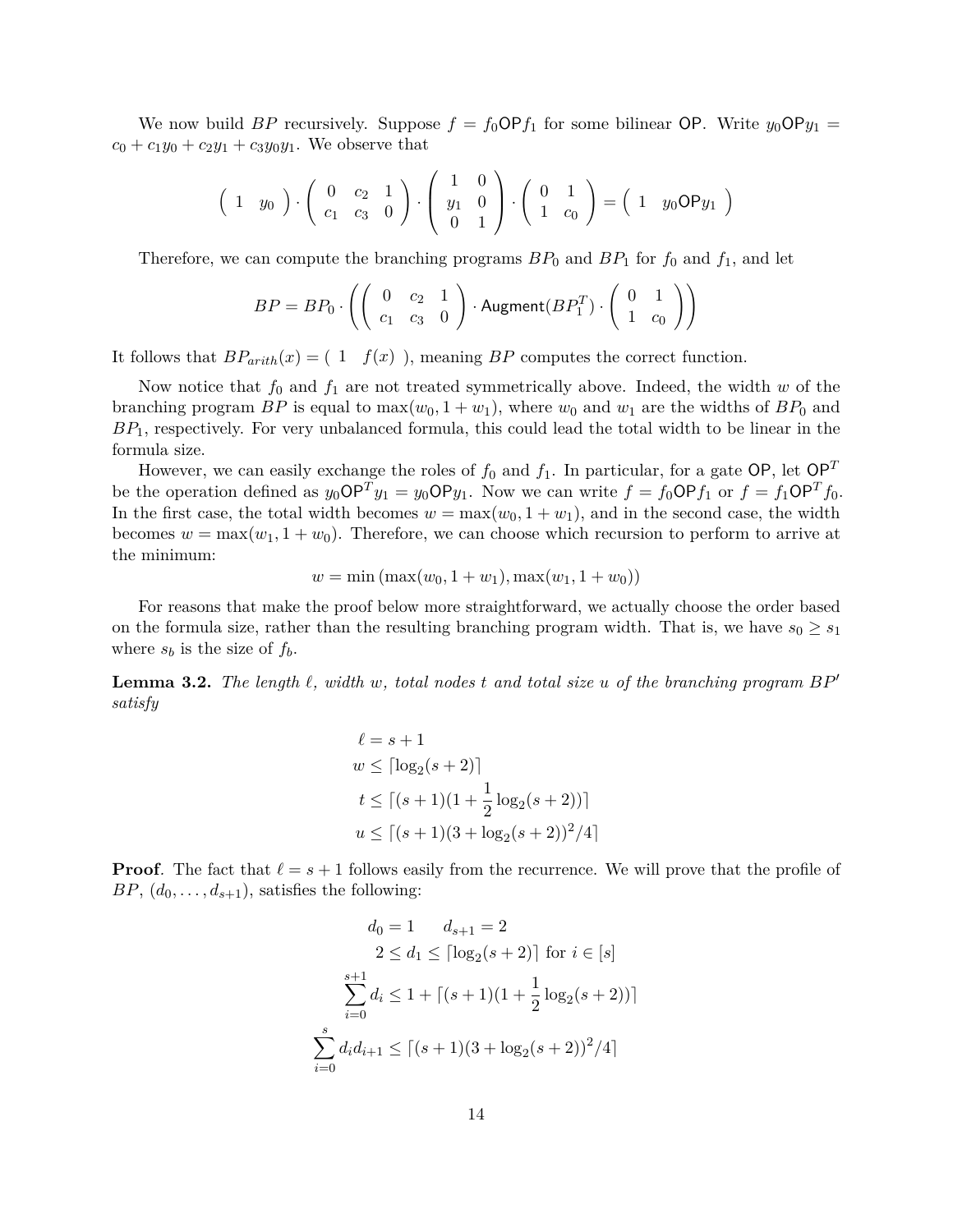The final branching program  $BP'$  has the same profile, except that  $d_{s+1}$  is set to 1 instead of 2. The lemma easy follows.

The base case where  $s = 0$  is trivial. For a formula  $f = f_0 \text{OP} f_1$  of size *s*, let the size of the sub-formulas  $f_0$  and  $f_1$  be  $s_0$  and  $s_1: s_0 + s_1 + 1 = s$ . Then by induction the branching programs  $BP_0$ and  $BP_1$  have profiles  $d_0^{(b)}$  $a_0^{(b)}, \ldots, a_{s_b+1}^{(b)}$  for  $b = 0, 1$  where  $d_0^{(b)} = 1, d_{s_b+1}^{(b)} = 2$ , and  $2 \le d_i^{(b)} \le w_b$  where  $\lceil \log_2(s_b+2) \rceil$  for  $i \in [1, s_b]$ . Moreover,  $\sum_{i=0}^{s_b+1} d_i^{(b)} \le t_b$  where  $t_b = 1 + \lceil (s_b+1)(1+\frac{1}{2}\log_2(s_b+2)) \rceil$ and  $\sum_{i=0}^{s_b} d_i^{(b)}$  $a_i^{(b)} d_{i+1}^{(b)} \le u_b$  where  $u_b = \lceil (s+1)(3 + \log_2(s+2))^2/4 \rceil$ 

For now, suppose  $s_0 \geq s_1$ . The case  $s_1 > s_0$  is handled similarly. Then *BP* has the profile

$$
(1, d_1^{(0)}, d_2^{(0)}, \dots, d_{s_0}^{(0)}, 2, d_{s_1}^{(1)} + 1, d_{s_1-1}^{(1)} + 1, \dots, d_1^{(1)} + 1, 2)
$$

If  $s_0 > s_1$ , the total width is at most  $w_0 \leq \lceil \log_2(s+2) \rceil$ , as desired. Now if  $s_0 = s_1$ , then the total width will be  $w_0 + 1$ . However,  $s = 2s_0 + 1$  and so

$$
w_0 + 1 = 1 + \lceil \log_2(s_0 + 2) \rceil = \lceil \log_2(2s_0 + 4) \rceil = \lceil \log_2(s + 3) \rceil
$$

At first, this bound looks worse than what we are trying to prove. However, we know that *s* is odd. Suppose  $\lceil \log_2(s+3) \rceil > \lceil \log_2(s+2) \rceil$ . Then it must be that  $s+2$  is a power of 2, and  $s+3$  is one greater. However, this is impossible since *s* is odd. Therefore,  $w \leq \lceil \log_2(s+2) \rceil$  in this case as well.

The linear size *t* satisfies  $t \le t_0 + t_1 - 2 + s_1$ . We have that

$$
t \le \lceil (s_0+1)(1+\frac{1}{2}\log_2(s_0+2)) \rceil + \lceil (s_1+1)(1+\frac{1}{2}\log_2(s_1+2)) \rceil + s_1
$$

We can bound this expression as

$$
t \le 1 + \lceil (s_0 + 1)(1 + \frac{1}{2}\log_2(s_0 + 2)) + (s_1 + 1)(1 + \frac{1}{2}\log_2(s_1 + 2)) + s_1 \rceil
$$

Given that  $s = s_0 + s_1 + 1$  and  $s_0 \geq s_1$ , it is straightforward but tedious to bound this as

$$
t \le 1 + \lceil (s+1)(1+\frac{1}{2}\log_2(s+2)) \rceil
$$

Next, we observe that

$$
u = \left(\sum_{i=0}^{s_0} d_i^{(0)} d_{i+1}^{(0)}\right) + 2(d_{s_1}^{(1)} + 1) + \left(\sum_{i=0}^{s_1 - 1} (d_i^{(1)} + 1)(d_{i+1}^{(1)} + 1)\right)
$$

The term  $\left(\sum_{i=0}^{s_0} d_i^{(0)}\right)$  $\binom{0}{i} d_{i+1}^{(0)}$  is equal to *u*<sub>0</sub>. The term  $\left( \sum_{i=0}^{s_1-1} (d_i^{(1)} + 1)(d_{i+1}^{(1)} + 1) \right)$  is equal to  $\left(\sum_{i=0}^{s_1-1} d_i^{(1)}\right)$  $\binom{1}{i} d_{i+1}^{(1)}$  + 2  $\left( \sum_{i=0}^{s_1} d_i^{(1)} \right)$  $a_i^{(1)}$  + *s*<sub>1</sub> - 1 - *d*<sub>0</sub><sup>(1)</sup></sup> - *d*<sub>s<sub>1</sub><sup>(1)</sup></sup>. Using the fact that  $d_{s_1+1}^{(1)} = 2$ ,  $d_0^{(1)} = 1$  and</sub>  $d_i^{(1)} \geq 2$  for all other *i*, we can therefore, we can bound

$$
u \le u_0 + u_1 + 2t_1 + s_1 - 4
$$

We can then bound this as

 $u \leq \left[ (s_0+1)(3+\log_2(s_0+2))^2/4 + (s_1+1)(3+\log_2(s_1+2))^2/4 + 2(s_1+1)(1+\frac{1}{2}\log_2(s_1+2)) + s_1+1 \right]$ 

It is straightforward but tedious to bound this as  $u \leq \lfloor (s+1)(3 + \log_2(s+2))^2/4 \rfloor$ , as desired.  $\Box$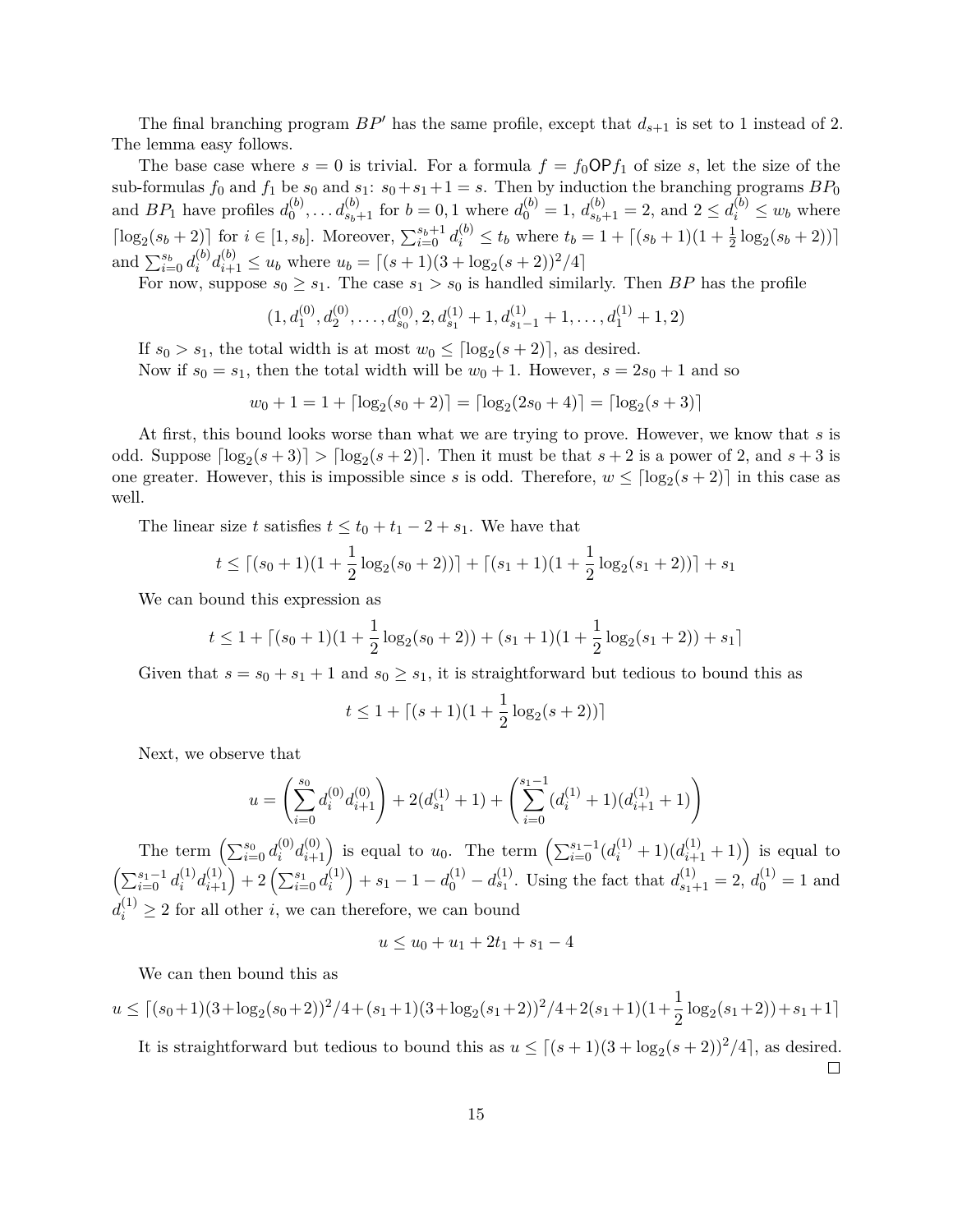**Making the branching program non-shortcutting.** We can make  $BP'$  non-shortcutting by increasing the profile by 2 as in Lemma [3.1.](#page-13-0) However, it turns out in this case it is sufficient to only increase the profile by 1. This is because the branching program  $BP'$  always has non-zero outputs, and we obtain  $BP'$  from  $BP$  by right-multiplying the rightmost matrix. Therefore, any sub-product of  $BP'$  that does not contain the rightmost matrix must be a non-zero row vector (so its one and only row is non-zero). Therefore,  $BP'$  is part-way to non-shortcutting already. However, there is still a possibility that sub-products that do contain the right-most matrix will be zero.

We will fix this by augmenting the branching program, and then collapsing it back to a scalar by modifying the left- and right-most matrices. We do this is such a way that leaving out the left-most matrix always gives a non-zero product. Our branching program is set to

$$
BP^{final} = \left( \begin{array}{cc} 1 & 0 \end{array} \right) \cdot \text{Augment}(BP') \cdot \left( \begin{array}{c} 1 \\ 1 \end{array} \right)
$$

Lemma 3.3. *BP*<sup>*final*</sup>, as constructed above, is non-shortcutting. Moreover, it satisfies

$$
w \le [1 + \log_2(s + 2)]
$$
  
\n
$$
t \le [(s + 1)(4 + \log_2(s + 2))/2]
$$
  
\n
$$
u \le [(s + 1)(5 + \log_2(s + 2))^2/4]
$$

**Proof**. By a similar analysis to Lemma [3.1](#page-13-0) and the discussion above about  $BP'$  being partially non-shortcutting, we have that  $BP^{final}$  is non-shortcutting.

The augment procedure only increases the profile by one in each coordinate except  $d_0$  and  $d_{s+1}$ . Therefore, the bound on *w* follows from the previous analysis. The linear size increases by exactly *s* − 1, so the bound of *t* follows from the previous analysis. Finally, it is straightforward to see that the actual size *u* only increases by less that twice the old linear size, plus 1. Therefore, the bound on *u* also follows from the previous analysis.  $\Box$ 

#### **3.4 Extensions**

**Boolean Formula.** Any boolean gate can be seen as a bilinear polynomial when its inputs and outputs are treated as integers. Therefore, for any boolean formula *f*, we can use the conversion above to build a matrix branching program *BP* such that  $BP_{arith} = f(x)$ . Since  $f(x)$  is either 0 or 1, we see that  $BP_{bool}(x) = BP_{arith}(x)$ , and so the resulting matrix branching program is exact.

**Arithmetic Formula With Integer Input.** Given any arithmetic formula where the input variables are bounded in some range of size  $B$ , we can break each input variable  $x$  into  $\lceil \log_2(B+1) \rceil$ input bits  $x_i$ , which can then be assembled into  $x$  using  $\lceil \log_2(B+1) \rceil - 1$  gates. Thus we increase the size of the formula by approximately a factor of  $\log_2 B$ , but can handle large inputs. We note that while  $BP_{arith}(x) = f(x)$ ,  $BP_{bool}$  still only reveals if  $f(x)$  is 0 or not.

**Arithmetic Formula With Bounded Outputs.** One limitation of the above constructions is that for general arithmetic formula, the function  $BP_{bool}$  does not reveal  $f(x)$ , but only a single bit. When we build our obfuscators, we will see that the function *BPbool* is what we can actually obfuscate. Therefore, we would like to build a branching program *BP* such that *BPbool* reveals the entire output  $f(x)$ . Here we make partial progress towards this goal by solving the case where the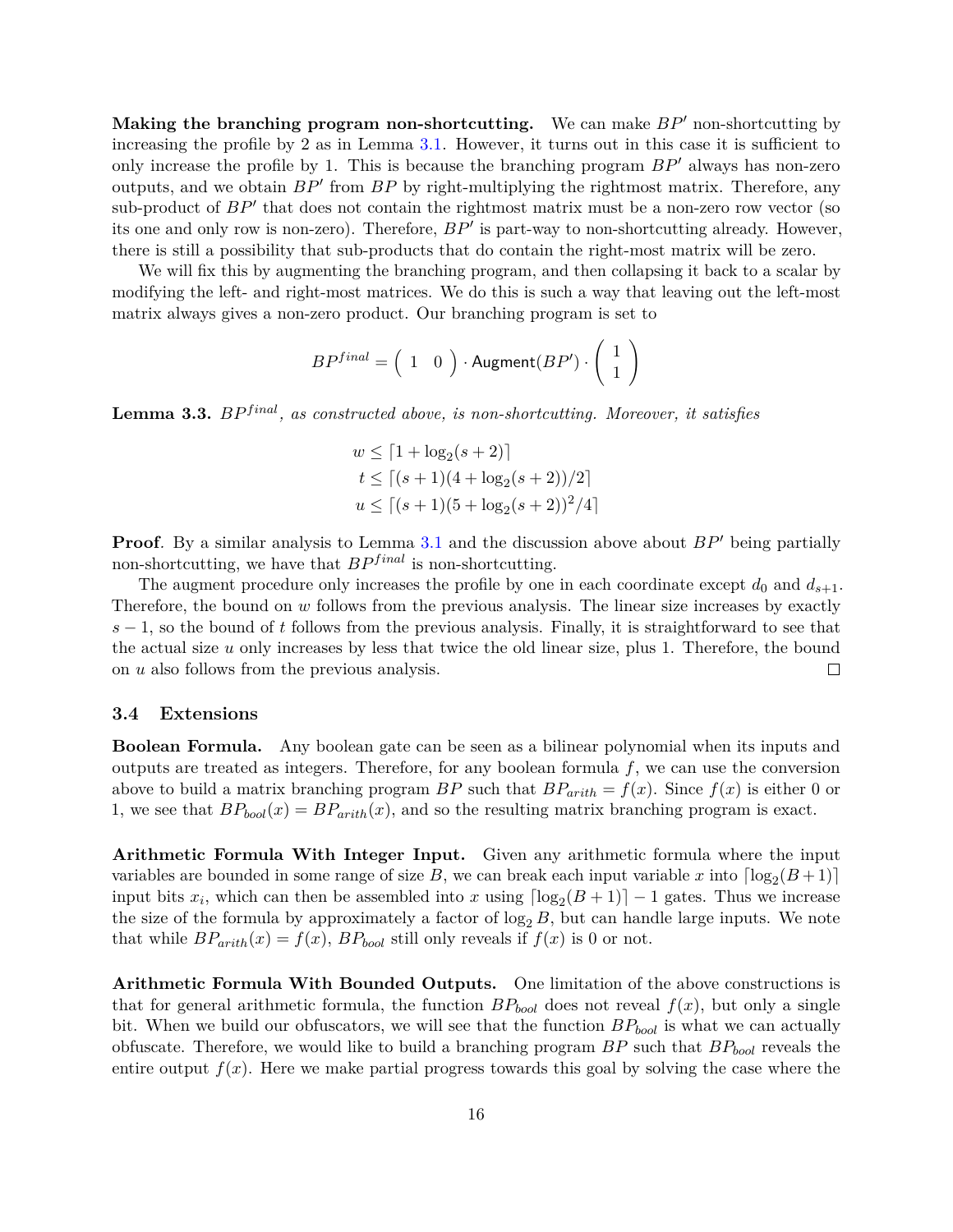output  $f(x)$  is confined to a small range. Let f be an arithmetic formula with the guarantee that  $f(x) \in [B_0, B_1]$  for some integers  $B_0, B_1$  where  $B_1 - B_0$  is relatively small. We will construct a branching program *BP* such that *BPbool* (rather than *BParith*) reveals the entire output of *f*.

First, construct the branching program  $BP$  where  $BP_{arith}(x) = \begin{pmatrix} 1 & f(x) \end{pmatrix}$  as above. Then construct the branching program

$$
BP' = BP \cdot \left( \begin{array}{cccc} B_0 & B_0 + 1 & \cdots & B_1 - 1 & B_1 \\ -1 & -1 & \cdots & -1 & -1 \end{array} \right)
$$

Notice that

$$
BP'_{arith}(x) = \left(B_0 - f(x) \quad (B_0 + 1) - f(x) \quad (B_1 - 1) - f(x) \quad B_1 - f(x)\right)
$$

Then  $BP'_{bool}(x)$  is all 1's, except for index  $f(x) - B_0 + 2$ , which will be zero. Therefore, there is a bijective mapping between  $BP'_{bool}(x)$  and  $f(x)$ , as desired. Moreover,  $BP'_{arith}(x)$  always contains a non-zero entry, so we can make the branching program non-shortcutting by only increasing the profile by 1 instead of 2.

While the above increases the maximum width to at least  $B_1 - B_0 + 2$ , it does not increase the total size of the branching program by much. Indeed, the above modification only increases the profile in the last position. Therefore, the vertex size increases by an additive  $B_1 - B_0$ , while the total size increases by at most an additive  $(B_1 - B_0)w$  where w was the maximum width before the conversion. If we were restricted to using square matrices, the total size would increase by approximately  $s(2(B_1 - B_0)w + (B_1 - B_0)^2)$ , which is considerably worse for large  $B_1 - B_0$  or large *s*.

# **4 Obfuscator for Low-Rank Branching Programs**

We now describe our obfuscator for generalized matrix branching programs. Our obfuscator is essentially the same as the obfuscator of Ananth et al. [\[AGIS14\]](#page-29-1). The differences are as follows:

- We view branching programs as including the bookends. While the bookends of previous works did not depend on the input, they can in our obfuscator. However, for [\[AGIS14\]](#page-29-1), this distinction is superficial: the bookends of [\[AGIS14\]](#page-29-1) can be "absorbed" into the branching program by merging them with the left-most and right-most matrices of the branching program. This does not change functionality, since this merging always happens during evaluation, and it does not change security, since the adversary can perform the merging himself.
- We allow our branching program to have singular and rectangular matrices. We do, however, require the branching program to be non-shortcutting. Note that a branching program with square invertible internal matrices and non-zero bookend vectors, such as in [\[AGIS14\]](#page-29-1), necessarily is non-shortcutting.
- We allow branching programs to output multiple bits that is, the function computed by our obfuscated program will be *BPbool*, which is a matrix of 0/1 entries. In order to prove security, we will have to perform additional randomization. However, in the case of single-bit outputs, this additional randomization is redundant.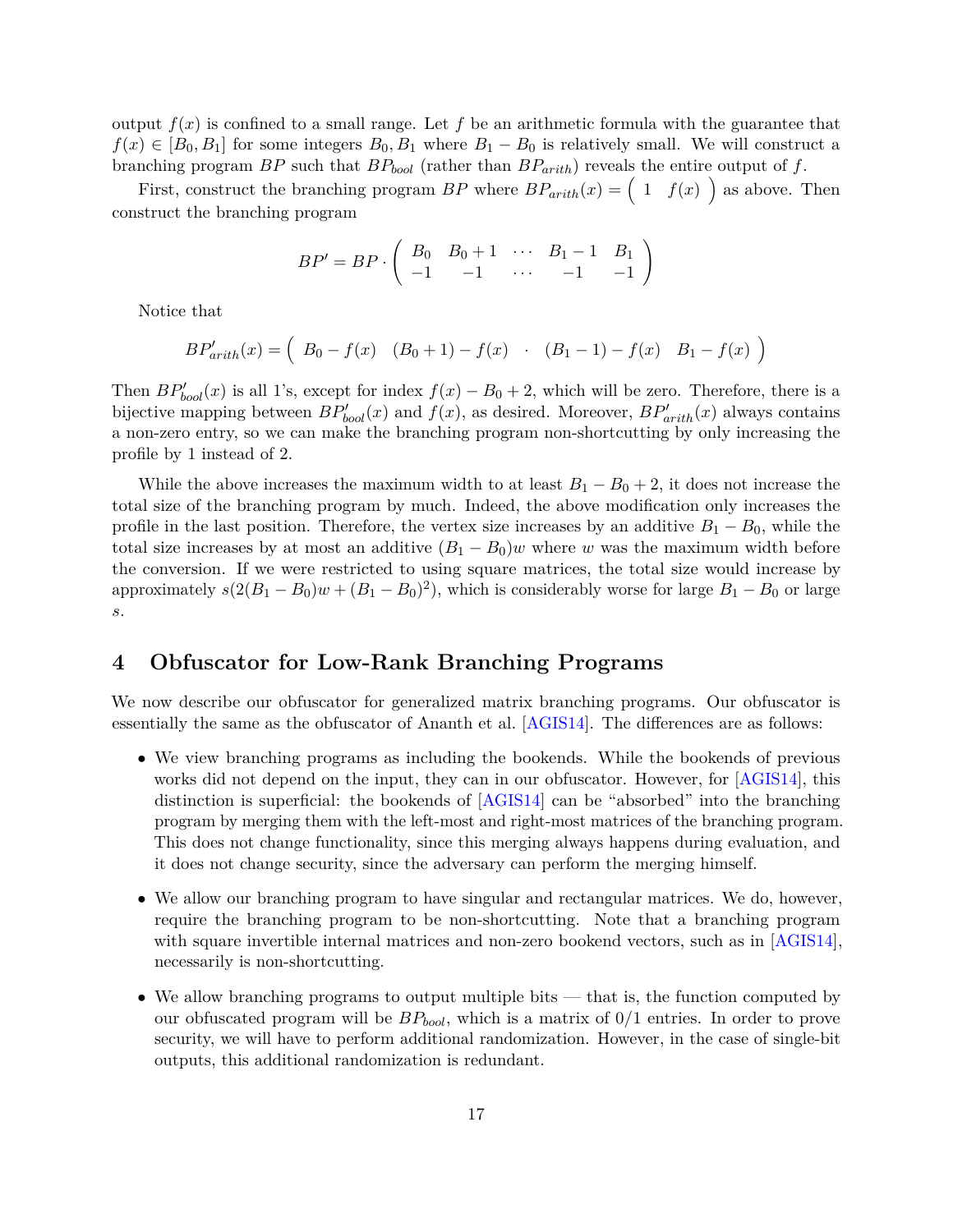**Input.** The input to our obfuscator is a dual-input matrix branching program sampler  $BP^S$  of length  $\ell$ , shape  $(d_0, d_1, \ldots, d_\ell)$ , and bound *t*. The first step is to choose a large prime *q* for the graded encodings. Then sample  $BP \leftarrow BP^S(q)$ . Write

$$
BP = (\mathsf{inp}_0, \mathsf{inp}_1, \{\mathbf{B}_{i, b_0, b_1}\})
$$

We require  $BP^S$  to output  $BP$  satisfying the following properties:

- *BP* is non-shortcutting.
- For each  $i$ ,  $\mathsf{inp}_0(i) \neq \mathsf{inp}_1(i)$
- For each pair  $(j,k) \in [n]^2$ , there exists an  $i \in [\ell]$  such that  $(\mathsf{inp}_0(i), \mathsf{inp}_1(i)) = (j,k)$  or  $(\textsf{inp}_{1}(i), \textsf{inp}_{0}(i)) = (j, k)$

For ease of notation in our security proof, we will also assume that each input bit is used exactly *m* times, for some integer *m*. In other words, for each  $i \in [n]$ , the sets  $\text{ind}(i) = \{j : \text{inp}_b(j) = j\}$ *i* for some  $b \in \{0,1\}$  have the same size. This requirement, however, is not necessary for security.

**Step 1: Randomize** BP. First, similar to previous works, we use Kilian [\[Kil88\]](#page-30-7) to randomize BP, obtaining a randomized branching program  $BP'$ . This is done as follows.

- Let *q* be a sufficiently large prime of  $\Omega(\lambda)$  bits.
- For each  $i \in [\ell 1]$ , choose a random matrix  $\mathbf{R}_i \in \mathbb{Z}_q^{d_i \times d_i}$ . Set  $\mathbf{R}_0, \mathbf{R}_\ell$  to be identity matrices of the appropriate size. Define

$$
\widehat{\mathbf{B}_{i,b_0,b_1}}=\mathbf{R}_{i-1}^{adj}\cdot \mathbf{B}_{i,b_0,b_1}\cdot \mathbf{R}_{i}
$$

• For each  $s \in [d_0]$ , choose a random  $\beta_s$  and set **S** to be the  $d_0 \times d_0$  diagonal matrix with the  $\beta_s$ along the diagonal. For each  $t \in [d_\ell]$ , choose a random  $\gamma_t$  and set **T** to be the  $d_\ell \times d_\ell$  diagonal matrix with  $\gamma_t$  along the diagonal. Set

$$
\mathbf{C}_{1,b_0,b_1} = \mathbf{S} \cdot \widehat{\mathbf{B}_{1,b_0,b_1}} \qquad \mathbf{C}_{\ell,b_0,b_1} = \widehat{\mathbf{B}_{1,b_0,b_1}} \cdot \mathbf{T} \qquad \mathbf{C}_{i,b_0,b_1} = \widehat{\mathbf{B}_{i,b_0,b_1}} \text{ for each } i \in [2,\ell-1]
$$

We note that this additional randomization step is not present in previous works, but is required to handle multi-bit outputs

• For each  $i \in [\ell], b_0, b_1 \in \{0, 1\}$ , choose a random  $\alpha_{i, b_0, b_1} \in \mathbb{Z}_p$ , and define

$$
\mathbf{D}_{i,b_0,b_1}=\alpha_{i,b_0,b_1}\mathbf{C}_{i,b_0,b_1}
$$

Then define  $BP' = (\mathsf{inp}_0, \mathsf{inp}_1, \{D_{i,b_0,b_1}\})$ . Observe that  $BP'_{bool(q)}(x) = BP_{bool(q)}(x)$  for all *x*.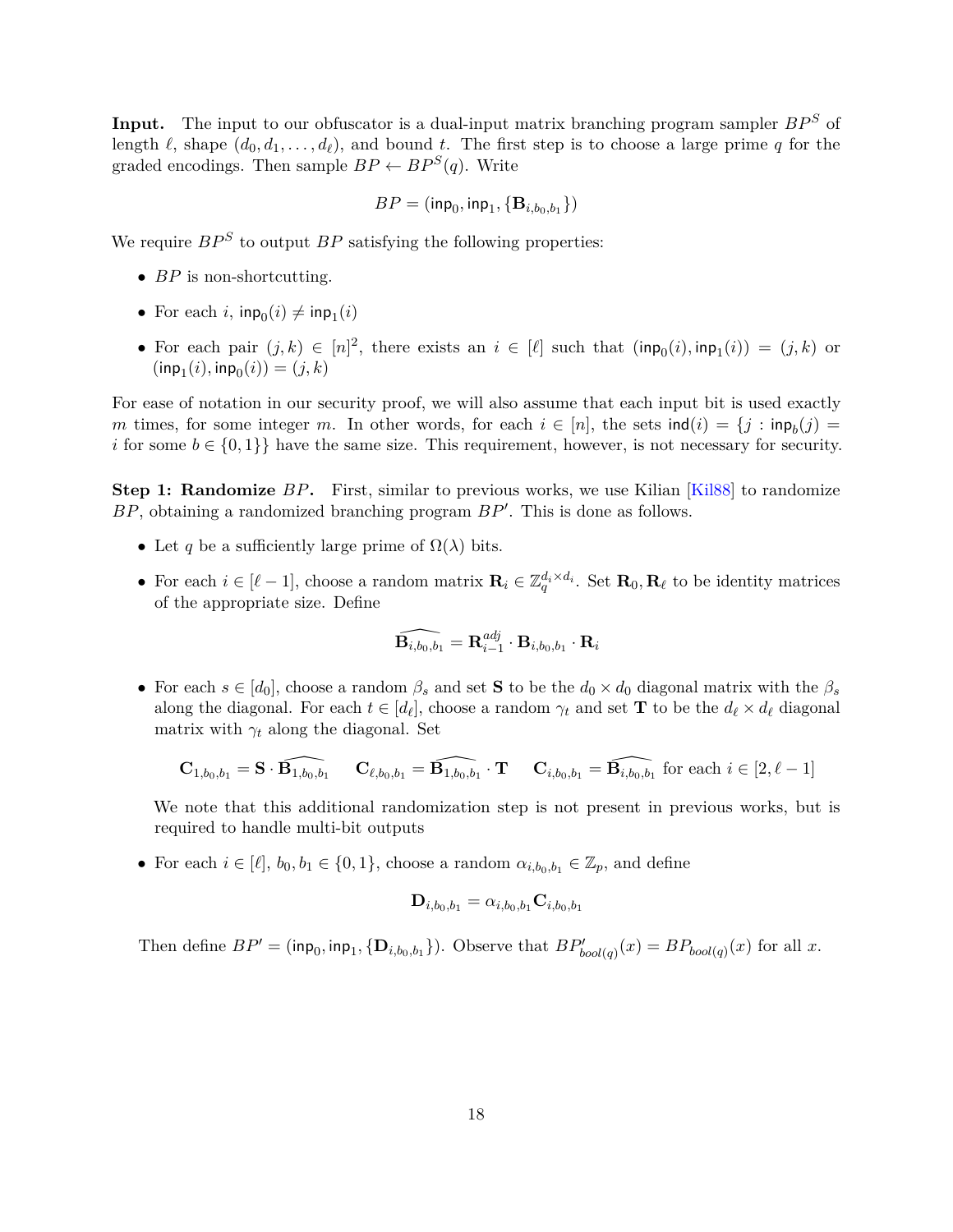**Step 2: Create set systems.** Consider a universe  $\mathbb{U}$ , and a partition  $\mathbb{U}_1, \ldots, \mathbb{U}_\ell$  of  $\mathbb{U}$  into equal sized disjoint sets:  $|\mathbb{U}_i| = 2m - 1$ . Let  $\mathbb{S}^j$  be a straddling set system over the elements of  $\mathbb{U}_j$ . Note that  $\mathbb{S}^j$  will have *m* entries, corresponding to the number of times each input bit is used. We now associate the elements of  $\mathbb{S}_j$  to the indicies of  $BP$  that depend on  $x_j$ :

$$
\mathbb{S}^j=\{S^j_{k,b}:k\in\mathrm{ind}(j),b\in\{0,1\}\}
$$

Next, we associate a set to each element output by the randomization step. Recall that in a dual-input relaxed matrix branching program, each step depends on two fixed bits in the input defined by the evaluation functions  $\text{inp}_0$  and  $\text{inp}_1$ . For each step  $i \in [n], b_0, b_1 \in \{0, 1\}$ , we define the set  $S(i, b_0, b_1)$  using the straddling sets for input bits  $inp_1(i)$  and  $inp_2(i)$  as follows:

$$
S_{i,b_0,b_1}=\S^{\mathsf{inp}_0(i)}_{i,b_0}\cup\S^{\mathsf{inp}_1(i)}_{i,b_1}
$$

**Step 3: Initialization.**  $\mathcal{O}$  initializes the oracle  $\mathcal{M}$  with the ring  $\mathbb{Z}_p$  and the universe U. Then it asks for the encodings of the following elements:

$$
\{(\mathbf{D}_{i,b_0,b_1}[j,k],S_{i,b_0,b_1})\}_{i\in[\ell],b_0,b_1\in\{0,1\},j\in[d_{i-1}],k\in[d_i]}
$$

O receives a list of handles back from M. Let  $\beta|_S$  denote the handle for  $(\beta, S)$ , and for a matrix *M*, let  $[M]_S$  denote the matrix of handles  $([M]_S)[j, k] = [M[j, k]]_S$ . Thus,  $\mathcal O$  receives the handles:

$$
\left\{ \left[ \mathbf{D}_{i, b_0, b_1} \right]_{S_{i, b_0, b_1}} \right\}_{i \in [\ell], b_0, b_1 \in \{0, 1\}}
$$

**Output.**  $\mathcal{O}(BP^S)$  outputs these handles, along with the length  $\ell$ , shape  $d_0, \ldots, d_\ell$ , and input functions  $\mathsf{inp}_0, \mathsf{inp}_1$ , as the obfuscated program. Denote the resulting obfuscated branching program as  $BP^{\mathcal{O}}$ 

**Evaluation.** To evaluate  $BP^{\mathcal{O}}$  on input *x*, use the oracle M to add and multiply encodings in order to compute the product

$$
h = \left[\prod_{i \in [\ell]} \mathbf{D}_{i, x_{\mathsf{inp}_0(i)}, x_{\mathsf{inp}_1(i)}}\right]_{\mathbb{U}} = \prod_{i \in [\ell]} \left[\mathbf{D}_{i, x_{\mathsf{inp}_0(i)}, x_{\mathsf{inp}_1(i)}}\right]_{S_{i, x_{\mathsf{inp}_0(i)}, x_{\mathsf{inp}_1(i)}}}
$$

*h* is a  $d_0 \times d_\ell$  matrix of encodings relative to U. Next, use M to test each of the components of *h* for zero, obtaining a matrix  $h_{bool} \in \{0,1\}^{d_0 \times d_\ell}$ . That is, if the zero test on returns a 1 on  $h[s,t]$ ,  $h_{bool}[s, t]$  is 0, and if the zero test returns a 0,  $h_{bool}[s, t]$  is 1.

**Correctness of evaluation.** The following shows that all calls to the oracle M succeed:

**Lemma 4.1** (Adapted from [\[AGIS14\]](#page-29-1))**.** *All calls made to the oracle* M *during obfuscation and evaluation succeed.*

It remains to show that the obfuscated program computes the correct function. Fix an input *x*, and define  $b_c^i = x_{\mathsf{inp}_c(i)}$  for  $i \in [\ell], c \in \{0,1\}$ . From the description above,  $BP^{\mathcal{O}}$  outputs 0 at position [*s, t*] if and only if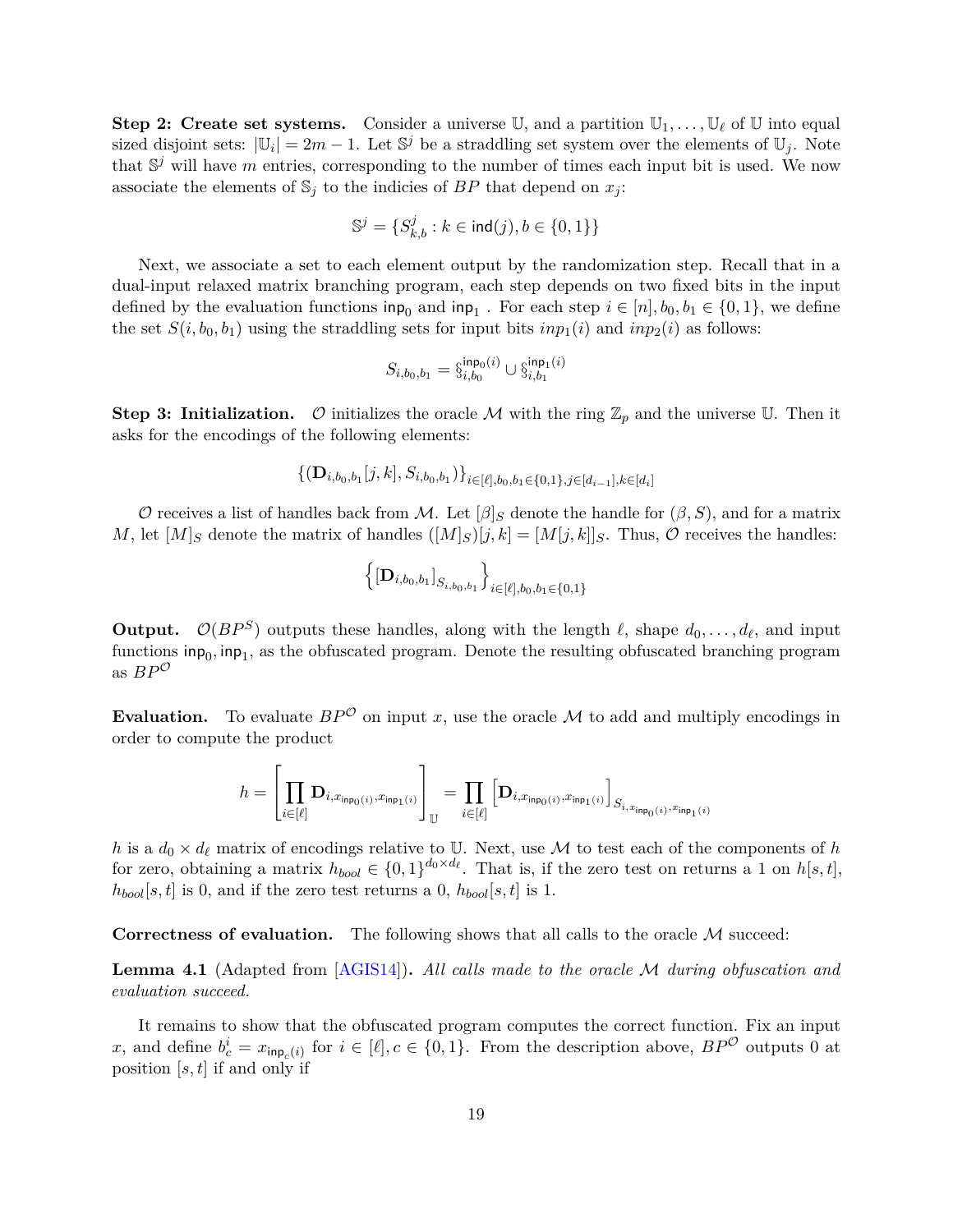$$
0 = \left(\prod_{i \in [\ell]} \mathbf{D}_{i,b_0^i,b_1^i}\right)[s,t] = \beta_s \gamma_t \left(\prod_{i \in [\ell]} \alpha_{i,b_0^i,b_1^i} \mathbf{R}_{i-1}^{adj} \cdot \mathbf{B}_{i,b_0^i,b_1^i} \cdot \mathbf{R}_i\right)[s,t]
$$
  

$$
= \beta_s \gamma_t \left(\left(\prod_{i \in [\ell]} \alpha_{i,b_0^i,b_1^i}\right) \left(\prod_{i \in [\ell]} \mathbf{B}_{i,b_0^i,b_1^i}\right)\right)[s,t] = \left(\beta_s \gamma_t \prod_{i \in [\ell]} \alpha_{i,b_0^i,b_1^i}\right) (BP_{arith}(x)[s,t])
$$

With high probability  $\beta_s, \gamma_t, \alpha_{i,b_0,b_1} \neq 0$ , meaning  $BP_{arith}(x)[s,t] = 0 \mod q$  if and only if the zero test procedure on position [s, t] gives 0. Therefore,  $BP^{\mathcal{O}}(x) = BP_{bool(q)}(x)$  for the branching program *BP* sampled from *BP <sup>S</sup>* .

### <span id="page-20-0"></span>**5 Polynomials on Kilian-Randomized Matrices**

In this section, we prove a theorem about polynomials on the Kilian-randomized matrices from the previous section. Our high level goal is to show polynomials the adversary tries to construct other than the correct matrix products will be useless to the adversary. In this section, we focus on a simpler case where the polynomial is only over matrices corresponding to a single input. In the following section, we use the results of this section to prove the general case.

Previous works showed the single-input case using Kilian simulation [\[BR13,](#page-29-10) [BGK](#page-29-3)+14], or a variant of it [\[PST14b,](#page-30-5) [AGIS14\]](#page-29-1). Namely, these works queried the function oracle to determine what the result of the matrix product  $P(x)$  should be. Then, they tested the polynomial on random matrices, subject to the requirement that the product equaled  $P(x)$ , to see what the result was. Crucially, previous works relied on the fact that the matrices the polynomial is tested on come from the same distribution as the matrices would in the branching program. Unfortunately, this step of the analysis requires the branching program to consist of square invertible matrices. However, we need to be able to handle generalized matrix branching programs with rectangular and low-rank matrices. Therefore, we need to replace the Kilian randomization theorem with a new theorem suitable in this setting.

Let  $d_1, \ldots, d_{n-1}$  be positive integers and  $d_0 = d_n = 1$ . Let  $\widehat{A_k}$  for  $k \in [n]$  be  $d_{k-1} \times d_k$  matrices of variables.

<span id="page-20-2"></span>**Definition 5.1.** Let  $d_k$ ,  $\widehat{A_k}$  be as above. Consider a multilinear polynomial p on the variables in  ${\mathbf \{A}_k\}_{k\in[n]}.$  We call *p allowable* if each monomial in the expansion of *p* contains at most one variable from each of the  $\mathbf{A}_k$ .

As an example of an allowable polynomial, consider the the *matrix product polynomial*  $\widehat{A_1} \cdot \widehat{A_2}$ .  $\cdots \widehat{A_n}$ .

Now fix a field  $\mathbb{F}$ , and let  $\mathbf{A}_k \in \mathbb{F}^{d_{k-1} \times d_k}$  for  $k = 1, \ldots, n$  be a collection of matrices over  $\mathbb{F}$ . Let  $\mathbf{R}_k$  be  $d_k \times d_k$  matrices of variables for  $k \in [n]$ , and let  $\mathbf{R}_k^{adj}$  $_{k}^{adj}$  be the adjugate matrix of  $\mathbf{R}_{k}$ . Let  $\mathbf{R}_0 = \mathbf{R}_{n+1} = 1$ . Now suppose we set

$$
\widehat{\mathbf{A}_k} = \mathbf{R}_{k-1} \cdot \mathbf{A}_k \cdot \mathbf{R}_k^{adj}
$$

<span id="page-20-1"></span>**Theorem 5.2.** Let  $\mathbb{F}, d_k, \mathbf{A}_k, \mathbf{R}_k, \widehat{\mathbf{A}_k}$  be as above. Consider an allowable polynomial p in the  $\widehat{\mathbf{A}_k}$ . *and suppose p, after making the substitution*  $\widehat{A_k} = R_{k-1} \cdot A_k \cdot R_k^{adj}$  $\binom{a}{k}$ , is identically 0 as a polynomial *over the*  $\mathbf{R}_k$ *. Then the following is true:*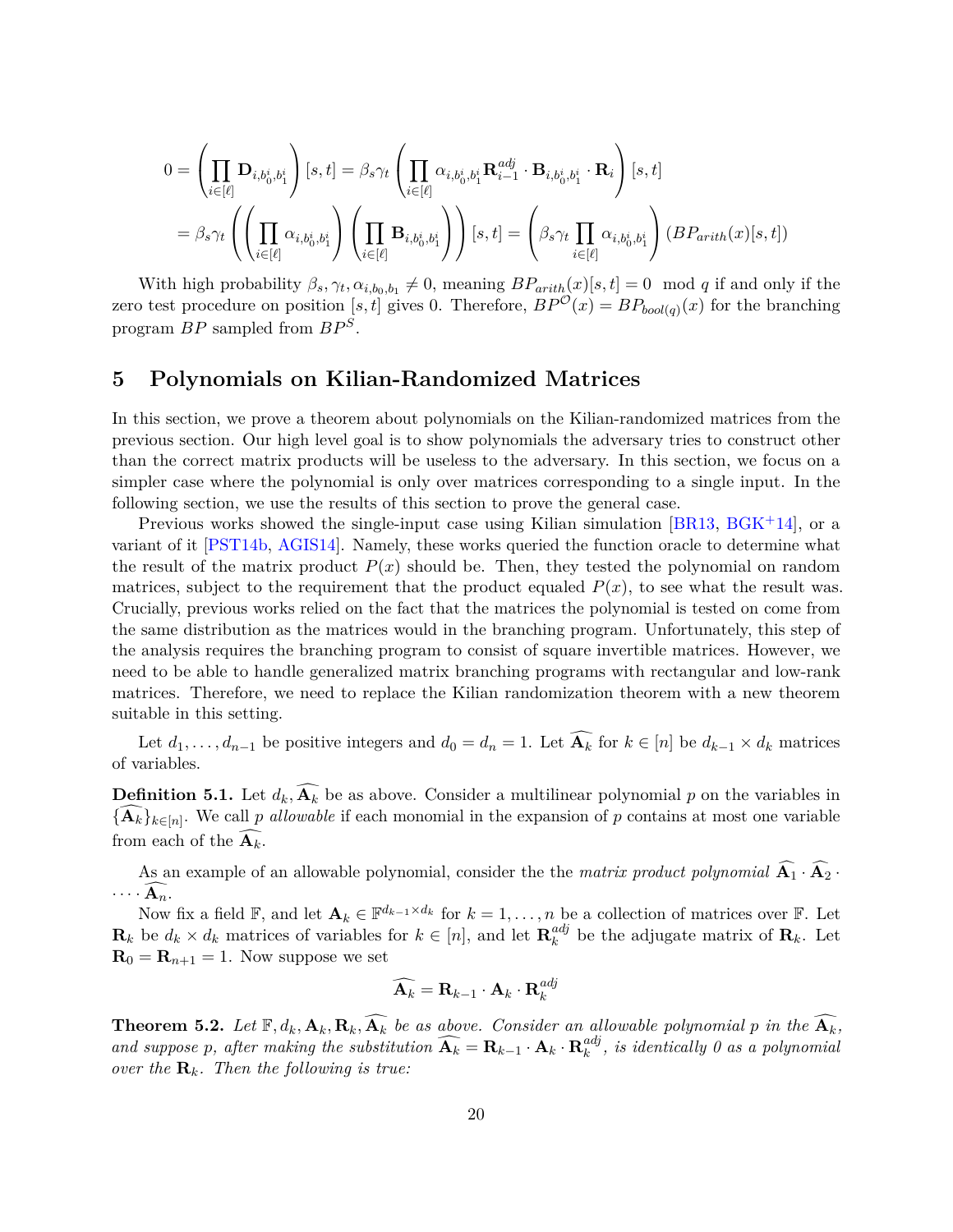- If  $A_1 \cdot A_2 \cdot \cdots \cdot A_n \neq 0$ , then p is identically zero as a polynomial over its formal variables, *namely the*  $\widehat{A_k}$ *.*
- *If*  $\mathbf{A}_1 \cdot \mathbf{A}_2 \cdot \cdots \cdot \mathbf{A}_n = 0$  *but*

$$
\mathbf{A}_1 \cdot \mathbf{A}_2 \cdot \dots \cdot \mathbf{A}_{n-1} \neq 0^{1 \times d_n}
$$

$$
\mathbf{A}_2 \cdot \dots \cdot \mathbf{A}_{n-1} \cdot \mathbf{A}_n \neq 0^{d_2 \times 1}
$$

*then*  $p$ *, as a polynomial over the*  $A_k$ *, is a constant multiple of the matrix product polynomial*  $A_1 \cdot A_2 \cdot \cdots \cdot A_n.$ 

**Proof***.* If  $n = 1$ , there are no  $\mathbf{R}_k$  matrices, a single  $\mathbf{A}_1$  matrix of dimension  $1 \times 1$ , with entry *a*. Then  $p = p(a) = ca$  for some constant *c*. As a polynomial over the (non-existent)  $\mathbf{R}_i$  matrices, *p* is just a constant polynomial, so  $p = 0$  means  $ca = 0$ . In the first case above,  $a \neq 0$ , so  $c = 0$ , meaning p is identically 0. The second case above is trivially satisfied since the matrix product polynomial is also a constant.

We will assume that  $A_1$  is non-zero in every coordinate. At the end of the proof, we will show this is without loss of generality.

Now we proceed by induction on *n*. Assume Theorem [5.2](#page-20-1) is proved for *n* − 1. Consider an arbitrary allowable polynomial *p*. We can write *p* as

$$
p = \sum_{j_1, i_2, j_2, \dots, j_n, i_{n+1}} \alpha_{j_1, i_2, \dots, j_{n-1}, i_n} \hat{A}_{1, 1, j_1} \hat{A}_{2, i_2, j_2} \dots \hat{A}_{n-1, i_{n-1}, j_{n-1}} \hat{A}_{n, i_n, 1}
$$

Where  $i_{k+1}, j_k \in [d_k]$ , and  $A_{k,i,j}$  is the  $(i, j)$  entry of the matrix  $\mathbf{A}_k$ . From this point forward, for convenience, we will no longer explicitly refer to the bounds  $d_k$  on the  $i_{k+1}, j_k$ .

Now we can expand *p* in terms of the *R*<sup>1</sup> matrix:

$$
p = \sum_{\substack{j_1, i_2, j_2, \dots, j_n, i_{n+1}, m, \ell}} \alpha_{j_1, i_2, \dots, j_{n-1}, i_n} A_{1, 1, m} R_{1, m, j_1} R_{1, i_2, \ell}^{adj} (\mathbf{A}_2 \cdot \mathbf{R}_2)_{\ell, j_2} \hat{A}_{3, i_3, j_3} \dots \hat{A}_{n, i_n, 1}
$$
  
= 
$$
\sum_{j, i, \ell, m} \alpha'_{j, i, \ell} A_{1, 1, m} R_{1, m, j_1} R_{1, i_2, \ell}^{adj}
$$

where

$$
\alpha'_{j,i,\ell} = \sum_{j_2,...,j_n,i_{n+1}} \alpha_{j,i,...,j_{n-1},i_n} (\mathbf{A}_2 \cdot \mathbf{R}_2)_{\ell,j_2} \, \widehat{A}_{3,i_3,j_3} \ldots \widehat{A}_{n,i_n,1}
$$

Recall that

$$
R_{1,i,\ell}^{adj} = \sum_{\sigma: \sigma(i) = \ell} \operatorname{sign}(\sigma) \left( \prod_{t \neq i} R_{1,\sigma(t),t} \right)
$$

where the sum is over all permutations satisfying  $\sigma(i) = \ell$ . Thus we can write *p* as

$$
p = \sum_{j,i,\sigma,m} \text{sign}(\sigma) \alpha'_{j,i,\sigma(i)} A_{1,1,m} R_{1,m,j} \left( \prod_{t \neq i} R_{1,\sigma(t),t} \right)
$$

Now, since p is identically zero as a polynomial over the  $\mathbf{R}_k$  matrices, it must be that for each product  $R_{1,m,j}(\prod_{t\neq i}R_{1,\sigma(t),t})$ , the coefficient of the product (which is a polynomial over the  $\mathbf{R}_k : k \geq 2$  matrices) must be identically 0. We now determine the coefficients.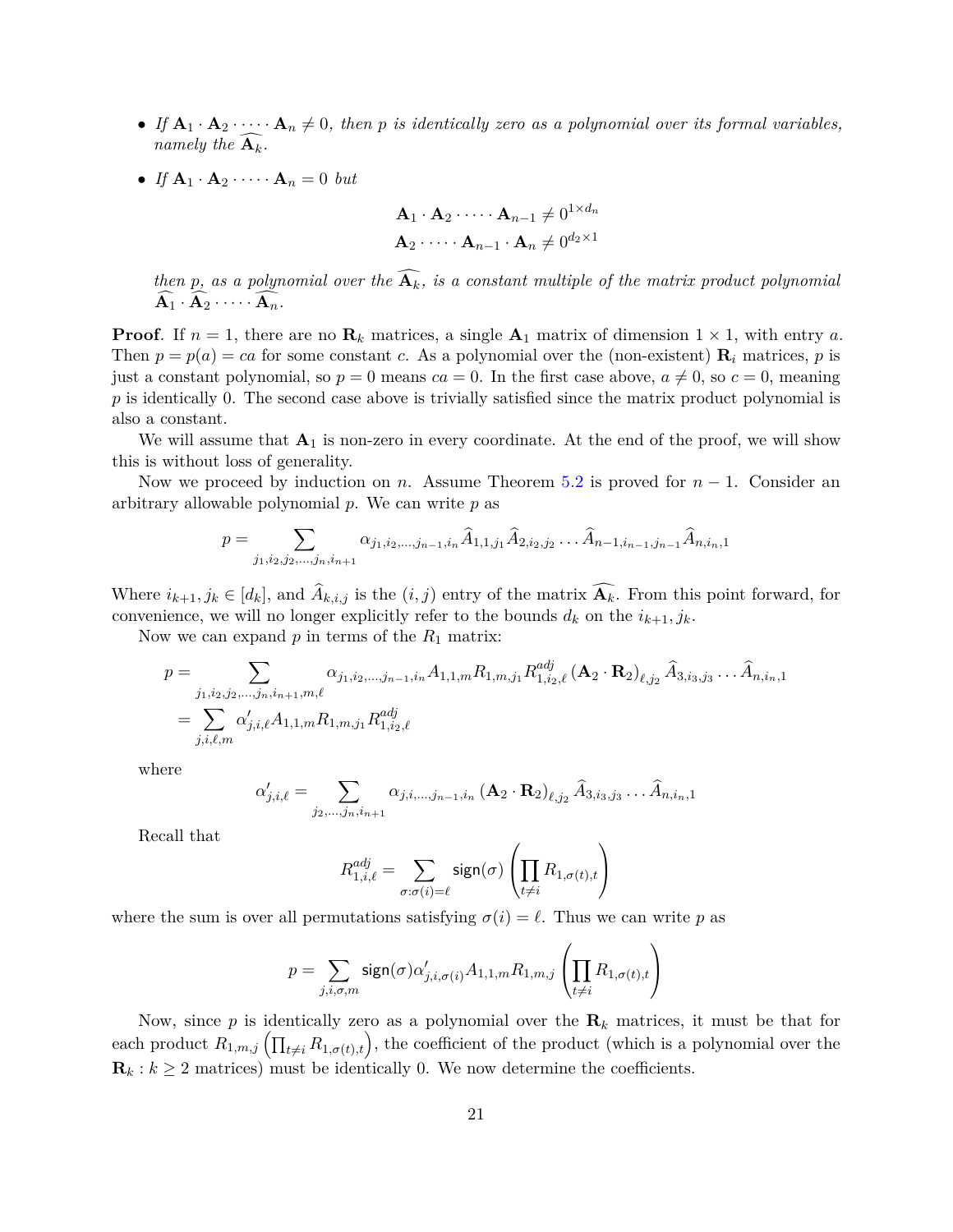First, we examine the types of products of entries in **R**<sup>1</sup> that are possible. Products can be thought of as arising from the following process. Choose a permutation  $\sigma$ , which corresponds to selecting  $d_1$  entries of  $\mathbf{R}_1$  such that each row and column of  $\mathbf{R}_1$  contain exactly one selected entry. Then, for some *i*, un-select the selected entry from column *i* and instead select any entry from **R**<sup>1</sup> (possibly selecting the same entry twice). We observe that the following products are possible:

•  $\prod_t R_{1,\sigma(t),t}$  for a permutation  $\sigma$ . This corresponds to re-selecting the un-selected entry from column *i*. The resulting list of entries determines the permutation  $\sigma$  used to select the original entries (since it is identical to the original list), but allows the column *i* of the un-selected/reselected entry to vary. Thus in the summation above, this fixes  $\sigma$ ,  $j = i$  and  $m = \sigma(i)$ , but allows *i* to vary over all values, corresponding to the fact that if we remove any entry and replace it with itself, the result is independent of which entry we removed. Call such products *well-formed*. Well-formed products give the following equation:

<span id="page-22-0"></span>
$$
\sum_{i} \alpha'_{i,i,\sigma(i)} A_{1,1,\sigma(i)} = 0 \text{ for all } \sigma
$$
\n(5.1)

•  $R_{1,m,j} \prod_{t \neq i} R_{1,\sigma(t),t}$  where  $j \neq i$  and  $m \neq \sigma(i)$ . This corresponds to, after un-selecting the entry in column *i*, selecting a another entry that is in both a different row and a different column. Note that, given final list of selected entries, it is possible to determine the newly selected entry as the unique selected entry that shares both a column with another selected entry and a row with another selected entry. It is also possible to determine the un-selected entry as the only entry that shares no column nor row with another entry. Therefore, the original entry selection is determined as well. Thus, in the summation above, the selected entries fix  $\sigma$ , *i*, *j*, and *m*. In other words, there is no other selection process that gives the same list of entries from **R**1.

We call such products *malformed type 1*. Malformed type 1 products have the coefficient

<span id="page-22-1"></span>
$$
\alpha'_{j,i,\sigma(i)}A_{1,1,m}
$$

Given any  $i, j \neq i, m, \ell \neq m$ , pick  $\sigma$  so that  $\sigma(i) = \ell$ . Since  $A_{1,1,m} \neq 0$  for all  $m$ , this gives

$$
\alpha'_{j,i,\ell} = 0 \text{ for all } i, j \neq i, \ell \tag{5.2}
$$

•  $R_{1,m,i} \prod_{t \neq i} R_{1,\sigma(t),t}$  where  $m \neq \sigma(i)$ . This corresponds to, after un-selecting the entry  $R_{1,\sigma(i),i}$ , selecting a different entry  $R_{1,m,i}$  in the same column. Let  $i', m', \sigma'$  be some other selection process that leads to the same product.

Given the final selection of entries, it is possible to determine  $m' = m$  as the only row with two selected entries. It is also possible to determine  $\sigma'(i') = \sigma(i)$  as the only row with no selected entries (though *i*' has not been determined yet). Moreover, *i*' must be one of the two columns selected in row  $m$ , call the other  $i''$ . All entries outside of these two rows must have come from the original selection of entries, so this determines  $\sigma'(t) = \sigma(t)$  on all inputs outside of *i*, *i*<sup>n</sup>. Notice that if  $i = i'$ , then  $\sigma'$  agrees with  $\sigma$  on  $d_1 - 1$  entries, and since they are both permutations, this sets  $\sigma' = \sigma$ . In this case,  $(i', m', \sigma') = (i, m, \sigma)$ .

Otherwise  $i' \neq i$ , so  $i'' = i$ , which leaves  $\sigma'(i) = \sigma(i') = m$ . At this point,  $\sigma'$  is fully determined as  $\sigma \circ (i \ i')$  where  $(i \ i')$  is the transposition swapping *i* and *i'*. Therefore, there are two possibilities leading to this product, one corresponding to  $i$  and the other corresponding to  $i'$ .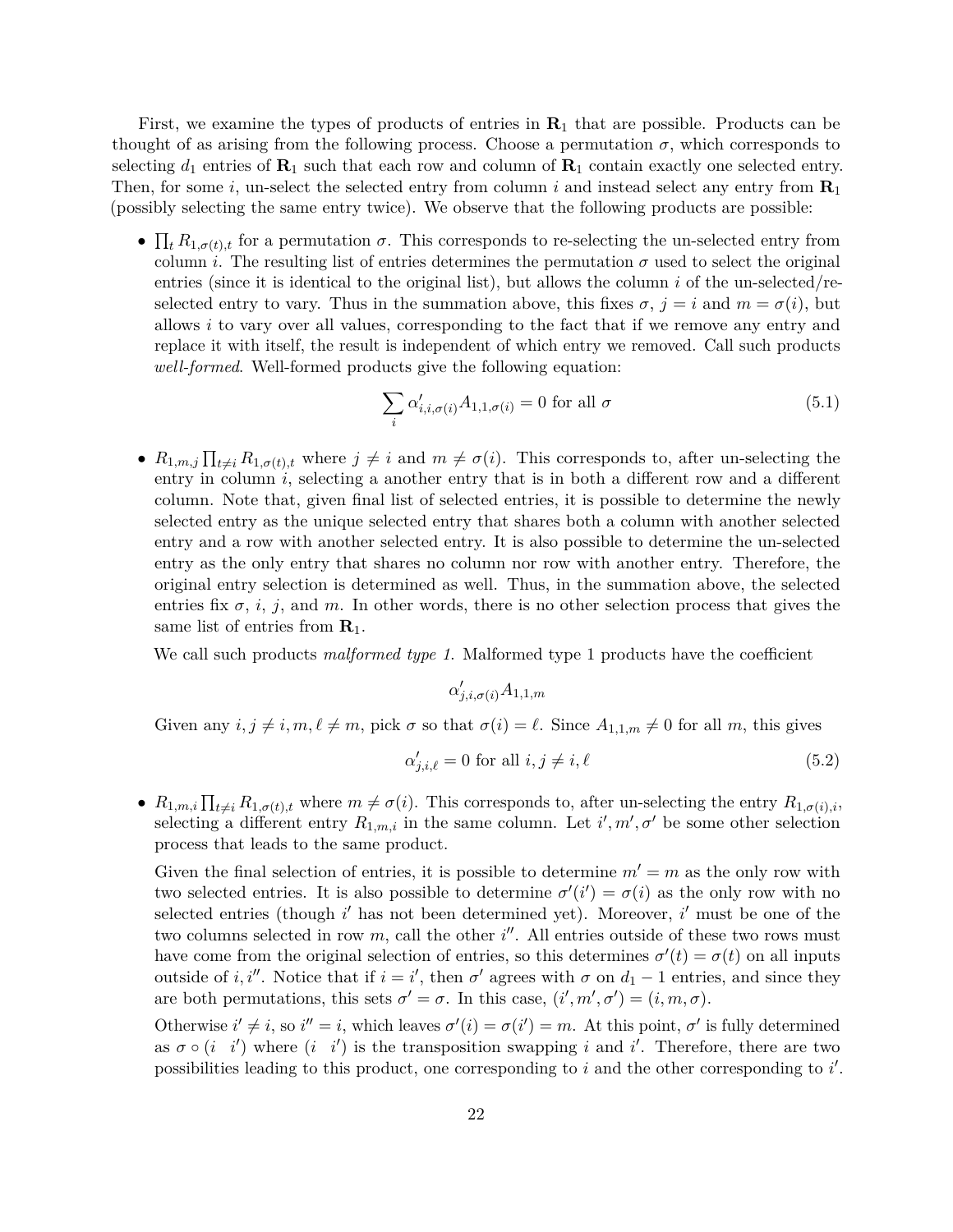We call these products *malformed type 2*. Notice that  $\sigma'$  and  $\sigma$  only differ by a transposition swapping  $i$  and  $i'$ , and so they have opposite parity, meaning the corresponding terms in  $p$ have the opposite sign. Given  $i, i' \neq i, m, \ell \neq m$ , choose  $\sigma$  so that  $\sigma(i) = \ell$ . This gives us  $(\alpha'_{i,i,\ell} - \alpha'_{i',i',\ell})A_{1,1,m} = 0.$  Since  $A_{1,1,m} \neq 0$  for all m, we therefore have that  $\alpha'_{i,i,\ell} = \alpha'_{i',i',\ell}$  for all  $i, i'$ . We can thus choose  $\beta_l$  such that:

<span id="page-23-0"></span>
$$
\alpha'_{i,i,\ell} = \beta_{\ell} \text{ for all } i,\ell \tag{5.3}
$$

•  $R_{1,\sigma(i),j} \prod_{t \neq i} R_{1,\sigma(t),t}$  where  $j \neq i$ . We call such products *malformed type 3*. the coefficients of these products are linear combinations of the  $\alpha'_{i,j,\ell}$  for  $i \neq j$ , which we already know to be 0. Therefore, these equations are redundant, and we will not need to consider them.

Setting  $\sigma(i) = i$  in Equation [5.1](#page-22-0) and combining with Equation [5.3,](#page-23-0) we have that

<span id="page-23-3"></span><span id="page-23-2"></span><span id="page-23-1"></span>
$$
\sum_{\ell} \beta_{\ell} A_{1,1,\ell} = 0 \tag{5.4}
$$

Now we can expand  $\alpha'_{j,i,\ell}$  and  $\beta_i$  in Equations [5.2](#page-22-1) and [5.4,](#page-23-1) obtaining:

$$
0 = \alpha'_{i,j,\ell} = \sum_{j_2, i_3, \dots, j_{n-1}, i_n} \alpha_{j,i,j_2, i_3, \dots, j_{n-1}, i_n} (\mathbf{A}_2 \cdot \mathbf{R}_2)_{\ell, j_2} \hat{A}_{3, i_3, j_3} \dots \hat{A}_{n, i_n, 1} \text{ for all } \ell, i, j \neq i
$$
\n(5.5)

$$
0 = \sum_{\ell} \beta_{\ell} A_{1,1,\ell} = \sum_{\ell,j_2,i_3,\dots,j_{n-1},i_n} \alpha_{i,i,j_2,i_3,\dots,j_{n-1},i_n} A_{1,1,\ell} (\mathbf{A}_2 \cdot \mathbf{R}_2)_{\ell,j_2} \hat{A}_{3,i_3,j_3} \dots \hat{A}_{n,i_n,1}
$$
  
= 
$$
\sum_{j_2,i_3,\dots,j_{n-1},i_n} \alpha_{i,i,j_2,i_3,\dots,j_{n-1},i_n} (\mathbf{A}_1 \cdot \mathbf{A}_2 \cdot \mathbf{R}_2)_{1,j_2} \hat{A}_{3,i_3,j_3} \dots \hat{A}_{n,i_n,1} \text{ for all } i \quad (5.6)
$$

Now we invoke the inductive step multiple times. Let  $\mathbf{A}_{2,\ell}$  be the  $\ell$ <sup>th</sup> row of  $\mathbf{A}_2$ , and let  $\mathbf{A}_{2,\ell} = \mathbf{A}_{2,\ell} \cdot \mathbf{R}_2$ . Since  $\mathbf{A}_2 \cdot \mathbf{A}_3 \dots \mathbf{A}_n \neq 0$ , there is some  $\ell$  such that  $\mathbf{A}_{2,\ell} \cdot \mathbf{A}_3 \dots \mathbf{A}_n \neq 0$ . Then the matrices  $\mathbf{A}_{2,\ell}, \mathbf{A}_3, \ldots, \mathbf{A}_n$  satisfy the first set of requirements of Theorem [5.2](#page-20-1) for *n*−1. Moreover, the right side of Equation [5.5](#page-23-2) gives an allowable polynomial that is identically zero as a polynomial over the  $\mathbf{R}_k, k \geq 2$ , and therefore, by induction, it is identically 0 as a polynomial over  $\mathbf{A}_{2,\ell}, \mathbf{A}_3, \ldots, \mathbf{A}_n$ . This shows us that

<span id="page-23-4"></span>
$$
\alpha_{j,i,j_2,i_3,\dots,j_{n-1},i_n} = 0 \text{ for all } j \neq i \tag{5.7}
$$

Next, Let  $\mathbf{A}'_2 = \mathbf{A}_1 \cdot \mathbf{A}_2$ , and let  $\widehat{\mathbf{A}}'_2 = \mathbf{A}'_2 \cdot \mathbf{R}_2$ . There are two cases:

•  $\mathbf{A}_1 \cdot \mathbf{A}_2 \cdots \mathbf{A}_n \neq 0$ . Then  $\mathbf{A}'_2 \cdot \mathbf{A}_3 \cdots \mathbf{A}_n \neq 0$ . Therefore,  $\mathbf{A}'_2, \mathbf{A}_3, \ldots, \mathbf{A}_n$  satisfy the first set of requirements in Theorem [5.2.](#page-20-1) Moreover, for each *i*, Equation [5.6](#page-23-3) gives an allowable polynomial that is identically zero as a polynomial over the  $\mathbf{R}_k, k \geq 2$ . Therefore, by induction, the polymomial is identically zero as a polynomial over  $\mathbf{A}'_2, \mathbf{A}_3, \ldots, \mathbf{A}_n$ . This means

$$
\alpha_{i,i,j_2,i_3,...,j_{n-1},i_n} = 0
$$
 for all *i*

Combining with Equation [5.7,](#page-23-4) we have that all the  $\alpha$  values are 0. Therefore  $p$  is identically zero as a polynomial over the  $\mathbf{A}_1, \mathbf{A}_2, \ldots, \mathbf{A}_n$ .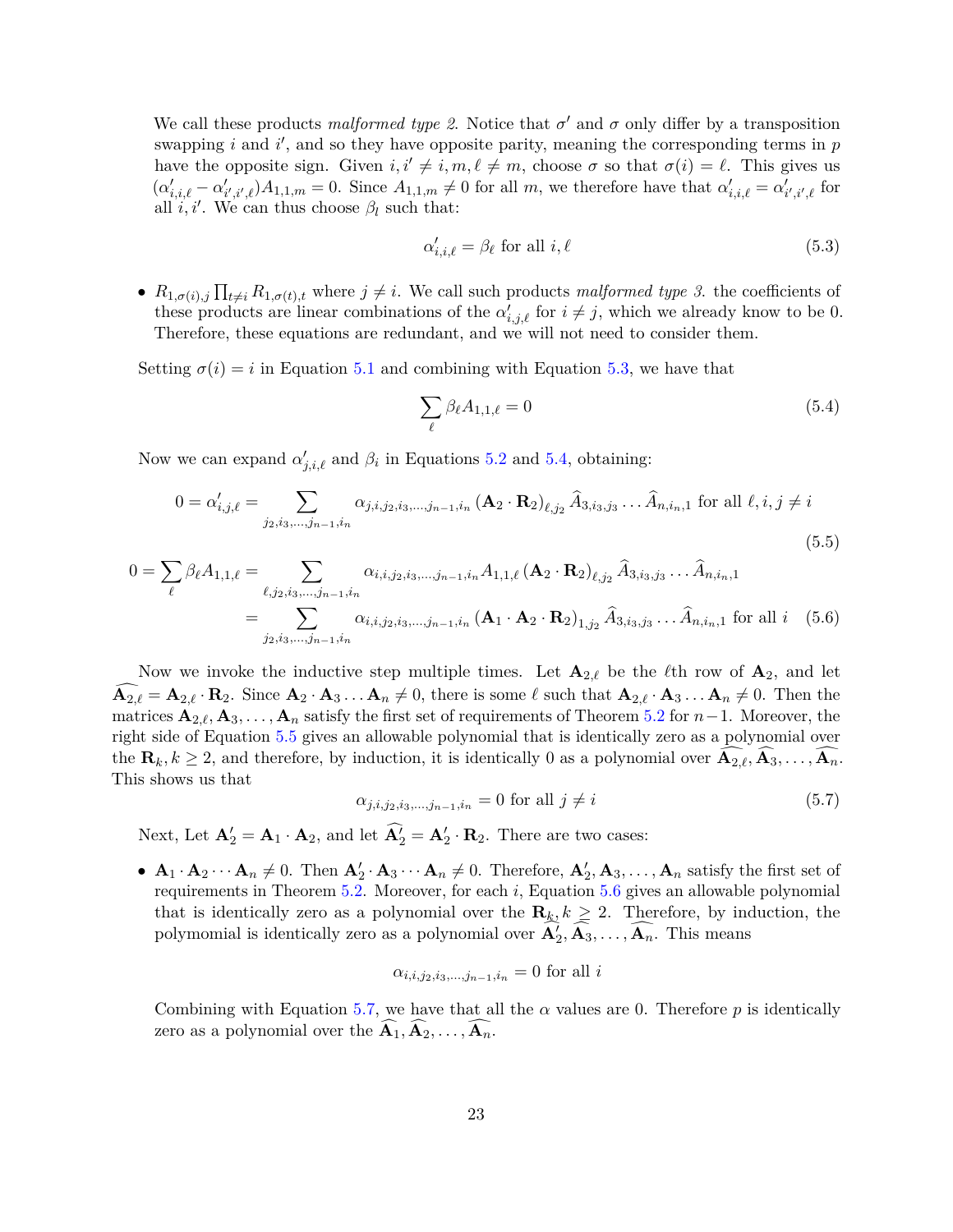•  $\mathbf{A}_1 \cdot \mathbf{A}_2 \cdots \mathbf{A}_n = 0$ . Then  $\mathbf{A}'_2 \cdot \mathbf{A}_3 \cdots \mathbf{A}_n = 0$ . However,  $\mathbf{A}'_2 \cdot \mathbf{A}_3 \cdots \mathbf{A}_{n-1} = \mathbf{A}_1 \cdot \mathbf{A}_2 \cdots \mathbf{A}_{n-1} \neq 0$ and  $\mathbf{A}_3 \dots \mathbf{A}_4 \dots \mathbf{A}_n \neq 0$  (since otherwise  $\mathbf{A}_2 \dots \mathbf{A}_3 \dots \mathbf{A}_n = 0$ , contradicting the assumptions of Theorem [5.2\)](#page-20-1). Therefore,  $A'_2, A_3, \ldots, A_n$  satisfy the second set of requirements in Theorem [5.2.](#page-20-1) By induction, for each *i*, the polynomial in Equation [5.6](#page-23-3) must therefore be a multiple  $\gamma_i \mathbf{A}_2^j \cdot \mathbf{A}_3 \cdots \mathbf{A}_n$  of the matrix product polynomial. This is equivalent to

$$
\alpha_{i,i,j_2,i_3,\dots,j_{n-1},i_n} = 0 \text{ if } j_k \neq i_{k+1} \text{ for any } k
$$

$$
\alpha_{i,i,j_3,i_3,\dots,i_n,i_n} = \gamma_i
$$

This means we can write

$$
\alpha'_{j,i,\ell} = 0 \text{ for all } j \neq i \text{ (by Equation 5.7 and the definition of } \alpha'_{i,j,\ell})
$$

$$
\alpha'_{i,i,\ell} = \gamma_i \sum_{i_3,\dots,i_n} (\mathbf{A}_2 \cdot \mathbf{R}_2)_{\ell,i_3} \hat{A}_{3,i_3,i_4} \dots \hat{A}_{n,i_n,1} = \gamma_i (\mathbf{A}_2 \cdot \mathbf{A}_3 \cdots \mathbf{A}_n)_{\ell,1}
$$

Since  $\alpha'_{i,i,\ell} = \beta_{\ell}$  for all *i* and the product  $\mathbf{A}_2 \cdot \mathbf{A}_3 \cdots \mathbf{A}_n$  is non-zero, we have that  $\gamma_i = \gamma$  is the same for all *i*. Therefore,

$$
\alpha_{i,i,i_3,i_3,\dots,i_n,i_n} = \gamma
$$
 for all  $i, i_3, \dots, i_n$ 

meaning *p* is a multiple of the matrix product polynomial, as desired.

It remains to show the case where  $A_1$  has zero entries. Since  $A$  is non-zero (as a consequence of our assumptions), and **A** is a single row vector, it is straightforward to build an invertible matrix **B** such that  $\mathbf{A}'_1 = \mathbf{A}_1 \cdot \mathbf{B}$  is non-zero in every coordinate.

 $\mathbf{A}_2^{\prime} = \mathbf{B}^{-1}\mathbf{A}_2.$  Let  $\mathbf{R}_1^{\prime} = \mathbf{B}^{-1} \cdot \mathbf{R}_1$ ,  $\mathbf{A}_1^{\prime} = \mathbf{A}_1^{\prime} \cdot \mathbf{R}_1^{\prime} = \widehat{\mathbf{A}_1}$ , and  $\mathbf{A}_2^{\prime} = (\mathbf{R}_1^{\prime})^{adj} \cdot \mathbf{A}_2^{\prime} \cdot \mathbf{R}_2 = \widehat{\mathbf{A}_2}$ . Now  $\mathbf{A}'_1, \mathbf{A}'_2, \mathbf{A}_3, \ldots, \mathbf{A}_n$  satisfy the same conditions of Theorem [5.2](#page-20-1) as the original  $\mathbf{A}_k$ . Moreover, *p* is still allowable as a polynomial over  $\hat{A}'_1, \hat{A}'_2, \hat{A}_3, \dots, \hat{A}_n$ . Moreover, we can relate *p* as a polynomial over  $\mathbf{R}_k$  to p as a polynomial over  $\mathbf{R}'_1, \mathbf{R}_2, \ldots, \mathbf{R}_{n-1}$  by a linear transformation on the  $\mathbf{R}_1$  variables. Therefore,  $p$  is identically zero as a polynomial over the  $\mathbf{R}_k$  if and only if it is identically zero as a polynomial over  $\mathbf{R}'_1, \mathbf{R}_2, \ldots, \mathbf{R}_n$ . Thus we can invoke Theorem [5.2](#page-20-1) on  $\mathbf{A}'_1, \mathbf{A}'_2, \ldots, \mathbf{A}_n$  using the same polynomial p, and arrive at the desired conclusion. This completes the proof.  $\Box$ 

### <span id="page-24-0"></span>**6 Sketch of VBB Security Proof**

We now explain how to use Theorem [5.2](#page-20-1) to prove the VBB security of our obfuscator. The full security proof appears in Section [7.](#page-25-0)

In this sketch, we will pay special attention to the steps in our proof that deviate from previous works [\[BGK](#page-29-3)+14, [AGIS14\]](#page-29-1). The adversary is given an obfuscation of a branching program *BP*, which consists of a list of handles corresponding to elements in the graded encoding. The adversary can operate on these handles using the graded encoding interface, which allows performing algebraic operations and zero testing. Our goal is to build a simulator that has oracle access only to the output of *BP*, and is yet able to simulate all of the handles and interfaces seen by the adversary.

The simulator will choose random handles for all of the encodings in the obfuscation, leaving the actual entries of the  $D_{i,b_0,b_1}$  as formal variables<sup>[4](#page-24-1)</sup>. Simulating the algebraic operations is

<span id="page-24-1"></span><sup>&</sup>lt;sup>4</sup>The simulator does not know the branching program, and so it has no way of actually sampling the  $\mathbf{D}_{i,b_0,b_1}$ .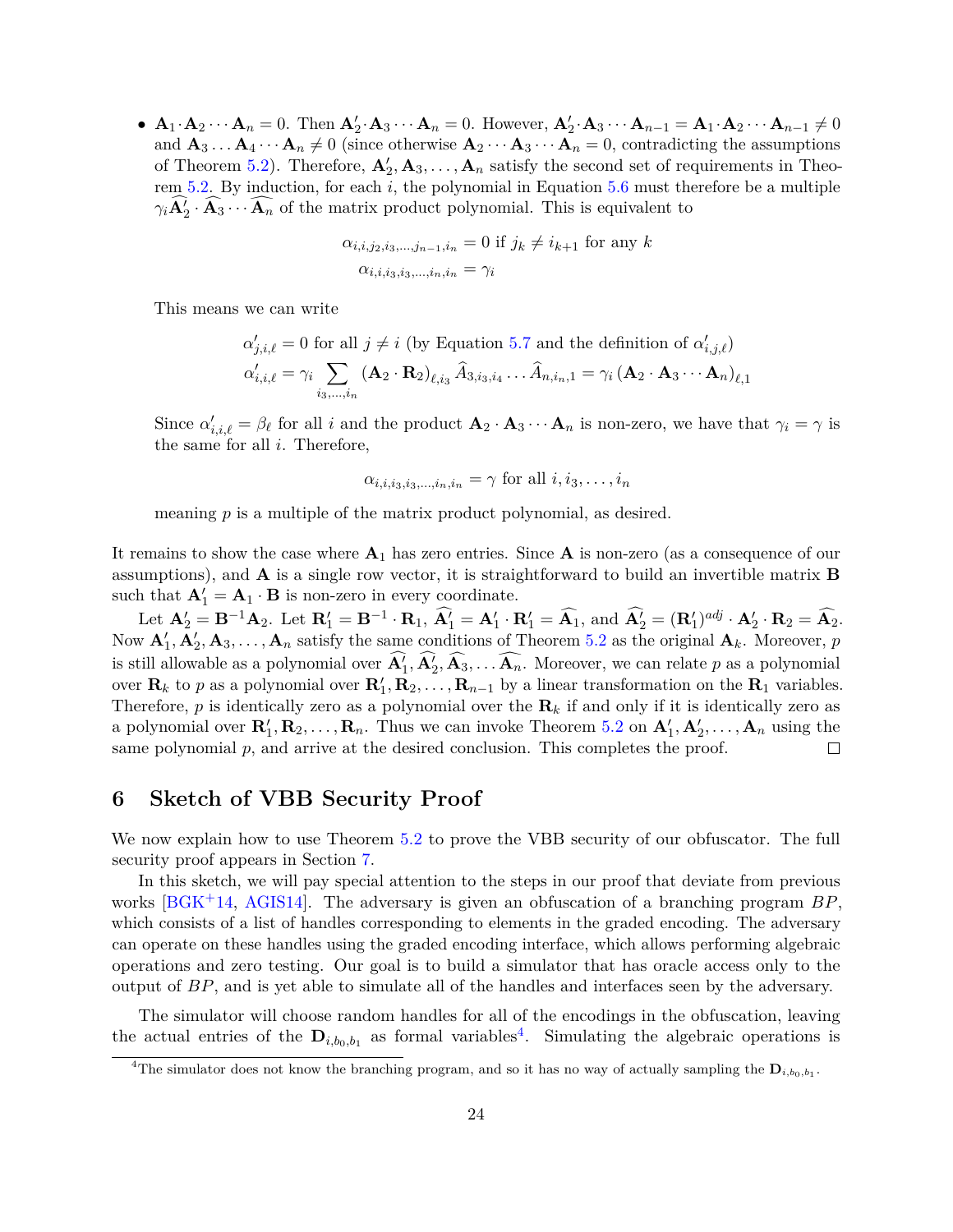straightforward; the bulk of the security analysis goes in to answering zero-test queries. Any handle the adversary queries the zero test oracle on corresponds to some polynomial *p* on the variables  $\mathbf{D}_{i,b_0,b_1}$ , which the adversary can determine by inspecting the queries made by the adversary so far.

The simulator's goal is to decide if p evaluates to zero, when the formal variables in the  $D_{i,b_0,b_1}$ are set to the values in the randomized matrix branching program  $BP'$ . However, the simulator does not know  $BP'$ , and must instead determine if p gives zero knowing only the outputs of BP.

The analysis of  $B G K^+ 14$  and  $A G I S 14$  (and some extra analysis of our own to handle multi-bit outputs) reduces the problem of determining if *p* evaluates to zero to solving the following problem. There is an unknown sequence of matrices  $A_i \in \mathbb{Z}_q^{d_{i-1} \times d_i}$  for  $i \in [\ell]$ , where  $d_0 = d_\ell = 1$  (the shapes of the  $A_i$  ensure that the product  $\prod_{i\in[\ell]} A_i$  is valid and results in a scalar). We are also given an allowable polynomial  $p'$  on matrices of random variables  $\widehat{A}_i$ . Our goal is to determine, if the  $\widehat{A}_i$  are set to the Kilian-randomized matrices  $\widehat{A}_i = R_{i-1} \cdot A \cdot R_i^{adj}$  $\binom{adj}{i}$ , whether or not  $p'$  evaluates to zero. We note that by applying the Schwartz-Zippel lemma, it suffices to decide if  $p'$  is *identically* zero, when considered a polynomial over the formal variables **R***<sup>i</sup>* .

It is not hard to see that this simpler problem is impossible in general:  $p'$  could be the polynomial computing the iterated matrix product  $\prod_{k \in [\ell]} \mathbf{A}_i$ , which is equal to  $\prod_{i \in [\ell]} \mathbf{A}_i$ . Therefore, to decide if p' is identically zero in this case, we at a minimum need to know if  $\prod_{i\in[\ell]}$  **A**<sub>*i*</sub> evaluates to 0.

The analysis shows that the  $\mathbf{A}_i$  are actually equal to  $\mathbf{B}_{i,x_{\text{inp}_0(i)},x_{\text{inp}_1(i)}}$  for some (known) input x, where  $\mathbf{B}_{i,b_0,b_1}$  are the matrices in the branching program  $BP$ . Therefore, we can determine if  $\prod_{i\in[\ell]} A_i = 0$  by querying the *BP* oracle on *x*. In the case where *p*' is the iterated matrix product, this allows us to determine if  $p'$  is identically 0. What about other, more general, polynomials  $p'$ ?

In previous works,  $A_1$  and  $A_\ell$  are bookend vectors, and the  $A_i$  for  $k \in [2, \ell - 1]$  are square invertible matrices. In this setting, Kilian's statistical simulation theorem allows us to sample from the distribution of  $A_i$  knowing only the product of the  $A_i$ , but not the individual values. Then we can apply  $p'$  to the sample, and the Schwartz-Zippel lemma shows that  $p'$  will evaluate to zero, with high probability, if and only if it is identically zero. This allows deciding if  $p'$  is identically zero.

In our case, we cannot sample from the correct distribution of  $A_i$ . Instead, we observe that our branching program is non-shortcutting, which means the  $A_i$  and  $p'$  satisfy the requirements of Theorem [5.2.](#page-20-1) Theorem [5.2](#page-20-1) implies something remarkably strong: if  $p'$  is not (a multiple of) the iterated matrix product, it *cannot possibly* be identically zero as a polynomial over the formal variables  $\mathbf{R}_k$ . Thus, we first decide if  $p'$  is a multiple of the iterated matrix product, which is possible using the Schwartz-Zippel lemma. If  $p'$  is a multiple, then we know it is identically zero if and only if the product  $\prod_{i\in[\ell]} A_i$  is zero, and we know whether this product is zero by using our *BP* oracle.

### <span id="page-25-0"></span>**7 VBB Security of our Construction**

We now argue the virtual black box security of our construction. Security is given by the following theorem:

**Theorem 7.1.** *If*  $BP^S$  *outputs non-shortcuttingbranching programs, then for any PPT adversary* A*, there is a PPT simulator* Sim *such that*

$$
\bigg| \Pr[\mathcal{A}^{\mathcal{M}}(\mathcal{O}^{\mathcal{M}}(BP^S)) = 1] - \Pr_{BP \leftarrow BPS}[\mathsf{Sim}^{BP}(\ell, d_0, \ldots, d_\ell, \mathsf{inp}_0, \mathsf{inp}_1)] \bigg| < \mathsf{negl}
$$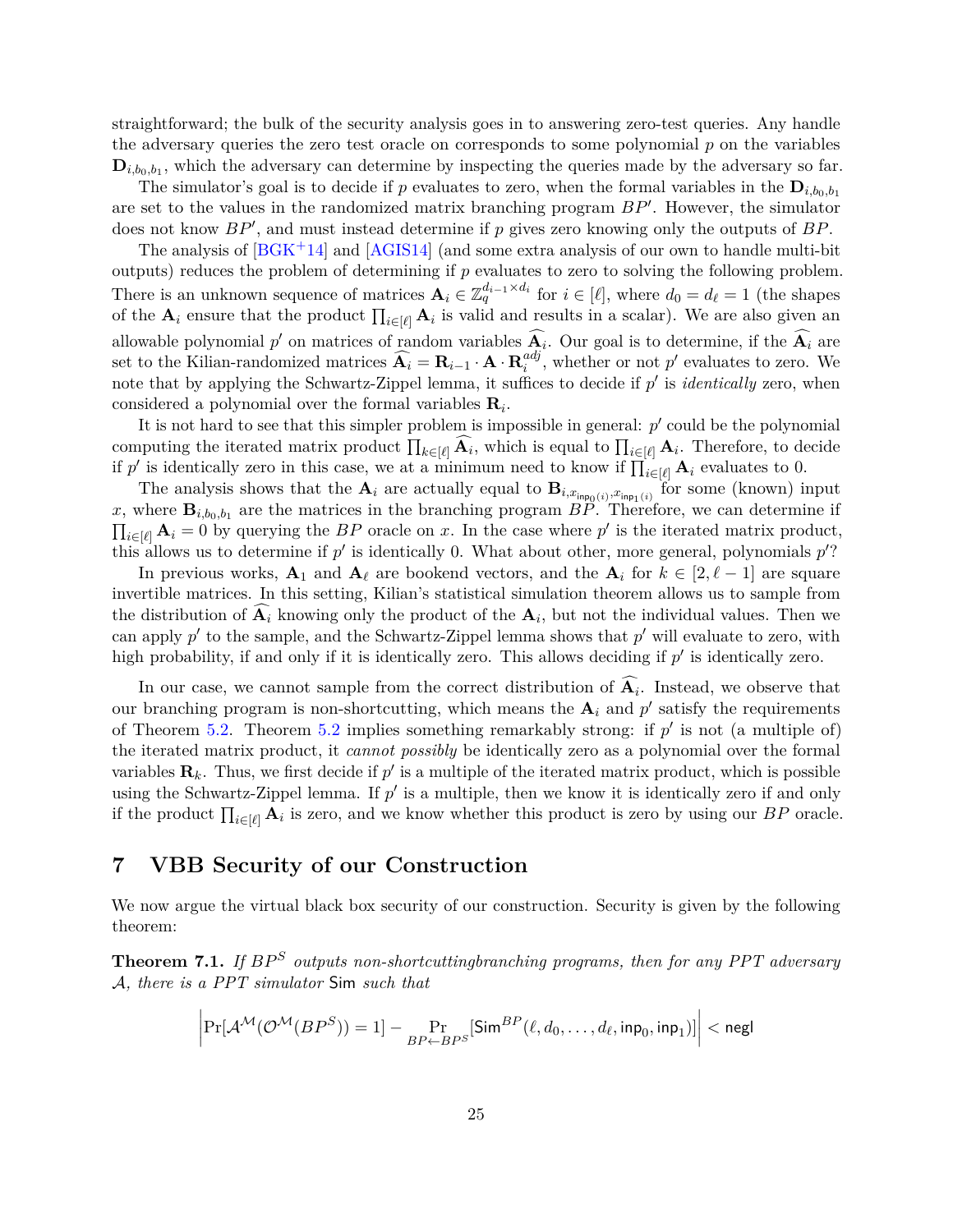**Proof**. We construct a simulator Sim that, on input a description of an adversary A, simulates the view of A on input  $BP^{\mathcal{O}} = \mathcal{O}(BP^S)$ , given only oracle access to BP. Sim is also given  $\ell, d_0, \ldots, d_{\ell}, \mathsf{inp}_0, \mathsf{inp}_1.$ 

Most steps in the simulator are identical to [\[AGIS14\]](#page-29-1), which the exception being the simulation of zero-test queries. First, the simulator emulates the obfuscator  $\mathcal O$  on  $BP$ . Since  $\mathsf{Sim}$  only has oracle access to  $BP$  and thus has no way to determine the matrices  $B_{i,b_0,b_1}$ , Sim instead initializes  $M$  with formal variables. More precisely,  $Sim$  will maintain a table of handles and corresponding level of encodings that have been initialized so far. Sim initially creates the table with random handles corresponding to the randomized matrices  $C_{i,b_0,b_1}$ . Sim then easily emulates all of the interfaces of  $M$  except for zero testing. The simulator also computes the set system used for the encodings from  $\mathsf{inp}_{0}, \mathsf{inp}_{1}.$ 

**Simulating Zero-test queries.** We now describe how to simulate zero-test queries by the adversary, given only oracle access to *BP*. Just as in [\[AGIS14\]](#page-29-1), when the adversary submits a handle *h* for zero testing, Sim looks up the corresponding polynomial *p* in its table. As a first step, we decompose *p* into *single-input elements*:

**Definition 7.2.** A *single-input element* for an input *x* is a polynomial *p<sup>x</sup>* whose variables are the  $\mathbf{C}_{i,x_{\mathsf{inp}_0(i)},x_{\mathsf{inp}_1(i)}}$  matrices, and  $p_x$  is allowable in the sense of Definition [5.1:](#page-20-2) each monomial in the expansion of  $p_x$  contains exactly one variable from each of the  $\mathbf{C}_{i,x_{\text{inp}_0(i)},x_{\text{inp}_1(i)}}$  matrices.

<span id="page-26-0"></span>**Lemma 7.3** (Adapted from [\[BGK](#page-29-3)+14, [AGIS14\]](#page-29-1))**.** *The polynomial p can be efficiently decomposed into the sum*

$$
p = \sum_{x \in D} \alpha_x p_x
$$

where  $\alpha_x = \prod_{i \in [\ell]} \alpha_{i,x_{\mathsf{inp}_0(i)},x_{\mathsf{inp}_1(i)}},$  each  $p_x$  is a single-input element for input x, and D is polynomial *in size.*

The first part of Lemma [7.3](#page-26-0) follows from the decomposition in previous works. The absence of bookends, the multi-bit outputs, and the singular and rectangular matrices does not affect this part of the simulation. The fact that  $p_x$  are allowable is not mentioned or proved in previous works, but follows easily from the graded encoding structure.

Because we have multi-bit outputs, we will actually need to decompose the polynomials even further.

**Definition 7.4.** A *single-input/single-output element* for an input *x* and output position  $(s,t) \in$  $[d_0] \times [d_\ell]$  is a polynomial  $p_{x,s,t}$  whose variables are the  $\widehat{\mathbf{B}_{i,x_{\mathsf{inp}_1(i)},x_{\mathsf{inp}_1(i)}}}$  matrices, and  $p_x$  is allowable in the sense, and  $p_{x,s,t}$  is allowable in the sense of Definition  $5.1$ : each monomial in the expansion of  $p_x$  contains exactly one variable from each of the  $\widehat{\mathbf{B}_{i,x_{\mathsf{inp}_1(i)},x_{\mathsf{inp}_1(i)}}}$  matrices. Moreover, the variable from the matrix  $\mathbf{B}_{1,x_{\mathsf{inp}_0(1)},x_{\mathsf{inp}_1(1)}}$  comes from row *s*, and the variable from the matrix  $\mathbf{B}_{\ell,x_{\mathsf{inp}_0(\ell)},x_{\mathsf{inp}_1(\ell)}}$ comes from column *t*.

**Lemma 7.5.** *Each single-input element p<sup>x</sup> can be efficiently decomposed into a sum*

$$
p_x = \sum_{s \in [d_0], t \in [d_1]} \beta_s \gamma_t p_{x,s,t}
$$

*where*  $p_{x,s,t}$  *are single input/single output elements for*  $x, s, t$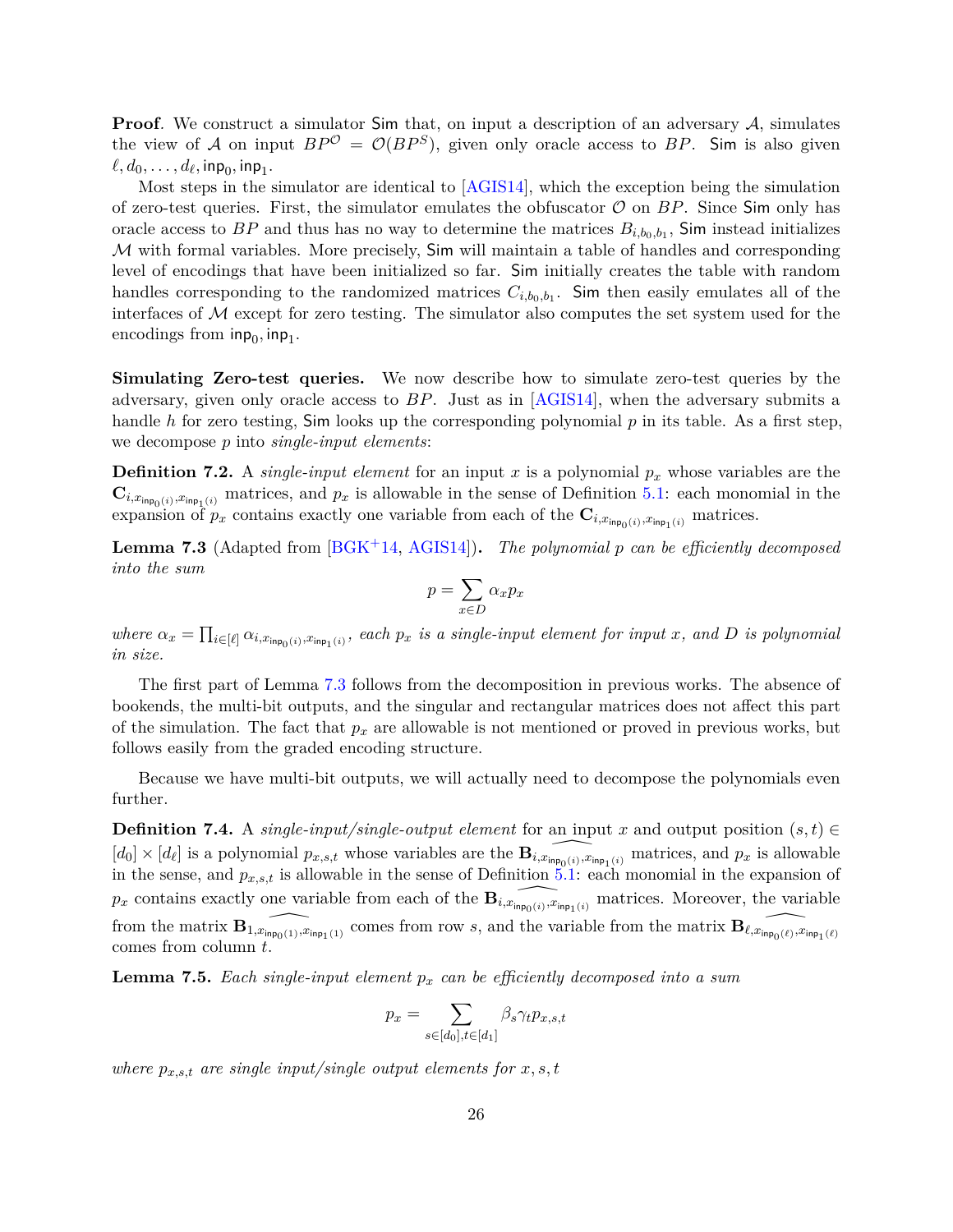**Proof***.* Write the **C** in terms of the **B** and **S***,* **T***,* where **S** and **T** are the diagonal matrices with  $\beta_s$ and  $\gamma_t$  on the diagonal, respectively. That is,

$$
\mathbf{C}_{1,b_1,b_2} = \mathbf{S} \cdot \widehat{\mathbf{B}_{1,b_1,b_2}} \qquad \mathbf{C}_{\ell,b_1,b_2} = \widehat{\mathbf{B}_{1,b_1,b_2}} \cdot \mathbf{T} \qquad \mathbf{C}_{i,b_1,b_2} = \widehat{\mathbf{B}_{i,b_1,b_2}} \text{ for each } i \in [2,\ell-1]
$$

For each  $s \in [d_0], t \in [d_\ell]$ , set  $\beta_s = 1, \gamma_t = 1$  and  $\beta_{s'} = \gamma_{t'} = 0$  for all  $s' \neq s, t' \neq t$ . Let  $p_{x,s,t}$ be the polynomial remaining. Then  $p_{x,s,t}$  is exactly a single-input/single-output element for  $x, s, t$ . Moreover, after doing this for all *s, t*, we have that

$$
p_x = \sum_{s \in [d_0], t \in [d_1]} \beta_s \gamma_t p_{x,s,t}
$$

as desired.

Next, for each  $x \in D$ , we query the function oracle to learn  $BP(x)$ , and use  $BP(x)$  to determine an input distribution on which we test the various polynomials *px,s,t*. Starting at this point, our simulation and analysis departs from previous works. Existing works rely on Kilian [\[Kil88\]](#page-30-7) simulation to argue that the distribution of test inputs matches the distribution in the actual obfuscator. This allows them to determine whether *p<sup>x</sup>* should evaluate to zero or not with overwhelming probability.

Unfortunately for us, Kilian simulation only applies to square invertible matrices. Therefore, we need to modify the simulation and/or analysis to handle this.

Fix  $x, s, t$ , and let  $b_c^i = x_{\mathsf{inp}_c(i)}$ . For  $i \in [0, \ell-1]$ , let  $\widehat{A_i}$  denote  $\widehat{B_{i, b_0^i, b_1^i}}$  and  $A_i = B_{i, b_0^i, b_1^i}$ . Let  $\widehat{A_1}$ be row *s* of  $\widehat{\mathbf{B}_{1,b_0^1,b_1^1}}$  and  $\widehat{\mathbf{A}_{\ell}}$  be row *t* of  $\widehat{\mathbf{B}_{\ell,b_0^{\ell},b_1^{\ell}}}$ <sup>[5](#page-27-0)</sup>. Then  $p_{x,s,t}$  is an allowable polynomial in the  $\widehat{A}_i$ For each polynomial  $p_{x,s,t}$ , we determine whether  $p_{x,s,t}$  evaluates to zero. We do this as follows:

- If  $BP(x)[s,t] = 1$ , we choose totally random matrices  $A_i$ , and test if  $p_{x,s,t}$  evaluates to zero on these matrices. If the result is zero, we say  $p_{x,s,t}$  evaluates to zero, and if the result is non-zero, we say  $p_{x,s,t}$  evaluates to non-zero. There are two cases:
	- $-p_{x,s,t}$  is identically zero. Then our test will give zero with probability 1, and  $p_{x,s,t}$  evaluates to zero in the actual scheme with probability 1. Therefore, we correctly determine if *px,s,t* evaluates to zero.
	- **–** *px,s,t* is not identically zero. Then, by Schwartz-Zippel, our test will, with overwhelming probability, obtain non-zero, and we will report non-zero. In the actual scheme, since  $BP(x)[s,t] = 1$ , the  $A_i$  satisfy the first set of requirements of Theorem [5.2.](#page-20-1) Therefore, since  $p_{x,s,t}$  is allowable, Theorem [5.2](#page-20-1) shows that  $p_{x,s,t}$  is also *not* identically zero as a polynomial over the randomization matrices **R***<sup>i</sup>* . Schwartz-Zippel then shows that in the actual scheme, with overwhelming probability, *px,s,t* will evaluate to non-zero. Thus we correctly guess whether *px,s,t* evaluates to non-zero with overwhelming probability.
- If  $BP(x)[s,t] = 0$ , we choose random matrices  $\widehat{A}_i$  subject to the restriction that their product is zero, and test  $p_{x,s,t}$  on these matrices. This is done as follows. Choose random  $A_i$  for  $i \in [\ell - 1]$ . Let  $\mathbf{v} = (v_1, \ldots, v_{d_{\ell-1}})$  be the row vector  $\prod_{i=0}^{\ell-1} \mathbf{A}_i$ . Now we sample values

 $\Box$ 

<span id="page-27-0"></span><sup>&</sup>lt;sup>5</sup>The simulator does not actually compute the  $A_i$ ; we are just using them for the analysis.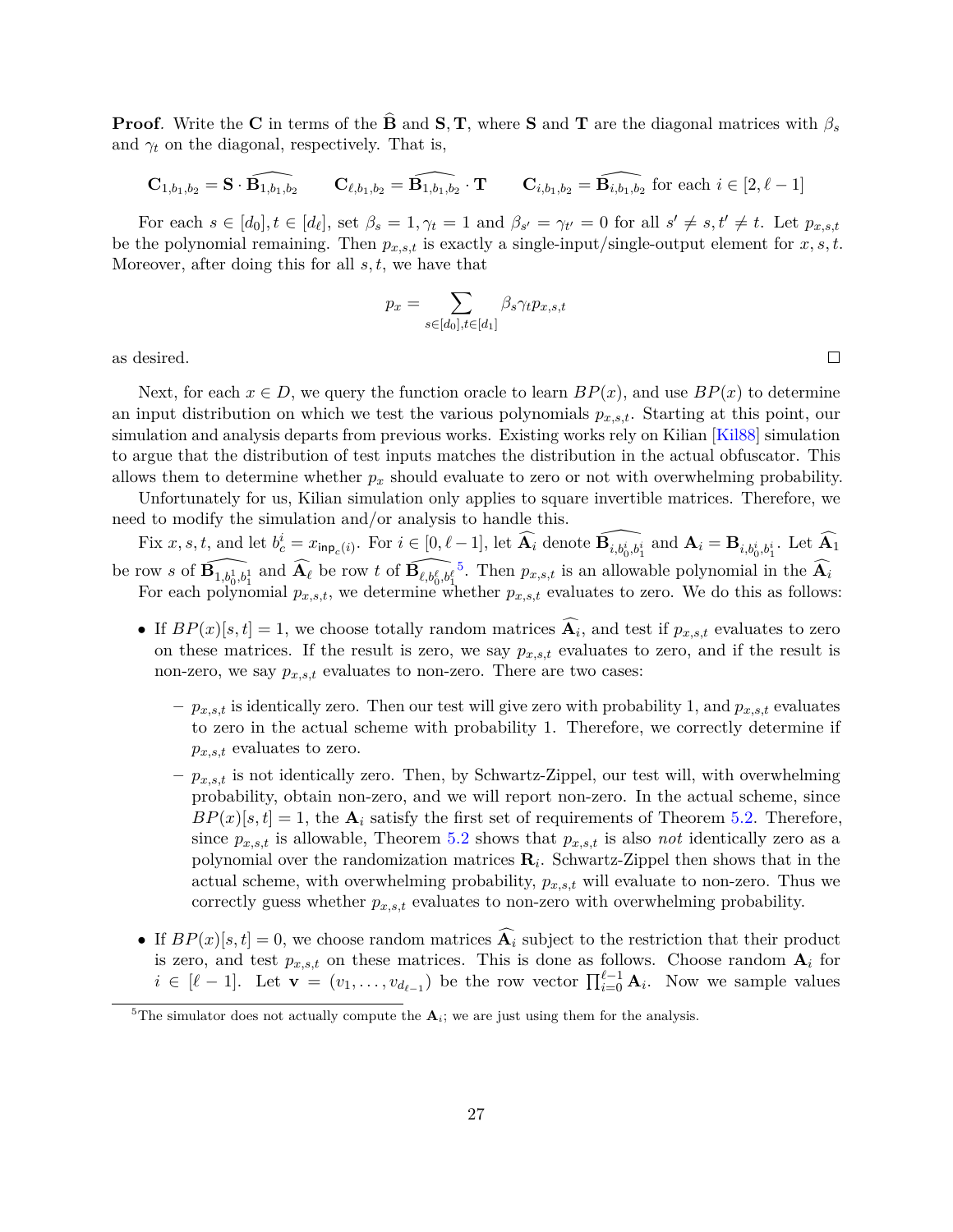$w_2, \ldots, w_{d_{\ell-1}}$  at random, and let  $\mathbf{A}_{\ell}$  be the column vector

<span id="page-28-0"></span>
$$
\widehat{\mathbf{A}_{\ell}} = \begin{pmatrix} -\sum_{i=2}^{d_{\ell-1}} v_i w_i \\ v_1 w_2 \\ v_1 w_3 \\ \vdots \\ v_1 w_{d_{\ell-1}} \end{pmatrix}
$$
(7.1)

<span id="page-28-1"></span>Then  $\mathbf{v} \cdot \widehat{\mathbf{A}_{\ell}} = 0$ . We now make the following claim:

**Claim 7.6.** *If a polynomial p, after making the substitution in Equation [7.1,](#page-28-0) becomes identically zero, then p was originally a multiple of the matrix product polynomial.*

**Proof**. *p* being identically zero in the substitution in Equation [7.1](#page-28-0) is equivalent to *p* being identically zero after making the substitution

$$
\hat{A}_{\ell,1,1} \leftarrow \frac{-\sum_{i=2}^{d_{\ell-1}} v_i \hat{A}_{\ell,i,1}}{v_1}
$$

If this substitution gives a zero polynomial, it must be that

$$
\hat{A}_{\ell,1,1}+\frac{\sum_{i=2}^{d_{\ell-1}}v_i\hat{A}_{\ell,i,1}}{v_1}
$$

divides  $p$ . Since  $p$  is a polynomial, we can remove the  $v_1$  in the denominator and conclude that, in fact,

$$
v_1 \hat{A}_{\ell,1,1} + \sum_{i=2}^{d_{\ell-1}} v_i \hat{A}_{\ell,i,1} = \sum_{i=1}^{d_{\ell-1}} v_i \hat{A}_{\ell,i,1}
$$

divides p. But the polynomial above is exactly the matrix product polynomial, as desired.  $\square$ 

Now we test  $p_{x,s,t}$  on the samples  $A_i$ . If the result is zero, we say  $p_{x,s,t}$  evaluates to zero, and if the result is non-zero, we say  $p_{x,s,t}$  evaluates to non-zero. There are two cases:

- **–** *px,s,t* is a multiple of the matrix product polynomial. Then our test will give zero with probability 1, and  $p_{x,s,t}$  evaluates to zero in the actual scheme with probability 1. Therefore, we correctly determine if *px,s,t* evaluates to zero.
- $-p_{x,s,t}$  is not a multiple of the matrix product polynomial. Claim [7.6](#page-28-1) then shows  $p_{x,s,t}$ must be not identically zero after making the substitutions in Equation [7.1.](#page-28-0) Therefore, Schwartz-Zippel shows that the polynomial evaluates to non-zero with overwhelming probability. Therefore, we will say the value is non-zero. In the actual scheme, since  $BP(x)[s,t] = 0$  and  $BP$  is non-shortcutting, the  $A_i$  satisfy the second set of requirements for Theorem [5.2.](#page-20-1) Since  $p_{x,s,t}$  is not a multiple of the matrix product polynomial but is allowable, Theorem [5.2](#page-20-1) shows that the polynomial is not identically zero as a polynomial over the randomization matrices **R***<sup>i</sup>* . Schwartz-Zippel then shows that in the actual scheme, with overwhelming probability, *px,s,t* will evaluate to non-zero. Thus we correctly guess whether *px,s,t* evaluates to non-zero with overwhelming probability.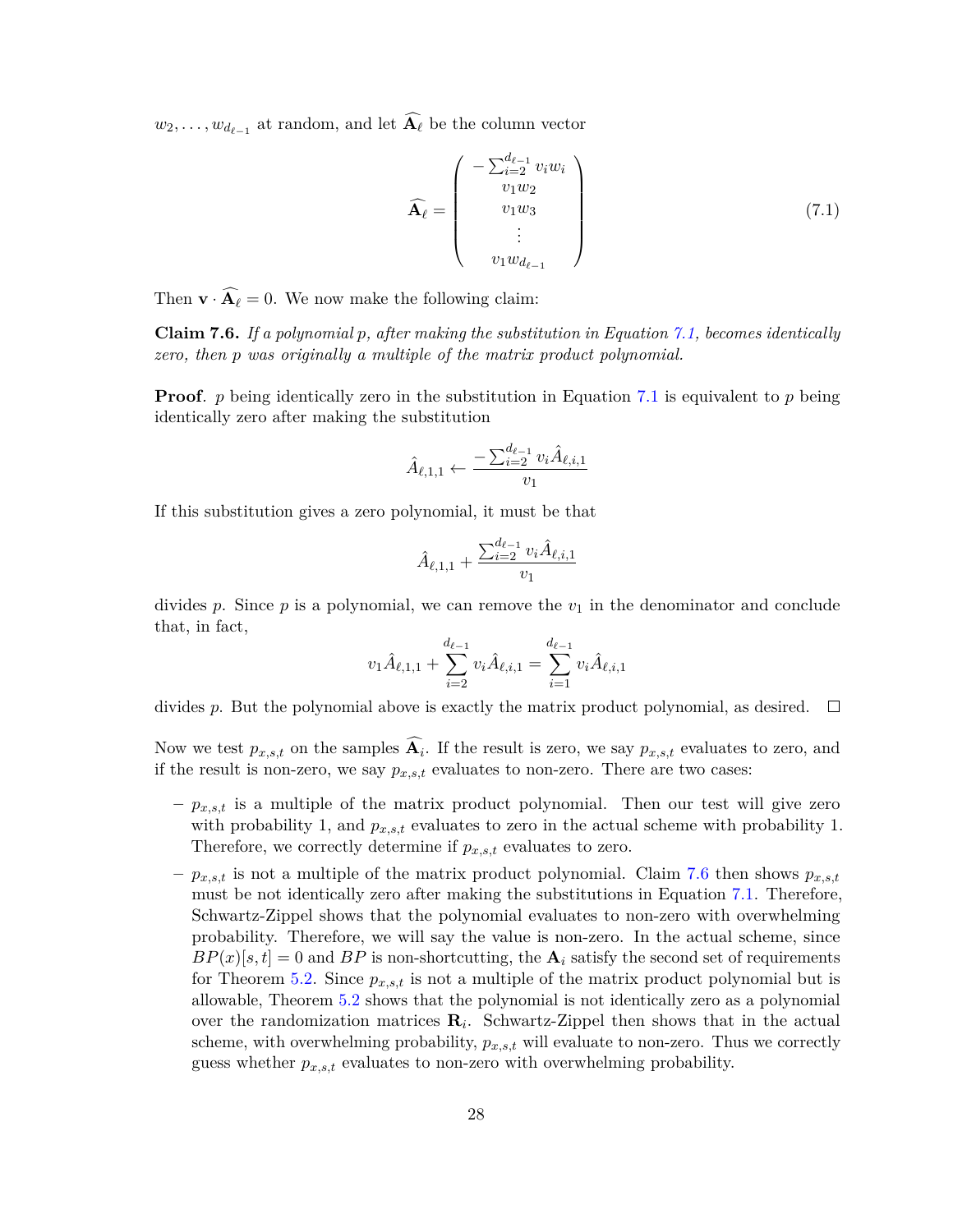Therefore, we will correctly determine whether  $p_{x,s,t}$  evaluates to 0 for each  $x, s, t$  with overwhelming probability. Now recall that

$$
p = \sum_{x \in D, s \in [d_0], t \in [d_\ell]} \left( \prod_{i \in [\ell]} \alpha_{i, x_{\mathsf{inp}_0(i)}, x_{\mathsf{inp}_1(i)}} \right) \beta_s \gamma_t p_{x, s, t}
$$

If any of the  $p_{x,s,t}$  evaluate to non-zero, we respond to the zero-test with non-zero. If all evaluate to zero, we respond to the zero-test with zero. Since the number of  $p_{x,s,t}$  is polynomial (namely  $|D| \times d_0 \times d_\ell$ , we can test each  $p_{x,s,t}$  efficiently. In the case where any of the  $p_{x,s,t}$  are non-zero, we again appeal to Schwartz-Zippel (this time on the *α*s, *β*s, and *γ*s) to see that with overwhelming probability the polynomial *p* evaluates to non-zero. If all of the *p<sup>x</sup>* are zero, then with probability 1 *p* will evaluate to zero. Therefore, we correctly guess the value of *p* with overwhelming probability.  $\Box$ 

## **References**

- <span id="page-29-1"></span>[AGIS14] Prabhanjan Ananth, Divya Gupta, Yuval Ishai, and Amit Sahai. Optimizing obfuscation: Avoiding barrington's theorem. Cryptology ePrint Archive, Report 2014/222, 2014. <http://eprint.iacr.org/>.
- <span id="page-29-7"></span>[App13] Benny Applebaum. Bootstrapping obfuscators via fast pseudorandom functions. Cryptology ePrint Archive, Report 2013/699, 2013.
- <span id="page-29-6"></span>[Bar86] David A. Mix Barrington. Bounded-width polynomial-size branching programs recognize exactly those languages in NC1. In *STOC*, 1986.
- <span id="page-29-3"></span>[BGK+14] Boaz Barak, Sanjam Garg, Yael Tauman Kalai, Omer Paneth, and Amit Sahai. Protecting obfuscation against algebraic attacks. In *EUROCRYPT*, 2014.
- <span id="page-29-10"></span><span id="page-29-8"></span><span id="page-29-2"></span>[BLR+14] Dan Boneh, Kevin Lewi, Mariana Raykova, Amit Sahai, Mark Zhandry, and Joe Zimmerman. Semantically secure order revealing encryption: Multi-input functional encryption without obfuscation, 2014.
	- [BR13] Zvika Brakerski and Guy N. Rothblum. Virtual black-box obfuscation for all circuits via generic graded encoding. Cryptology ePrint Archive, Report 2013/563, 2013. <http://eprint.iacr.org/>.
	- [BR14] Zvika Brakerski and Guy N. Rothblum. Virtual black-box obfuscation for all circuits via generic graded encoding. In *TCC*, pages 1–25, 2014.
	- [Cle91] Richard Cleve. Towards optimal simulations of formulas by bounded-width programs. *computational complexity*, 1(1):91–105, 1991.
	- [CLT13] Jean-Sebastien Coron, Tancrede Lepoint, and Mehdi Tibouchi. Practical multilinear maps over the integers. In *CRYPTO*, pages 476–493, 2013.
	- [DH76] Whitfield Diffie and Martin E. Hellman. Multiuser cryptographic techniques. In *AFIPS National Computer Conference*, pages 109–112, 1976.
- <span id="page-29-9"></span><span id="page-29-5"></span><span id="page-29-4"></span><span id="page-29-0"></span>[GGH13a] Sanjam Garg, Craig Gentry, and Shai Halevi. Candidate multilinear maps from ideal lattices. In *EUROCRYPT*, pages 1–17, 2013.